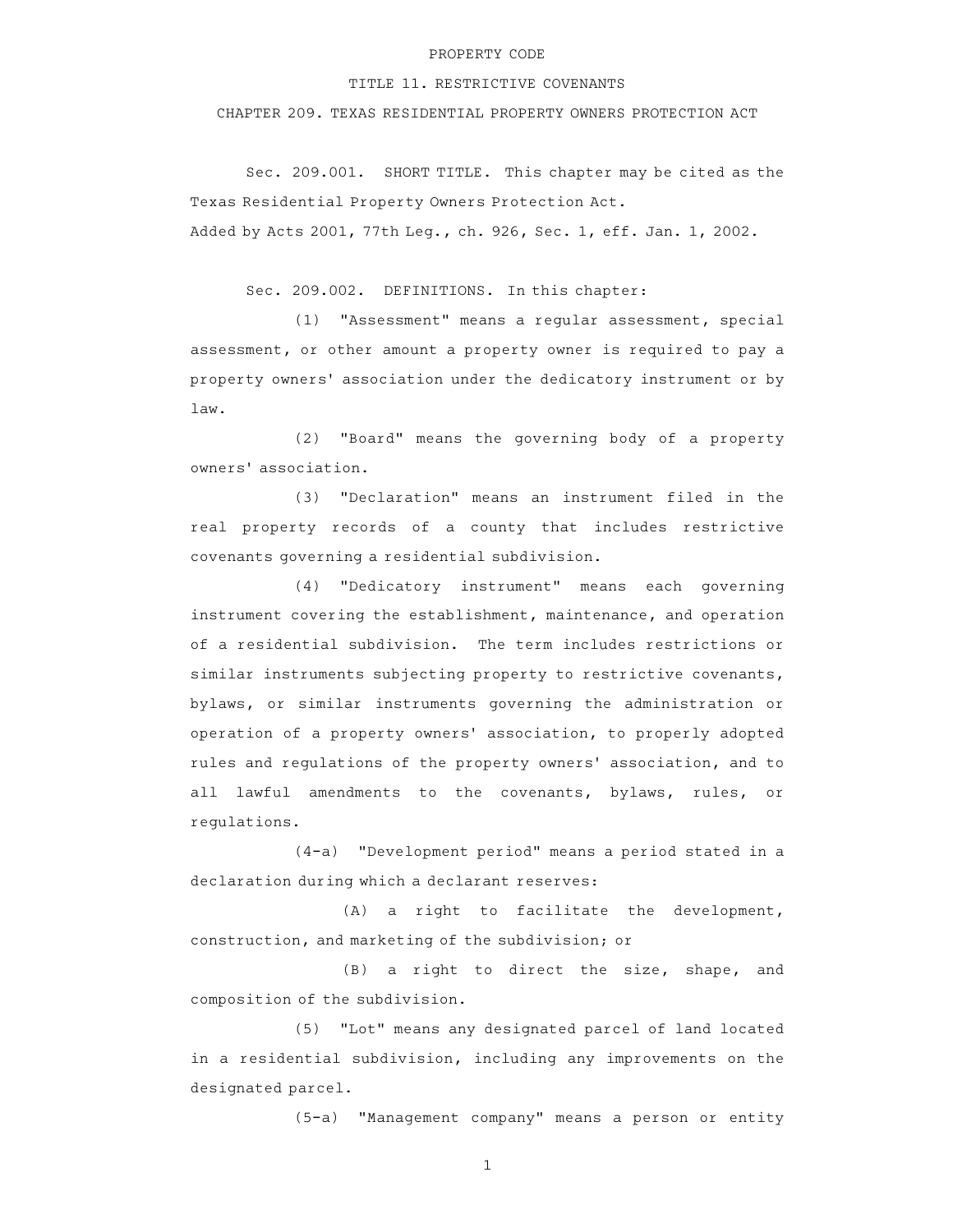established or contracted to provide management or administrative services on behalf of a property owners' association.

(6) "Owner" means a person who holds record title to property in a residential subdivision and includes the personal representative of a person who holds record title to property in a residential subdivision.

(7) "Property owners' association" or "association" means an incorporated or unincorporated association that:

 $(A)$  is designated as the representative of the owners of property in a residential subdivision;

(B) has a membership primarily consisting of the owners of the property covered by the dedicatory instrument for the residential subdivision; and

(C) manages or regulates the residential subdivision for the benefit of the owners of property in the residential subdivision.

(8) "Regular assessment" means an assessment, a charge, a fee, or dues that each owner of property within a residential subdivision is required to pay to the property owners ' association on a regular basis and that is designated for use by the property owners' association for the benefit of the residential subdivision as provided by the restrictions.

(9) "Residential subdivision" or "subdivision" means a subdivision, planned unit development, townhouse regime, or similar planned development in which all land has been divided into two or more parts and is subject to restrictions that:

(A) limit a majority of the land subject to the dedicatory instruments, excluding streets, common areas, and public areas, to residential use for single-family homes, townhomes, or duplexes only;

(B) are recorded in the real property records of the county in which the residential subdivision is located; and

(C) require membership in a property owners' association that has authority to impose regular or special assessments on the property in the subdivision.

(10) "Restrictions" means one or more restrictive covenants contained or incorporated by reference in a properly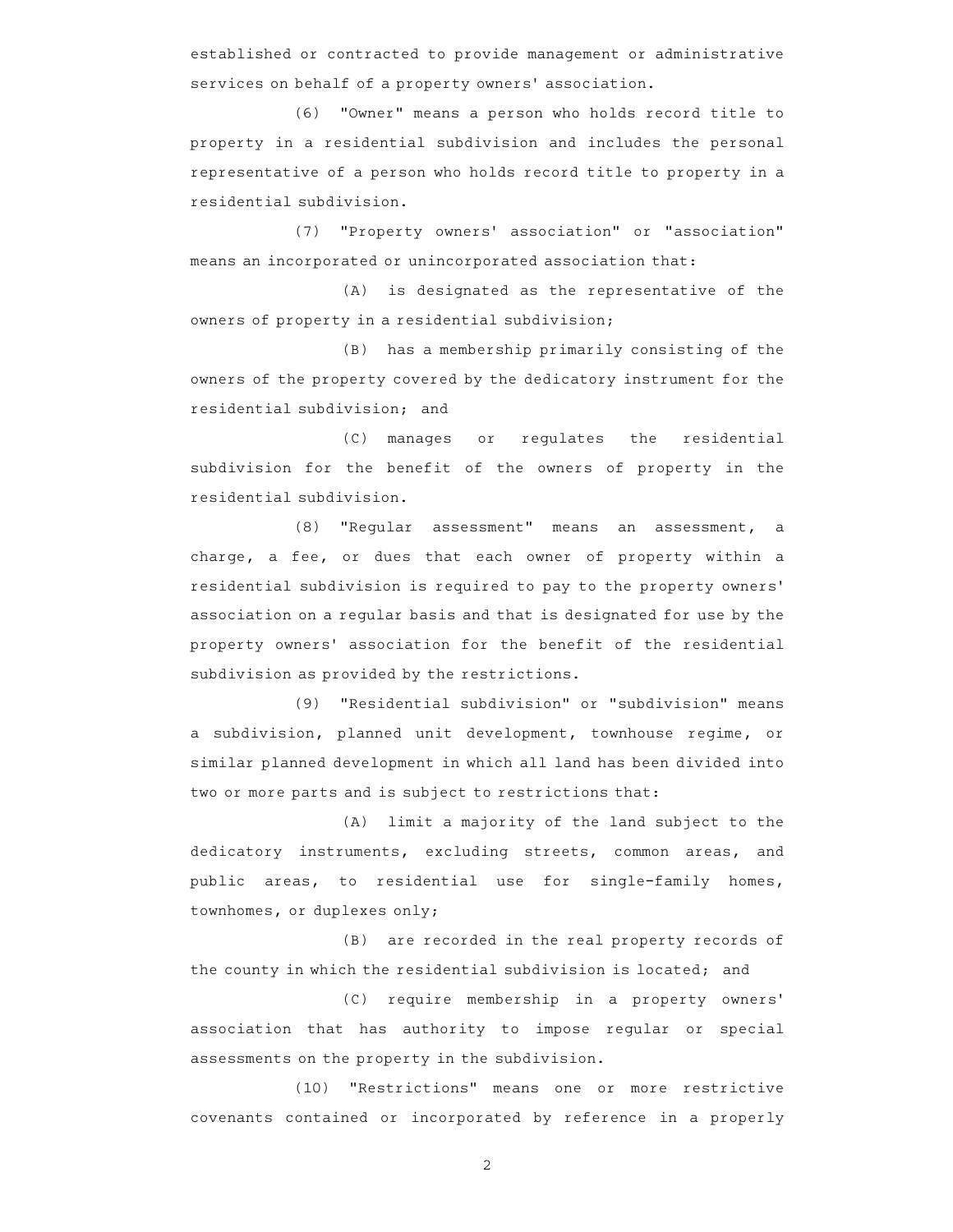recorded map, plat, replat, declaration, or other instrument filed in the real property records or map or plat records. The term includes any amendment or extension of the restrictions.

(11) "Restrictive covenant" means any covenant, condition, or restriction contained in a dedicatory instrument, whether mandatory, prohibitive, permissive, or administrative.

(12) "Special assessment" means an assessment, a charge, a fee, or dues, other than a regular assessment, that each owner of property located in a residential subdivision is required to pay to the property owners' association, according to procedures required by the dedicatory instruments, for:

 $(A)$  defraying, in whole or in part, the cost, whether incurred before or after the assessment, of any construction or reconstruction, unexpected repair, or replacement of a capital improvement in common areas owned by the property owners' association, including the necessary fixtures and personal property related to the common areas;

(B) maintenance and improvement of common areas owned by the property owners' association; or

(C) other purposes of the property owners' association as stated in its articles of incorporation or the dedicatory instrument for the residential subdivision.

(13) "Verified mail" means any method of mailing for which evidence of mailing is provided by the United States Postal Service or a common carrier.

Added by Acts 2001, 77th Leg., ch. 926, Sec. 1, eff. Jan. 1, 2002. Amended by:

Acts 2013, 83rd Leg., R.S., Ch. 863 (H.B. 503), Sec. 1, eff. September 1, 2013.

Acts 2015, 84th Leg., R.S., Ch. 1183 (S.B. 1168), Sec. 4, eff. September 1, 2015.

Acts 2021, 87th Leg., R.S., Ch. 951 (S.B. 1588), Sec. 9, eff. September 1, 2021.

Sec. 209.003. APPLICABILITY OF CHAPTER. (a) This chapter applies only to a residential subdivision that is subject to restrictions or provisions in a declaration that authorize the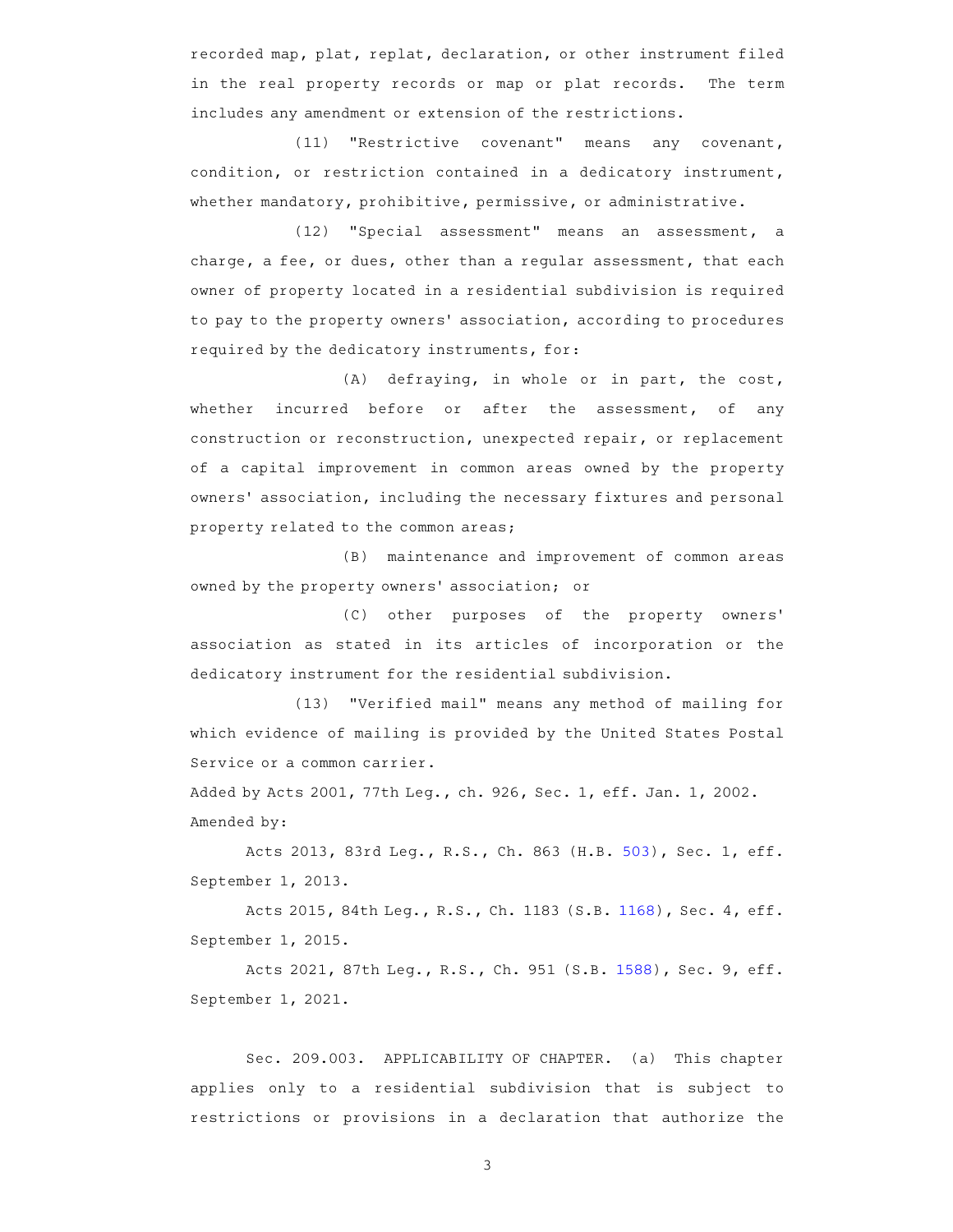property owners' association to collect regular or special assessments on all or a majority of the property in the subdivision.

 $(b)$  Except as otherwise provided by this chapter, this chapter applies only to a property owners' association that requires mandatory membership in the association for all or a majority of the owners of residential property within the subdivision subject to the association 's dedicatory instruments.

(c) This chapter applies to a residential property owners' association regardless of whether the entity is designated as a "homeowners' association," "community association," or similar designation in the restrictions or dedicatory instrument.

(d) This chapter does not apply to a condominium as defined by Section 81.002 or 82.003.

(e) The following provisions of this chapter do not apply to a property owners' association that is a mixed-use master association that existed before January 1, 1974, and that does not have the authority under a dedicatory instrument or other governing document to impose fines:

- (1) Section  $209.005(c)$ ;
- (2) Section 209.0056;
- $(3)$  Section 209.0057;
- (4) Section 209.0058;
- $(5)$  Section 209.00592; and
- (6) Section 209.0062.

Added by Acts 2001, 77th Leg., ch. 926, Sec. 1, eff. Jan. 1, 2002. Amended by:

Acts 2007, 80th Leg., R.S., Ch. 1367 (H.B. 3674), Sec. 7, eff. September 1, 2007.

Acts 2011, 82nd Leg., R.S., Ch. 1026 (H.B. 2761), Sec. 1, eff. January 1, 2012.

Acts 2011, 82nd Leg., R.S., Ch. 1142 (H.B. 1821), Sec. 6, eff. January 1, 2012.

Acts 2011, 82nd Leg., R.S., Ch. 1217 (S.B. 472), Sec. 1, eff. September 1, 2011.

Acts 2011, 82nd Leg., R.S., Ch. 1282 (H.B. 1228), Sec. 1, eff. January 1, 2012.

Acts 2013, 83rd Leg., R.S., Ch. 161 (S.B. 1093), Sec.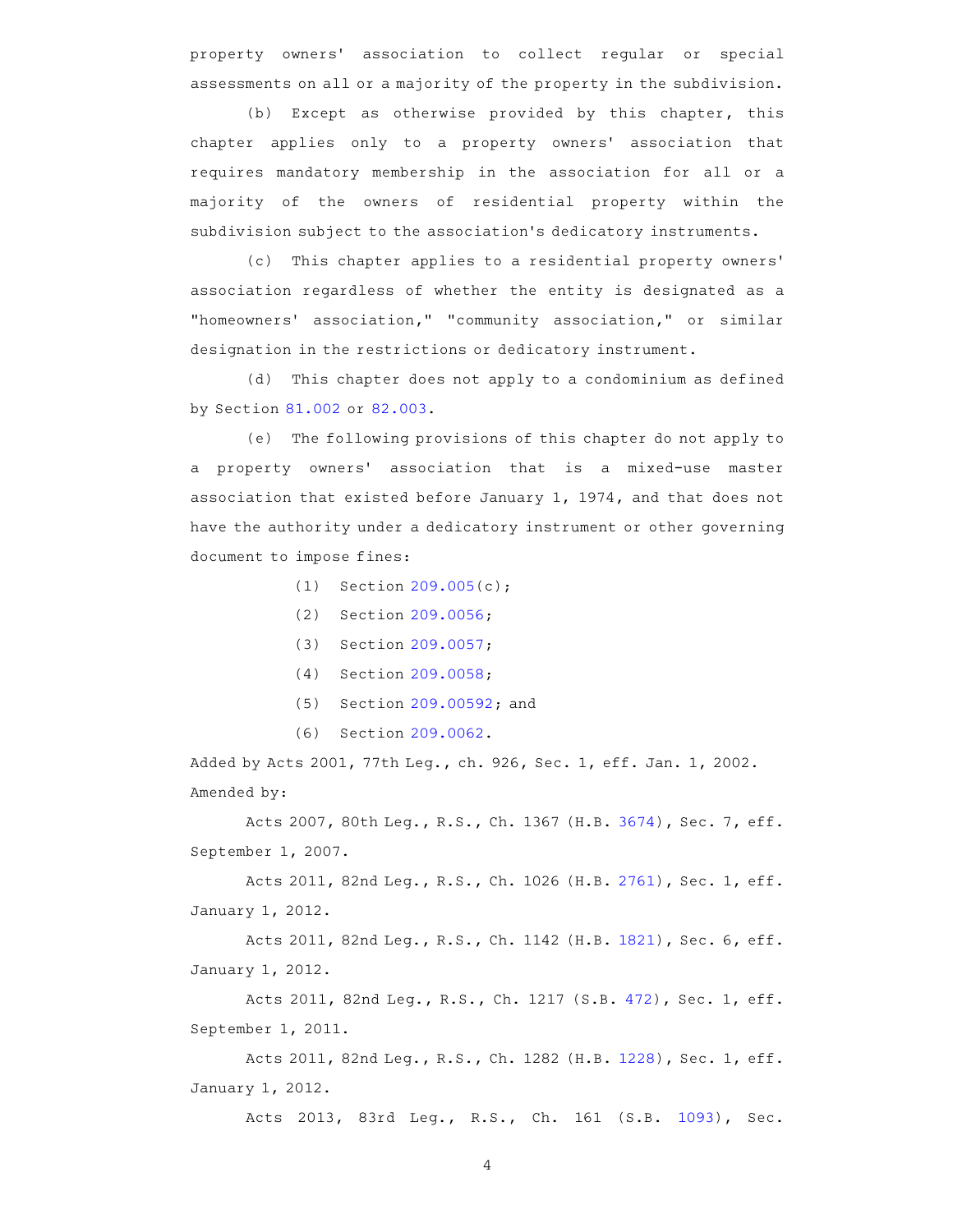17.002(a), eff. September 1, 2013.

Acts 2013, 83rd Leg., R.S., Ch. 161 (S.B. 1093), Sec. 17.002(b), eff. September 1, 2013.

Acts 2015, 84th Leg., R.S., Ch. 1183 (S.B. 1168), Sec. 5, eff. September 1, 2015.

Sec. 209.004. MANAGEMENT CERTIFICATES. (a) A property owners' association shall record in each county in which any portion of the residential subdivision is located a management certificate, signed and acknowledged by an officer or the managing agent of the association, stating:

(1) the name of the subdivision;

 $(2)$  the name of the association;

(3) the recording data for the subdivision;

(4) the recording data for the declaration and any amendments to the declaration;

(5) the name and mailing address of the association;

(6) the name, mailing address, telephone number, and e-mail address of the person managing the association or the association 's designated representative;

(7) the website address of any Internet website on which the association's dedicatory instruments are available in accordance with Section 207.006;

(8) the amount and description of a fee or fees charged by the association relating to a property transfer in the subdivision; and

(9) other information the association considers appropriate.

 $(a-1)$  The county clerk of each county in which a management certificate is filed as required by this section shall record the management certificate in the real property records of the county and index the document as a "Property Owners' Association Management Certificate."

(b) The property owners' association shall record an amended management certificate in each county in which any portion of the residential subdivision is located not later than the 30th day after the date the association has notice of a change in any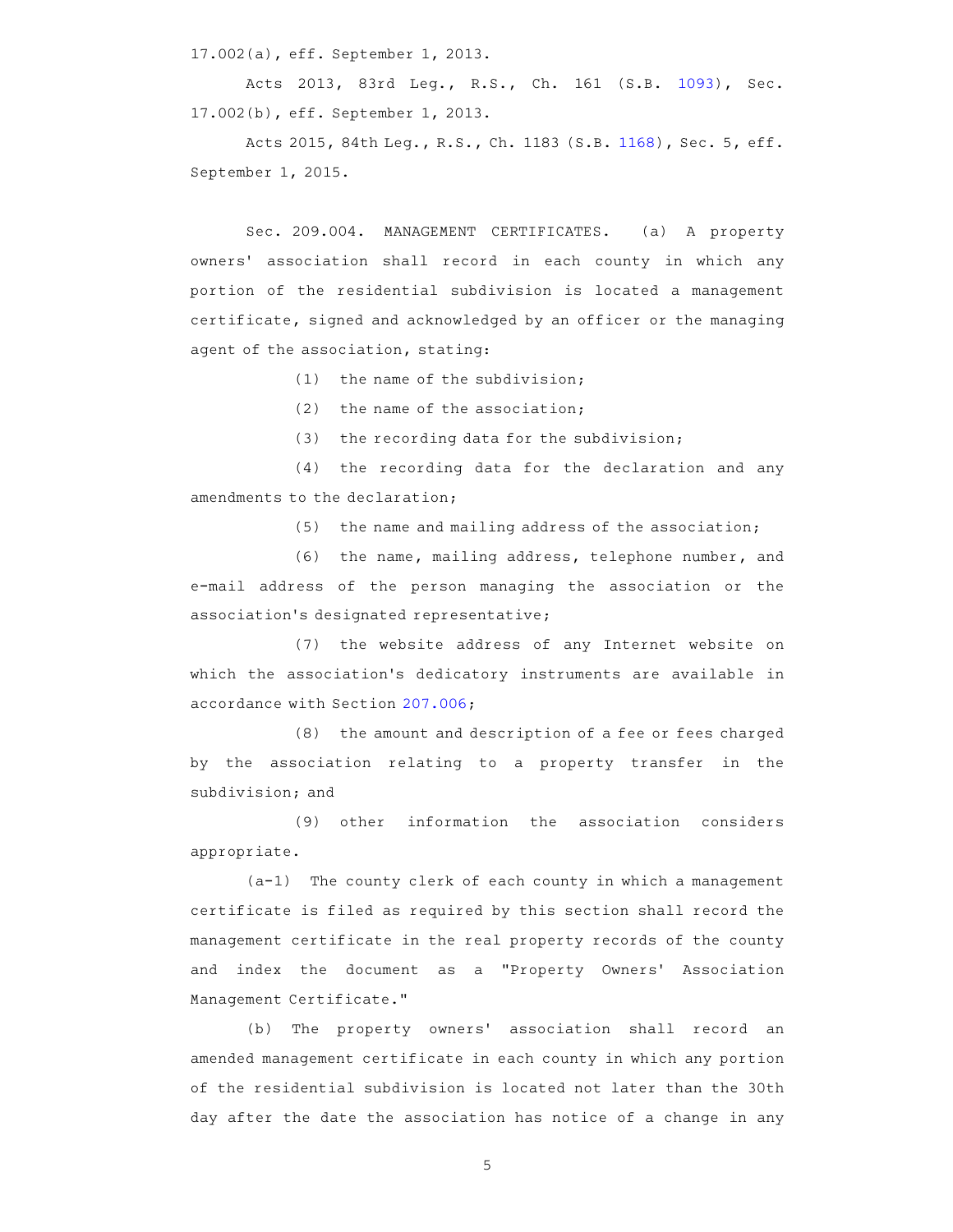Text of subsection effective on December 01, 2021

(b-1) Not later than the seventh day after the date a property owners' association files a management certificate for recording under Subsection (a) or files an amended management certificate for recording under Subsection (b), the property owners' association shall electronically file the management certificate or amended management certificate with the Texas Real Estate Commission. The Texas Real Estate Commission shall only collect the management certificate and amended management certificate for the purpose of making the data accessible to the general public through an Internet website.

(c) Except as provided under Subsections (d) and (e), the property owners' association and its officers, directors, employees, and agents are not subject to liability to any person for a delay in recording or failure to record a management certificate with a county clerk's office or electronically file the management certificate with the Texas Real Estate Commission, unless the delay or failure is wilful or caused by gross negligence.

(d) If a property owners' association fails to record a management certificate or an amended management certificate under this section, the purchaser, lender, or title insurance company or its agent in a transaction involving property in the property owners' association is not liable to the property owners' association for:

 $(1)$  any amount due to the association on the date of a transfer to a bona fide purchaser; and

 $(2)$  any debt to or claim of the association that accrued before the date of a transfer to a bona fide purchaser.

(e) A lien of a property owners' association that fails to file a management certificate or an amended management certificate under this section to secure an amount due on the effective date of a transfer to a bona fide purchaser is enforceable only for an amount incurred after the effective date of sale. An owner is not liable for attorney's fees incurred by a property owners' association relating to the collection of a delinquent assessment against the owner or interest on the amount of a delinquent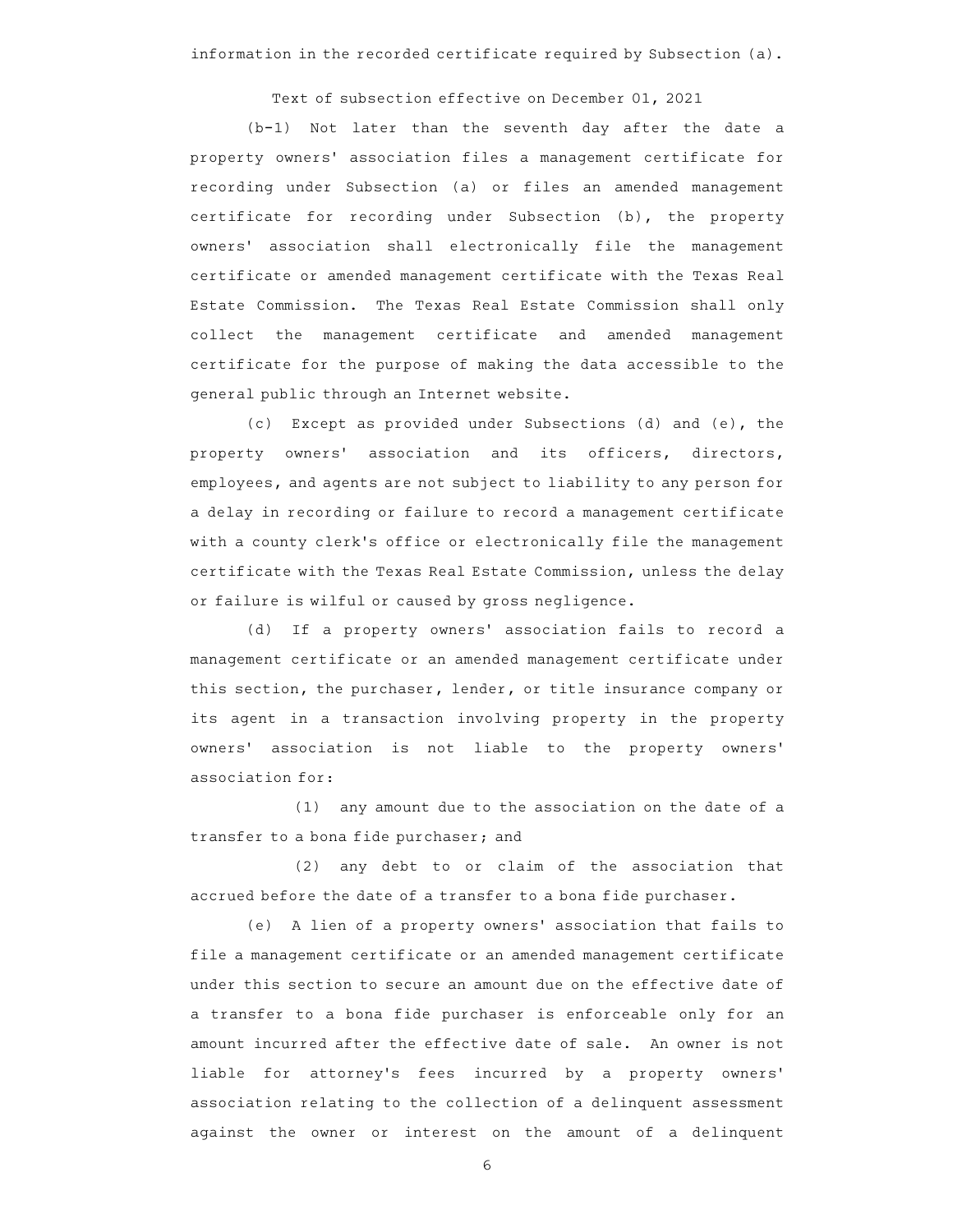assessment if the attorney 's fees are incurred by the association or the interest accrues during the period a management certificate is not recorded with a county clerk or electronically filed with the Texas Real Estate Commission as required by this section.

(f) For purposes of this section, "bona fide purchaser" means:

 $(1)$  a person who pays valuable consideration without notice of outstanding rights of others and acts in good faith; or

(2) a third-party lender who acquires a security interest in the property under a deed of trust.

Added by Acts 2001, 77th Leg., ch. 926, Sec. 1, eff. Jan. 1, 2002. Amended by:

Acts 2009, 81st Leg., R.S., Ch. 148 (S.B. 1919), Sec. 1, eff. September 1, 2009.

Acts 2013, 83rd Leg., R.S., Ch. 1108 (H.B. 3800), Sec. 1, eff. September 1, 2013.

Acts 2021, 87th Leg., R.S., Ch. 951 (S.B. 1588), Sec. 10, eff. September 1, 2021.

Acts 2021, 87th Leg., R.S., Ch. 951 (S.B. 1588), Sec. 10, eff. December 1, 2021.

Sec. 209.0041. ADOPTION OR AMENDMENT OF CERTAIN DEDICATORY INSTRUMENTS.

(a) Repealed by Acts 2015, 84th Leg., R.S., Ch. 1183, Sec. 24, eff. September 1, 2015.

(b) This section applies to a residential subdivision in which property owners are subject to mandatory membership in a property owners' association.

(c) This section does not apply to a property owners' association that is subject to Chapter 552, Government Code, by application of Section 552.0036, Government Code.

(d) This section does not apply to the amendment of a declaration during a development period.

 $(d-1)$  This section does not apply to an amendment of a declaration if the amendment would affect a portion of a subdivision that is zoned for or that contains, or previously contained as specifically allowed under the declaration, a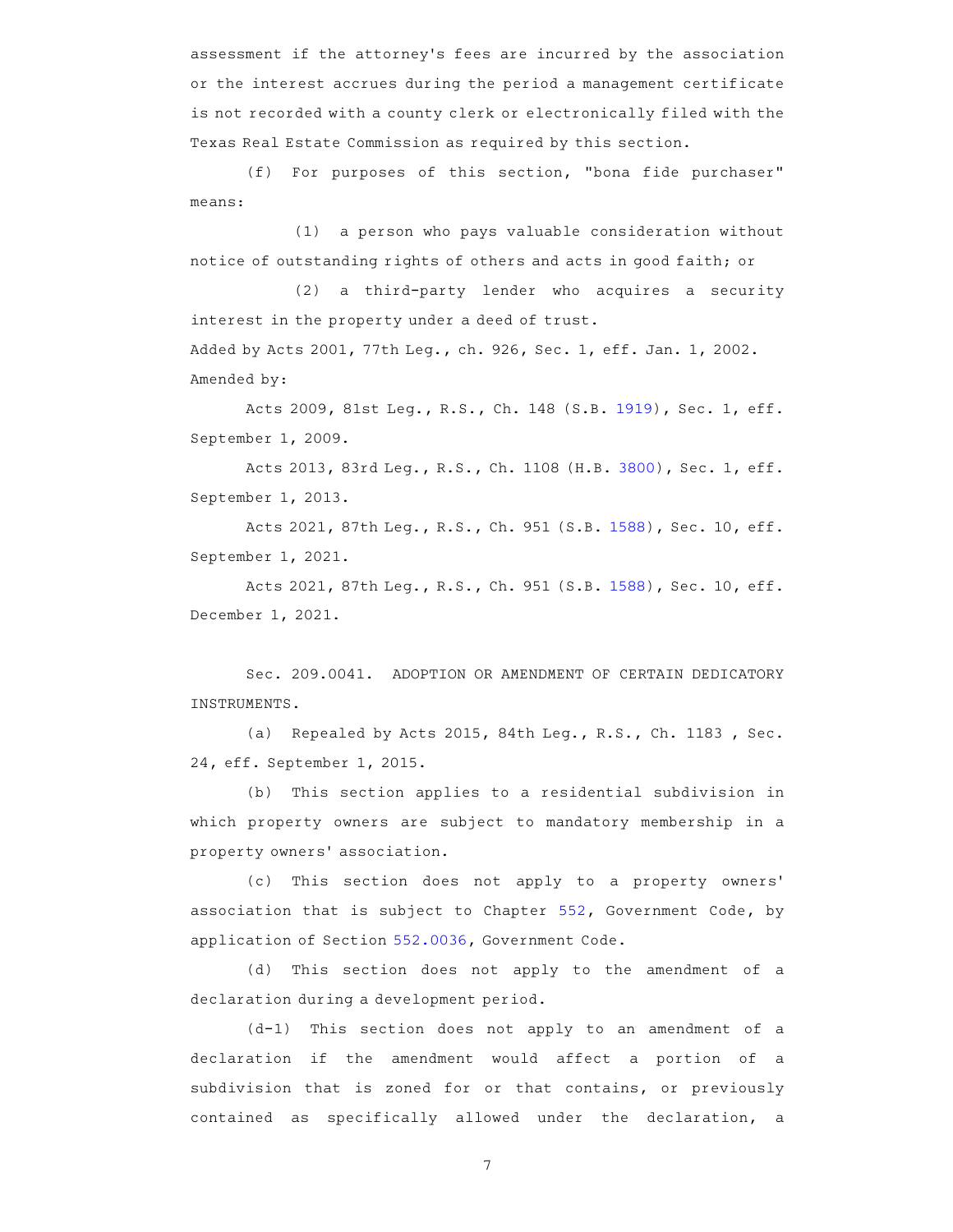commercial structure, an industrial structure, an apartment complex, or a condominium as defined by Section 81.002 or 82.003. For purposes of this subsection, "apartment complex" means two or more dwellings in one or more buildings that are owned by the same owner, located on the same lot or tract, and managed by the same owner, agent, or management company.

(e) This section applies to a dedicatory instrument regardless of the date on which the dedicatory instrument was created.

(f) This section supersedes any contrary requirement in a dedicatory instrument.

 $(q)$  To the extent of any conflict with another provision of this title, this section prevails.

(h) Except as provided by Subsection  $(h-1)$  or  $(h-2)$ , a declaration may be amended only by a vote of 67 percent of the total votes allocated to property owners entitled to vote on the amendment of the declaration, in addition to any governmental approval required by law.

 $(h-1)$  If the declaration contains a lower percentage than prescribed by Subsection (h), the percentage in the declaration controls.

 $(h-2)$  If the declaration is silent as to voting rights for an amendment, the declaration may be amended by a vote of owners owning 67 percent of the lots subject to the declaration.

(i)AAA bylaw may not be amended to conflict with the declaration.

Added by Acts 2011, 82nd Leg., R.S., Ch. 1217 (S.B. 472), Sec. 2, eff. September 1, 2011.

Amended by:

Acts 2015, 84th Leg., R.S., Ch. 1183 (S.B. 1168), Sec. 6, eff. September 1, 2015.

Acts 2015, 84th Leg., R.S., Ch. 1183 (S.B. 1168), Sec. 24, eff. September 1, 2015.

Acts 2021, 87th Leg., R.S., Ch. 666 (H.B. 1659), Sec. 1, eff. June 15, 2021.

Sec. 209.0042. METHODS OF PROVIDING NOTICES TO OWNERS.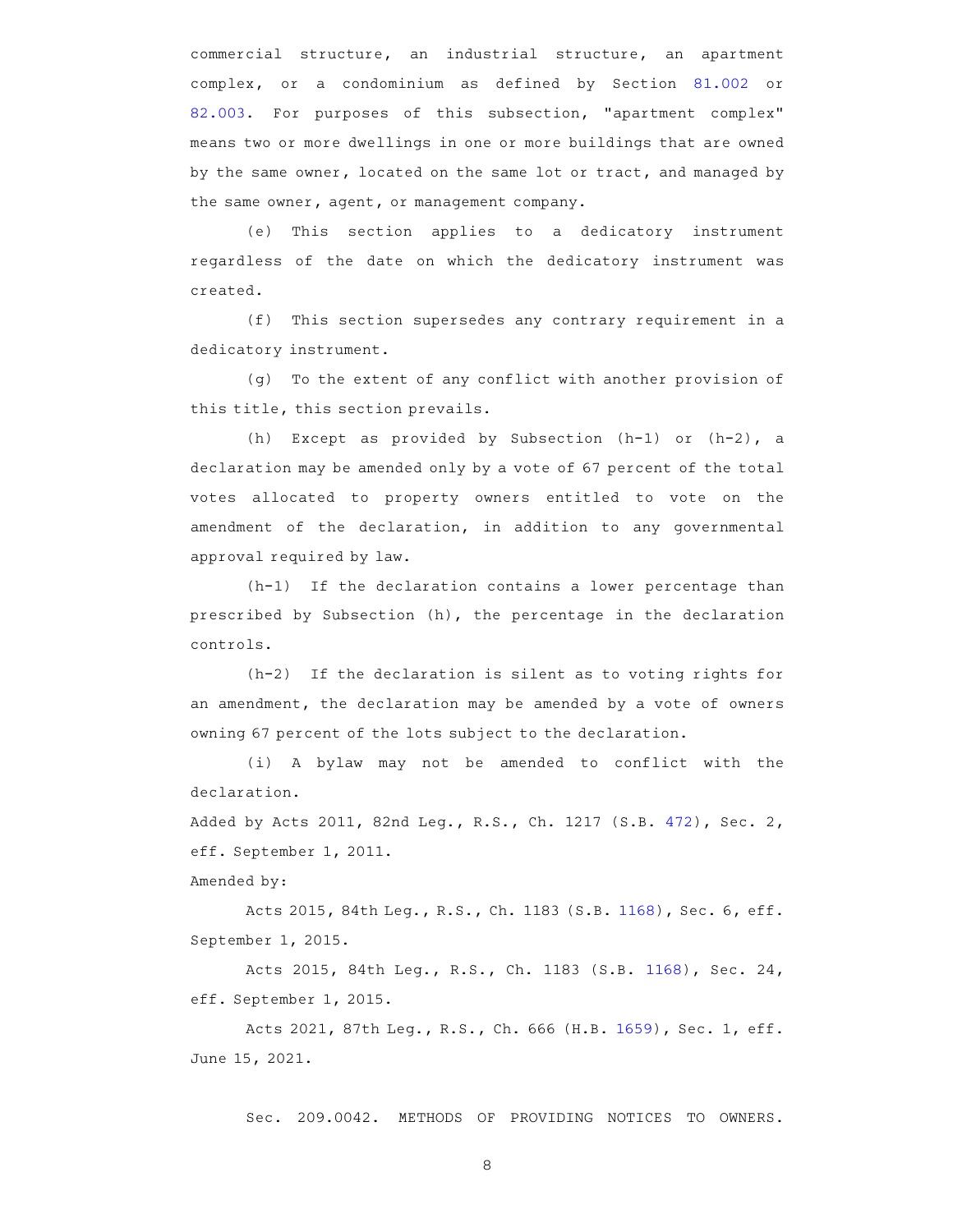(a) Subject to this section, a property owners' association may adopt a method that may be used by the association to provide a notice from the association to a property owner.

(b) A property owners' association may use an alternative method of providing notice adopted under this section to provide a notice for which another method is prescribed by law only if the property owner to whom the notice is provided has affirmatively opted to allow the association to use the alternative method of providing notice to provide to the owner notices for which another method is prescribed by law.

(c) A property owners' association may not require an owner to allow the association to use an alternative method of providing notice adopted under this section to provide to the owner any notice for which another method of providing notice is prescribed by law. Added by Acts 2015, 84th Leg., R.S., Ch. 1183 (S.B. 1168), Sec. 7, eff. September 1, 2015.

Sec. 209.005. ASSOCIATION RECORDS. (a) Except as provided by Subsection (b), this section applies to all property owners' associations and controls over other law not specifically applicable to a property owners' association.

(b) This section does not apply to a property owners' association that is subject to Chapter 552, Government Code, by application of Section 552.0036, Government Code.

(c) Notwithstanding a provision in a dedicatory instrument, a property owners' association shall make the books and records of the association, including financial records, open to and reasonably available for examination by an owner, or a person designated in a writing signed by the owner as the owner's agent, attorney, or certified public accountant, in accordance with this section. An owner is entitled to obtain from the association copies of information contained in the books and records.

(d) Except as provided by this subsection, an attorney's files and records relating to the property owners' association, excluding invoices requested by an owner under Section 209.008(d), are not records of the association and are not subject to inspection by the owner or production in a legal proceeding. If a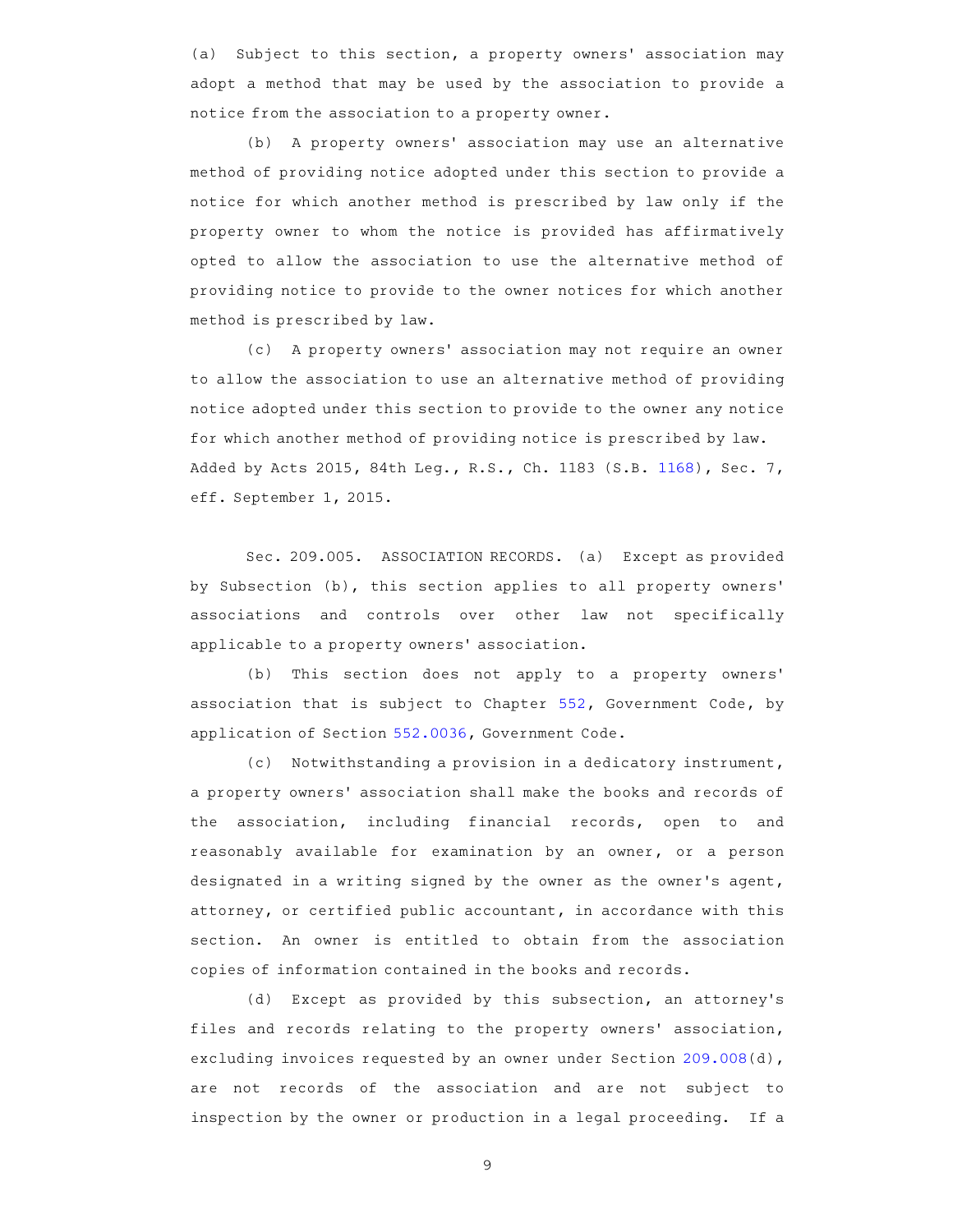document in an attorney's files and records relating to the association would be responsive to a legally authorized request to inspect or copy association documents, the document shall be produced by using the copy from the attorney 's files and records if the association has not maintained a separate copy of the document. This subsection does not require production of a document that constitutes attorney work product or that is privileged as an attorney-client communication.

(e) An owner or the owner's authorized representative described by Subsection (c) must submit a written request for access or information under Subsection (c) by certified mail, with sufficient detail describing the property owners' association's books and records requested, to the mailing address of the association or authorized representative as reflected on the most current management certificate filed under Section 209.004. The request must contain an election either to inspect the books and records before obtaining copies or to have the property owners ' association forward copies of the requested books and records and:

 $(1)$  if an inspection is requested, the association, on or before the 10th business day after the date the association receives the request, shall send written notice of dates during normal business hours that the owner may inspect the requested books and records to the extent those books and records are in the possession, custody, or control of the association; or

(2) if copies of identified books and records are requested, the association shall, to the extent those books and records are in the possession, custody, or control of the association, produce the requested books and records for the requesting party on or before the 10th business day after the date the association receives the request, except as otherwise provided by this section.

(f) If the property owners' association is unable to produce the books or records requested under Subsection (e) on or before the 10th business day after the date the association receives the request, the association must provide to the requestor written notice that:

 $(1)$  informs the requestor that the association is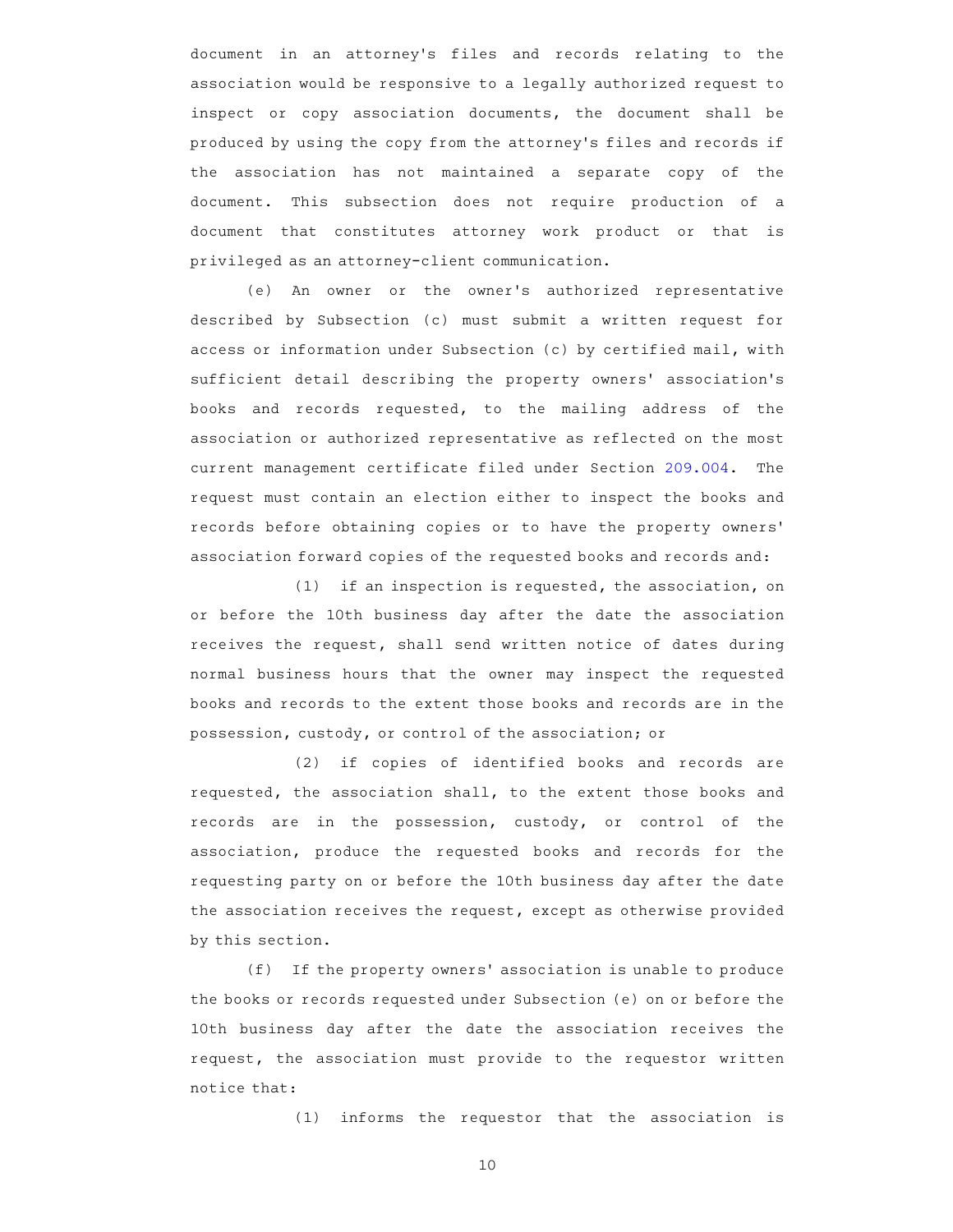unable to produce the information on or before the 10th business day after the date the association received the request; and

(2) states a date by which the information will be sent or made available for inspection to the requesting party that is not later than the 15th business day after the date notice under this subsection is given.

 $(q)$  If an inspection is requested or required, the inspection shall take place at a mutually agreed on time during normal business hours, and the requesting party shall identify the books and records for the property owners' association to copy and forward to the requesting party.

(h) A property owners' association may produce books and records requested under this section in hard copy, electronic, or other format reasonably available to the association.

(i) A property owners' association board must adopt a records production and copying policy that prescribes the costs the association will charge for the compilation, production, and reproduction of information requested under this section. The prescribed charges may include all reasonable costs of materials, labor, and overhead but may not exceed costs that would be applicable for an item under  $1$  T.A.C. Section 70.3. The policy required by this subsection must be recorded as a dedicatory instrument in accordance with Section 202.006. An association may not charge an owner for the compilation, production, or reproduction of information requested under this section unless the policy prescribing those costs has been recorded as required by this subsection. An owner is responsible for costs related to the compilation, production, and reproduction of the requested information in the amounts prescribed by the policy adopted under this subsection. The association may require advance payment of the estimated costs of compilation, production, and reproduction of the requested information. If the estimated costs are lesser or greater than the actual costs, the association shall submit a final invoice to the owner on or before the 30th business day after the date the information is delivered. If the final invoice includes additional amounts due from the owner, the additional amounts, if not reimbursed to the association before the 30th business day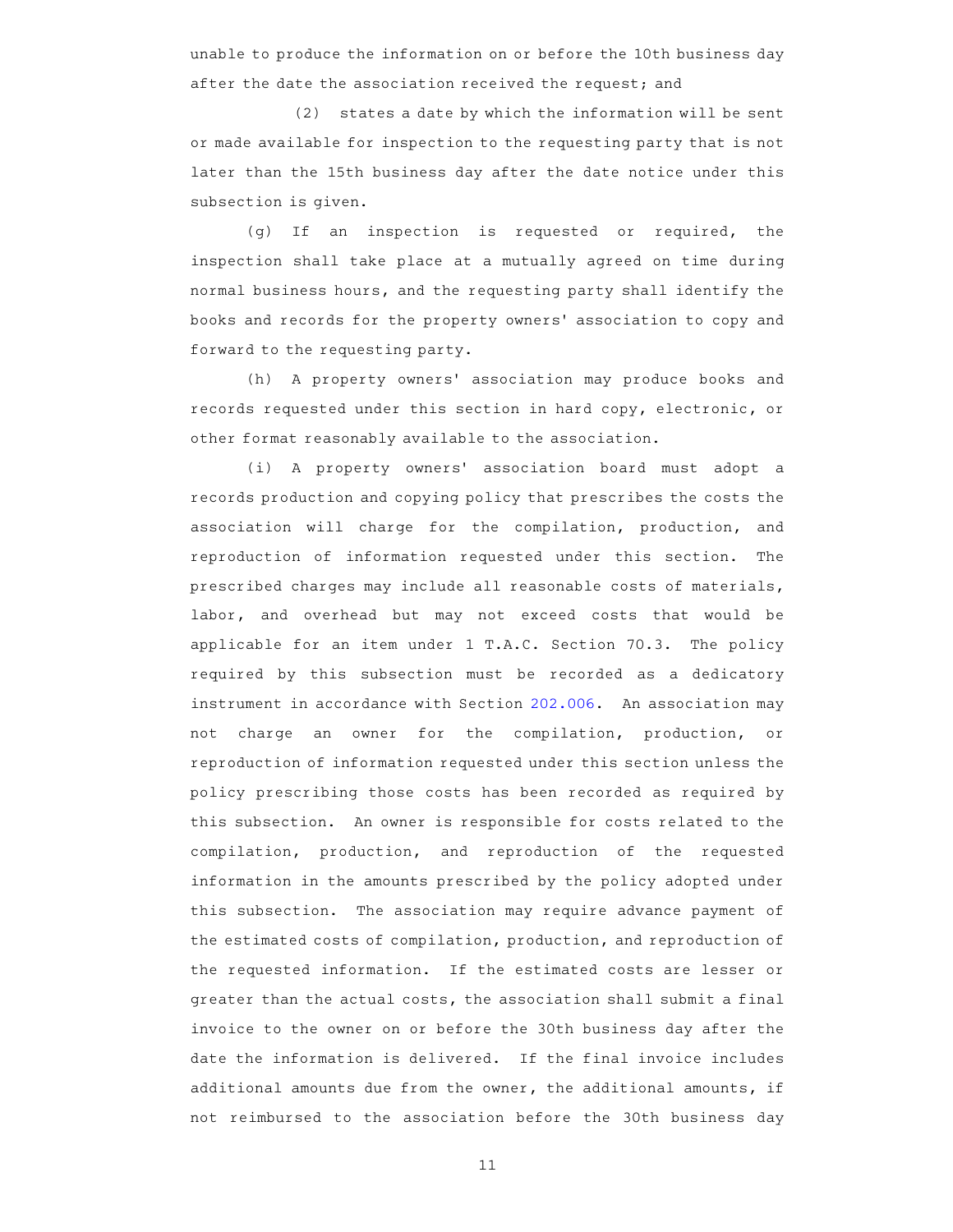after the date the invoice is sent to the owner, may be added to the owner's account as an assessment. If the estimated costs exceeded the final invoice amount, the owner is entitled to a refund, and the refund shall be issued to the owner not later than the 30th business day after the date the invoice is sent to the owner.

(j) A property owners' association must estimate costs under this section using amounts prescribed by the policy adopted under Subsection (i).

 $(k)$  Except as provided by Subsection (1) and to the extent the information is provided in the meeting minutes, the property owners' association is not required to release or allow inspection of any books or records that identify the dedicatory instrument violation history of an individual owner of an association, an owner 's personal financial information, including records of payment or nonpayment of amounts due the association, an owner 's contact information, other than the owner 's address, or information related to an employee of the association, including personnel files. Information may be released in an aggregate or summary manner that would not identify an individual property owner.

(1) The books and records described by Subsection (k) shall be released or made available for inspection if:

 $(1)$  the express written approval of the owner whose records are the subject of the request for inspection is provided to the property owners' association; or

(2) a court orders the release of the books and records or orders that the books and records be made available for inspection.

(m) A property owners' association composed of more than 14 lots shall adopt and comply with a document retention policy that includes, at a minimum, the following requirements:

(1) certificates of formation, bylaws, restrictive covenants, and all amendments to the certificates of formation, bylaws, and covenants shall be retained permanently;

(2) financial books and records shall be retained for seven years;

(3) account records of current owners shall be retained for five years;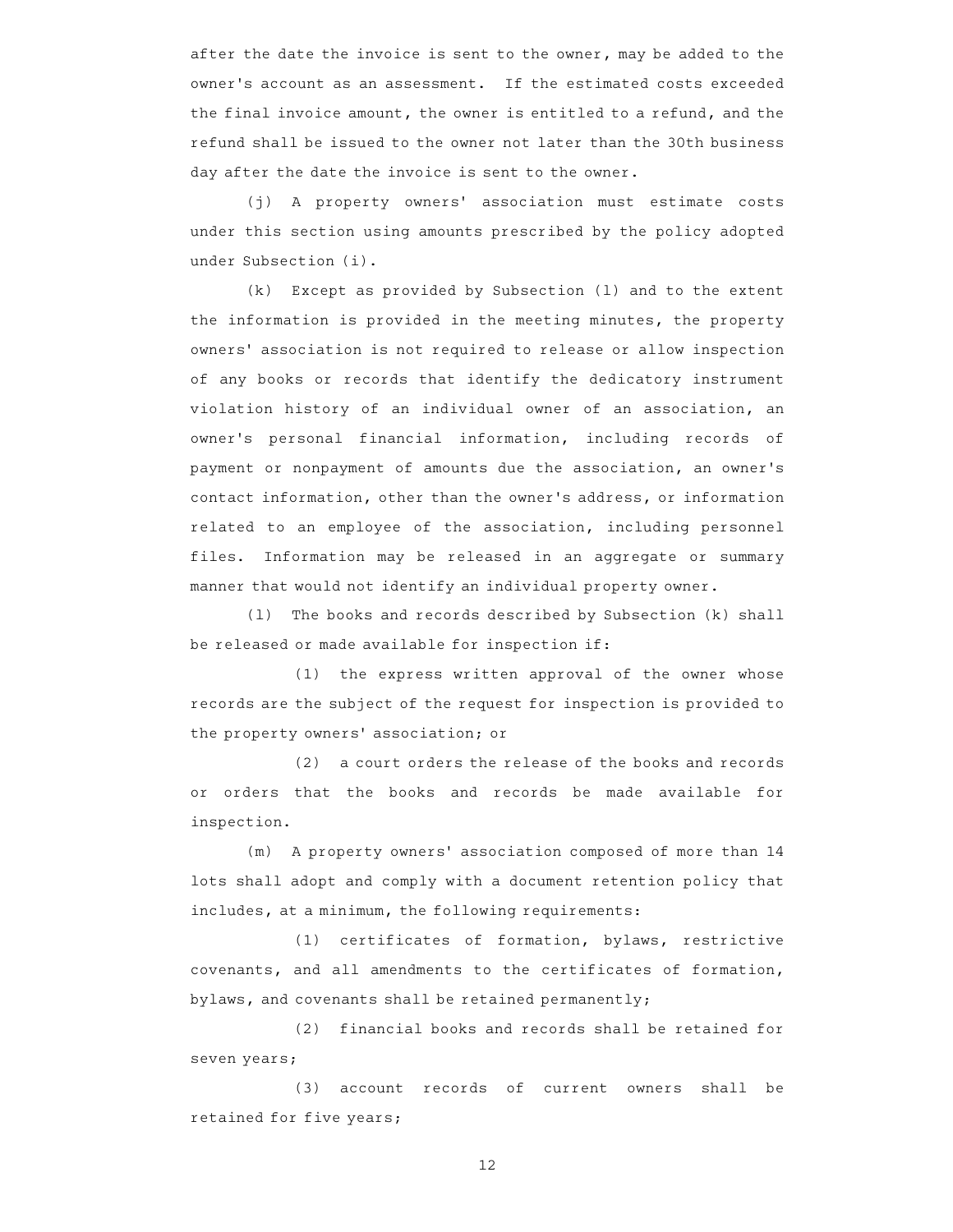$(4)$  contracts with a term of one year or more shall be retained for four years after the expiration of the contract term;

(5) minutes of meetings of the owners and the board shall be retained for seven years; and

(6) tax returns and audit records shall be retained for seven years.

(n) A member of a property owners' association who is denied access to or copies of association books or records to which the member is entitled under this section may file a petition with the justice of the peace of a justice precinct in which all or part of the property that is governed by the association is located requesting relief in accordance with this subsection. If the justice of the peace finds that the member is entitled to access to or copies of the records, the justice of the peace may grant one or more of the following remedies:

(1) a judgment ordering the property owners' association to release or allow access to the books or records;

(2) a judgment against the property owners' association for court costs and attorney 's fees incurred in connection with seeking a remedy under this section; or

(3) a judgment authorizing the owner or the owner's assignee to deduct the amounts awarded under Subdivision (2) from any future regular or special assessments payable to the property owners' association.

(o) If the property owners' association prevails in an action under Subsection (n), the association is entitled to a judgment for court costs and attorney's fees incurred by the association in connection with the action.

(p) On or before the 10th business day before the date a person brings an action against a property owners' association under this section, the person must send written notice to the association of the person's intent to bring the action. The notice must:

(1) be sent certified mail, return receipt requested, or delivered by the United States Postal Service with signature confirmation service to the mailing address of the association or authorized representative as reflected on the most current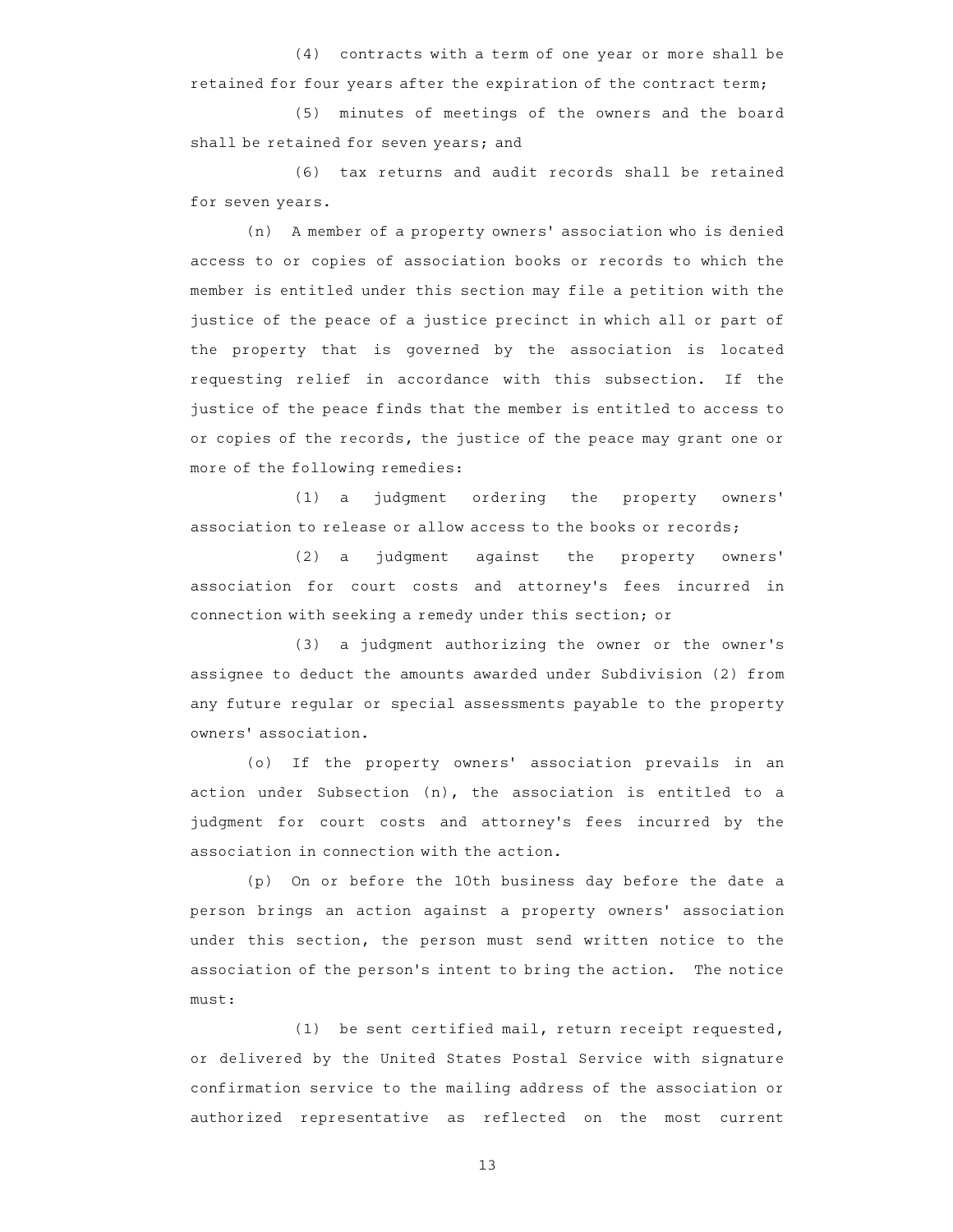management certificate filed under Section 209.004; and

(2) describe with sufficient detail the books and records being requested.

 $(q)$  For the purposes of this section, "business day" means a day other than Saturday, Sunday, or a state or federal holiday. Added by Acts 2001, 77th Leg., ch. 926, Sec. 1, eff. Jan. 1, 2002. Amended by:

Acts 2007, 80th Leg., R.S., Ch. 1367 (H.B. 3674), Sec. 6, eff. September 1, 2007.

Acts 2011, 82nd Leg., R.S., Ch. 1026 (H.B. 2761), Sec. 2, eff. January 1, 2012.

Sec. 209.00505. ARCHITECTURAL REVIEW AUTHORITY. (a) In this section, "architectural review authority" means the governing authority for the review and approval of improvements within a subdivision.

 $(b)$  This section:

(1) applies only to a property owners' association that consists of more than 40 lots; and

(2) does not apply during a development period or during any period in which the declarant:

(A) appoints at least a majority of the members of the architectural review authority or otherwise controls the appointment of the architectural review authority; or

(B) has the right to veto or modify a decision of the architectural review authority.

(c) A person may not be appointed or elected to serve on an architectural review authority if the person is:

(1) a current board member;

(2) a current board member's spouse; or

(3) a person residing in a current board member's household.

(d)AAA decision by the architectural review authority denying an application or request by an owner for the construction of improvements in the subdivision may be appealed to the board. A written notice of the denial must be provided to the owner by certified mail, hand delivery, or electronic delivery. The notice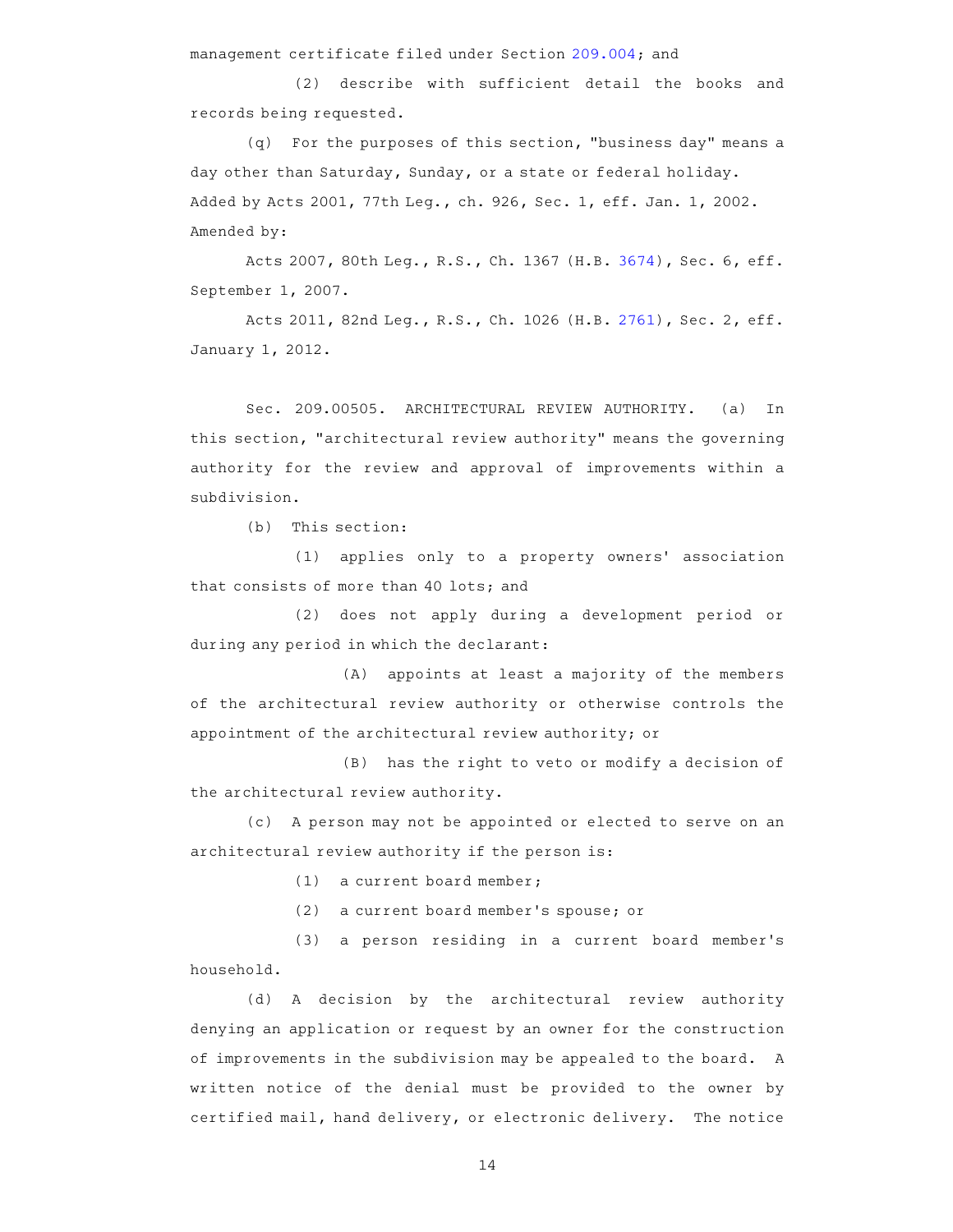must:

 $(1)$  describe the basis for the denial in reasonable detail and changes, if any, to the application or improvements required as a condition to approval; and

(2) inform the owner that the owner may request a hearing under Subsection (e) on or before the 30th day after the date the notice was mailed to the owner.

(e) The board shall hold a hearing under this section not later than the 30th day after the date the board receives the owner 's request for a hearing and shall notify the owner of the date, time, and place of the hearing not later than the 10th day before the date of the hearing. Only one hearing is required under this subsection.

(f) During a hearing, the board or the designated representative of the property owners' association and the owner or the owner 's designated representative will each be provided the opportunity to discuss, verify facts, and resolve the denial of the owner 's application or request for the construction of improvements, and the changes, if any, requested by the architectural review authority in the notice provided to the owner under Subsection (d).

(g) The board or the owner may request a postponement. If requested, a postponement shall be granted for a period of not more than 10 days. Additional postponements may be granted by agreement of the parties.

(h) The property owners' association or the owner may make an audio recording of the meeting.

(i) The board may affirm, modify, or reverse, in whole or in part, any decision of the architectural review authority as consistent with the subdivision 's declaration.

Added by Acts 2021, 87th Leg., R.S., Ch. 951 (S.B. 1588), Sec. 11, eff. September 1, 2021.

Sec. 209.0051. OPEN BOARD MEETINGS. (a) This section does not apply to a property owners' association that is subject to Chapter 551, Government Code, by application of Section 551.0015, Government Code.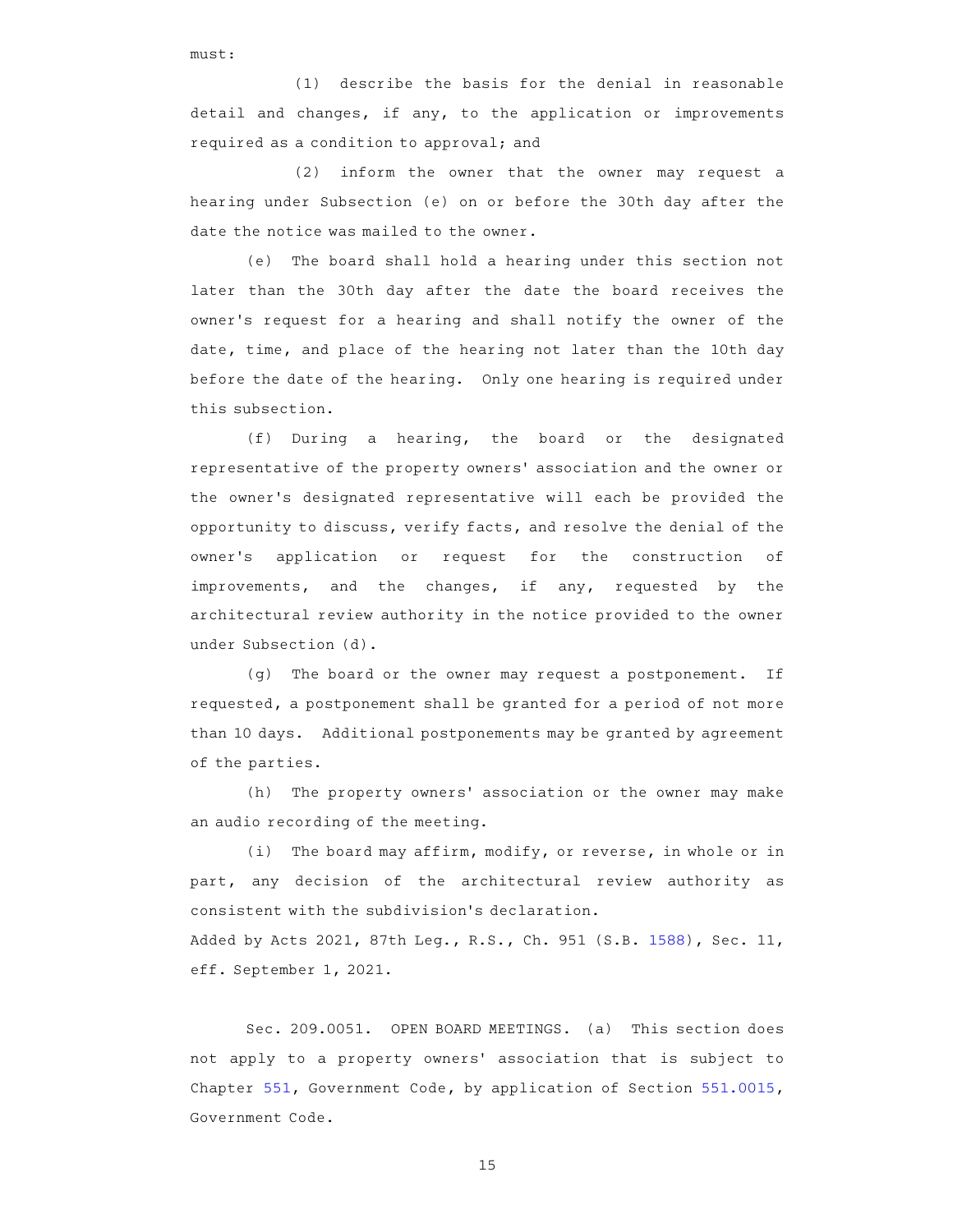(b) In this section, "board meeting":

 $(1)$  means a deliberation between a quorum of the voting board of the property owners' association, or between a quorum of the voting board and another person, during which property owners' association business is considered and the board takes formal action; and

 $(2)$  does not include the gathering of a quorum of the board at a social function unrelated to the business of the association or the attendance by a quorum of the board at a regional, state, or national convention, ceremonial event, or press conference, if formal action is not taken and any discussion of association business is incidental to the social function, convention, ceremonial event, or press conference.

(c) Regular and special board meetings must be open to owners, subject to the right of the board to adjourn a board meeting and reconvene in closed executive session to consider actions involving personnel, pending or threatened litigation, contract negotiations, enforcement actions, confidential communications with the property owners' association's attorney, matters involving the invasion of privacy of individual owners, or matters that are to remain confidential by request of the affected parties and agreement of the board. Following an executive session, any decision made in the executive session must be summarized orally and placed in the minutes, in general terms, without breaching the privacy of individual owners, violating any privilege, or disclosing information that was to remain confidential at the request of the affected parties. The oral summary must include a general explanation of expenditures approved in executive session.

(c-1) Except for a meeting held by electronic or telephonic means under Subsection  $(c-2)$ , a board meeting must be held in a county in which all or part of the property in the subdivision is located or in a county adjacent to that county.

(c-2)AAA board meeting may be held by electronic or telephonic means provided that:

(1) each board member may hear and be heard by every other board member;

(2) except for any portion of the meeting conducted in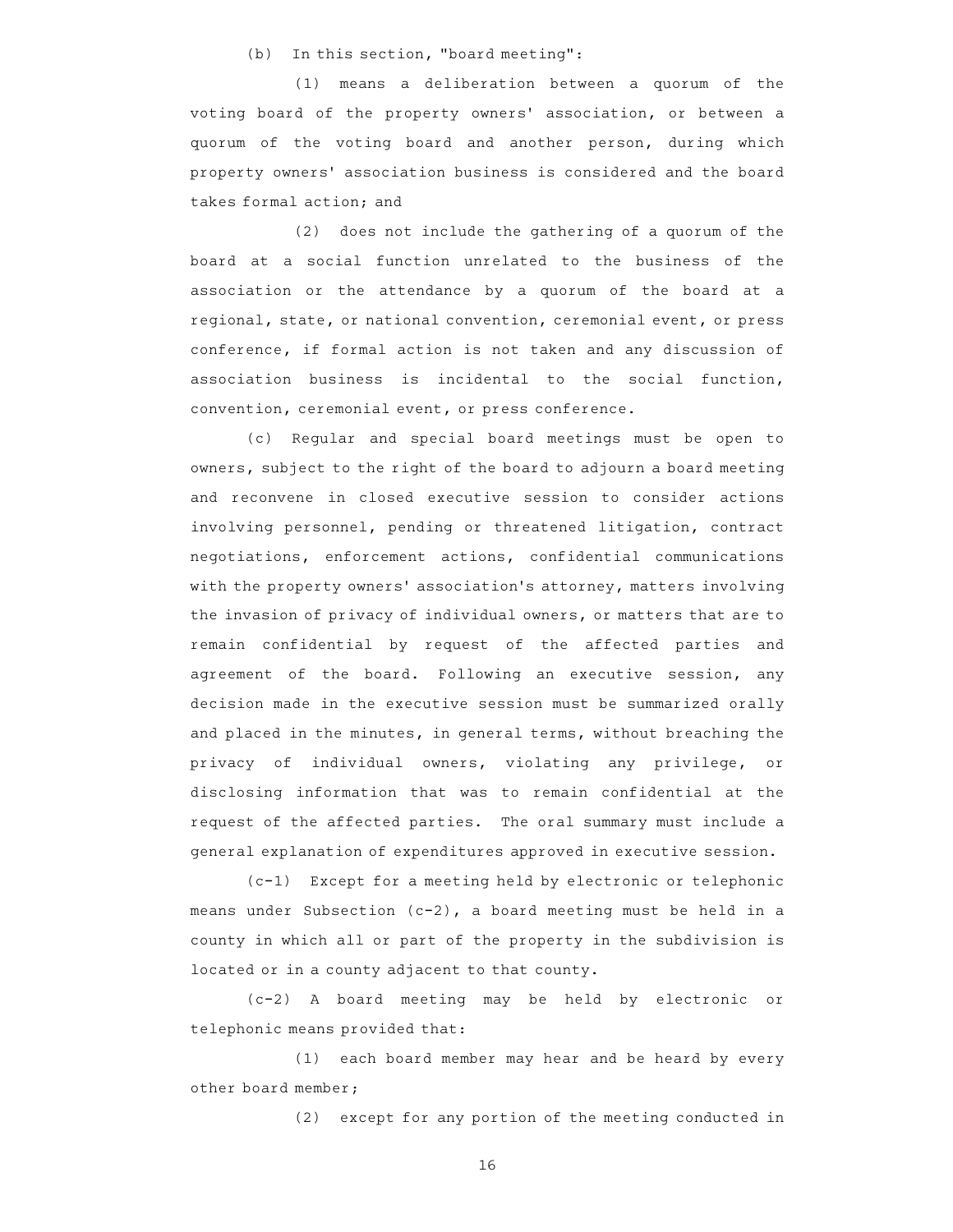executive session:

(A) all owners in attendance at the meeting may hear all board members; and

(B) owners are allowed to listen using any electronic or telephonic communication method used or expected to be used by a board member to participate; and

(3) the notice of the meeting includes instructions for owners to access any communication method required to be accessible under Subdivision (2)(B).

(d) The board shall keep a record of each regular or special board meeting in the form of written minutes of the meeting. The board shall make meeting records, including approved minutes, available to a member for inspection and copying on the member 's written request to the property owners' association's managing agent at the address appearing on the most recently filed management certificate or, if there is not a managing agent, to the board.

(e) Members shall be given notice of the date, hour, place, and general subject of a regular or special board meeting, including a general description of any matter to be brought up for deliberation in executive session. The notice shall be:

(1) mailed to each property owner not later than the 10th day or earlier than the 60th day before the date of the meeting; or

(2) provided at least 144 hours before the start of a regular board meeting and at least 72 hours before the start of a special board meeting by:

(A) posting the notice in a conspicuous manner reasonably designed to provide notice to property owners' association members:

(i) in a place located on the association's common property or, with the property owner 's consent, on other conspicuously located privately owned property within the subdivision; or

(ii) on any Internet website available to association members that is maintained by the association or by a management company on behalf of the association; and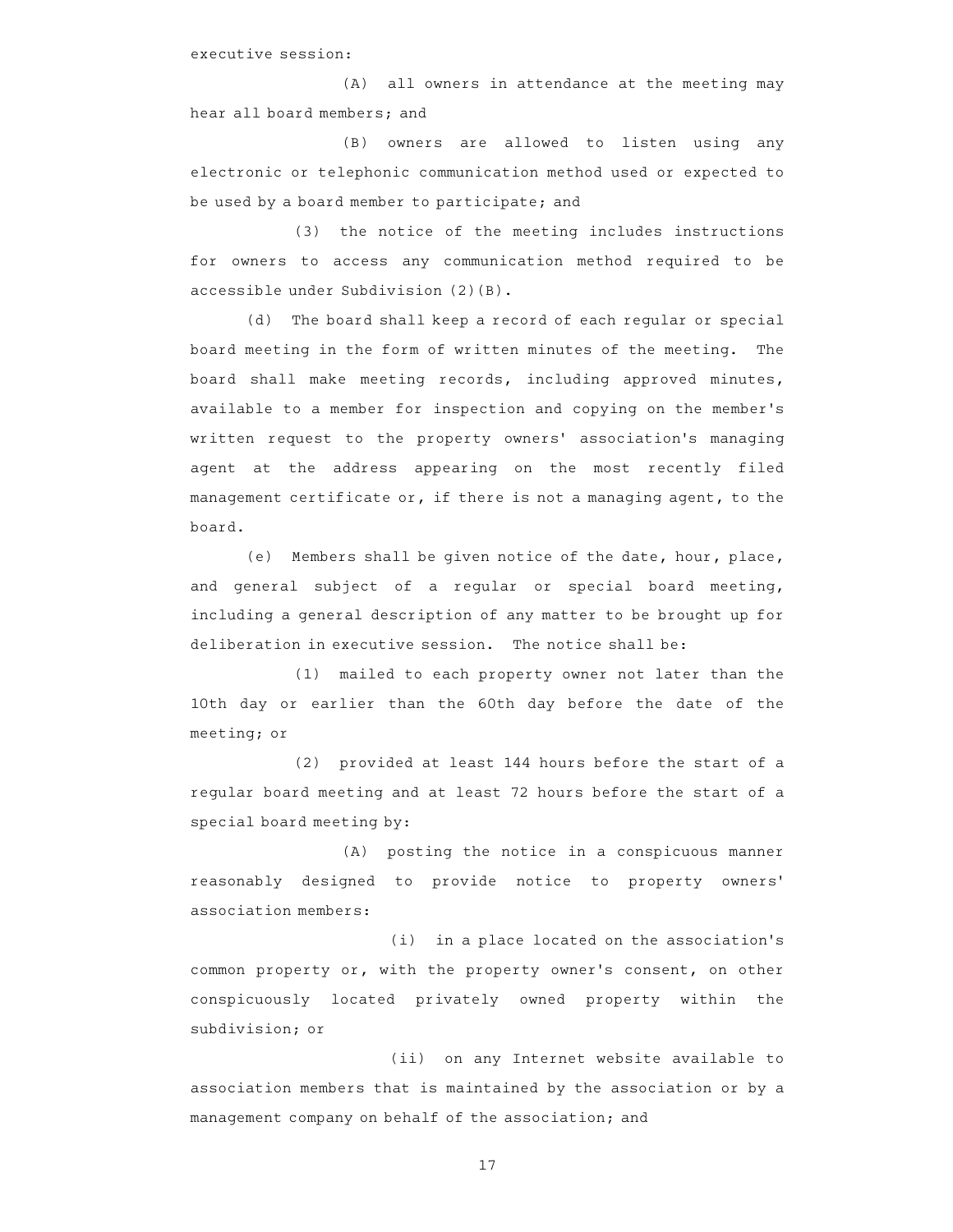$(B)$  sending the notice by e-mail to each owner who has registered an e-mail address with the association.

(f) It is an owner's duty to keep an updated e-mail address registered with the property owners' association under Subsection  $(e)(2)(B)$ .

(g) If the board recesses a regular or special board meeting to continue the following regular business day, the board is not required to post notice of the continued meeting if the recess is taken in good faith and not to circumvent this section. If a regular or special board meeting is continued to the following regular business day, and on that following day the board continues the meeting to another day, the board shall give notice of the continuation in at least one manner prescribed by Subsection (e)(2)(A) within two hours after adjourning the meeting being continued.

(h) Except as provided by this subsection, a board may take action outside of a meeting, including voting by electronic or telephonic means, without prior notice to owners under Subsection (e), if each board member is given a reasonable opportunity to express the board member 's opinion to all other board members and to vote. Any action taken without notice to owners under Subsection (e) must be summarized orally, including an explanation of any known actual or estimated expenditures approved at the meeting, and documented in the minutes of the next regular or special board meeting. The board may not, unless done in an open meeting for which prior notice was given to owners under Subsection (e), consider or vote on:

- $(1)$  fines;
- $(2)$  damage assessments;
- (3) initiation of foreclosure actions;

(4) initiation of enforcement actions, excluding temporary restraining orders or violations involving a threat to health or safety;

 $(5)$  increases in assessments;

(6) levying of special assessments;

(7) appeals from a denial of architectural control approval;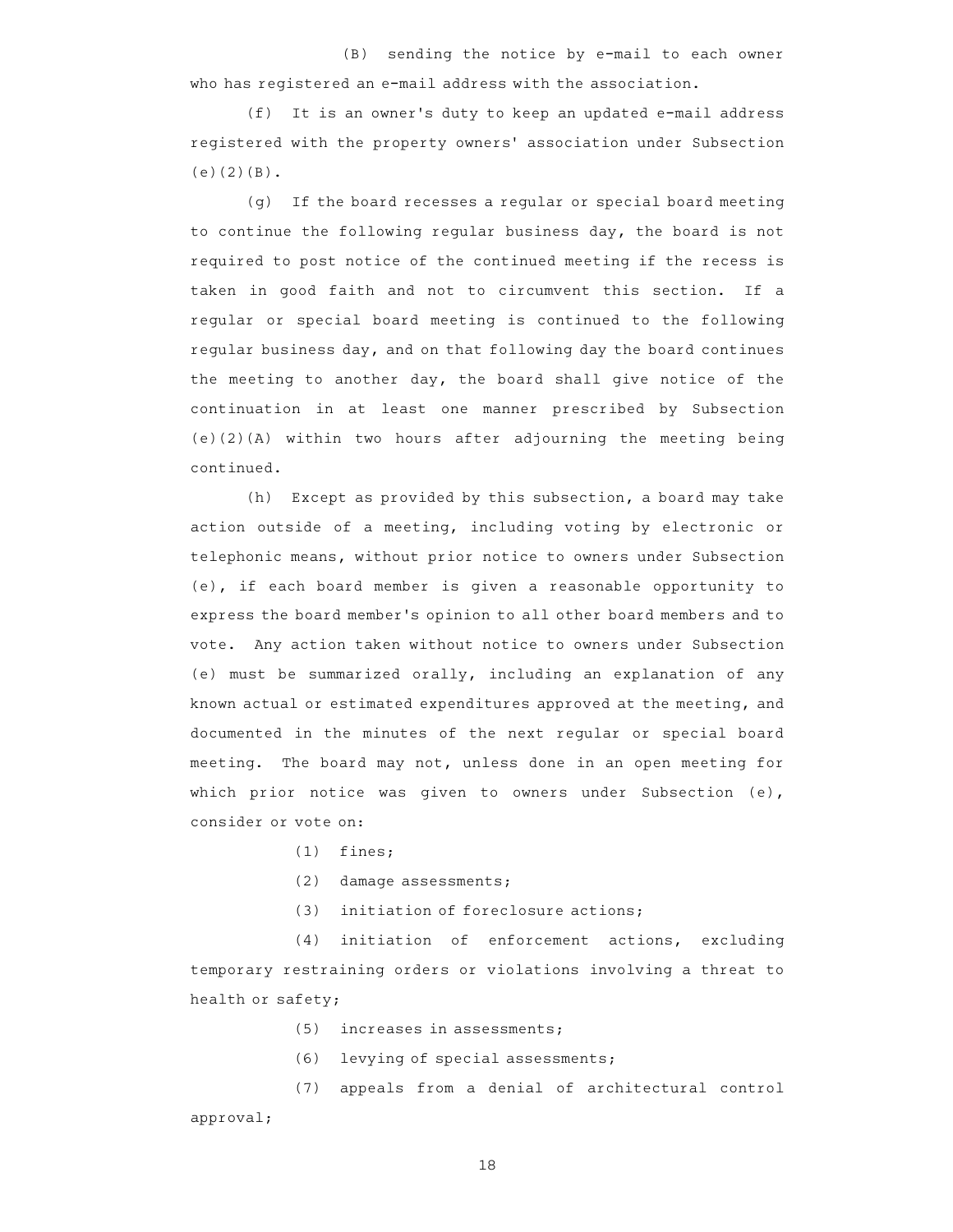$(8)$  a suspension of a right of a particular owner before the owner has an opportunity to attend a board meeting to present the owner 's position, including any defense, on the issue;

(9) lending or borrowing money;

(10) the adoption or amendment of a dedicatory instrument;

 $(11)$  the approval of an annual budget or the approval of an amendment of an annual budget;

 $(12)$  the sale or purchase of real property;

 $(13)$  the filling of a vacancy on the board;

(14) the construction of capital improvements other than the repair, replacement, or enhancement of existing capital improvements; or

 $(15)$  the election of an officer.

(i) This section applies to a meeting of a property owners' association board during the development period only if the meeting is conducted for the purpose of:

 $(1)$  adopting or amending the governing documents, including declarations, bylaws, rules, and regulations of the association;

(2) increasing the amount of regular assessments of the association or adopting or increasing a special assessment;

(3) electing non-developer board members of the association or establishing a process by which those members are elected; or

 $(4)$  changing the voting rights of members of the association.

Added by Acts 2011, 82nd Leg., R.S., Ch. 1026 (H.B. 2761), Sec. 3, eff. January 1, 2012.

Amended by:

Acts 2015, 84th Leg., R.S., Ch. 1183 (S.B. 1168), Sec. 8, eff. September 1, 2015.

Acts 2021, 87th Leg., R.S., Ch. 951 (S.B. 1588), Sec. 12, eff. September 1, 2021.

Sec. 209.0052. ASSOCIATION CONTRACTS. (a) This section does not apply to a contract entered into by an association during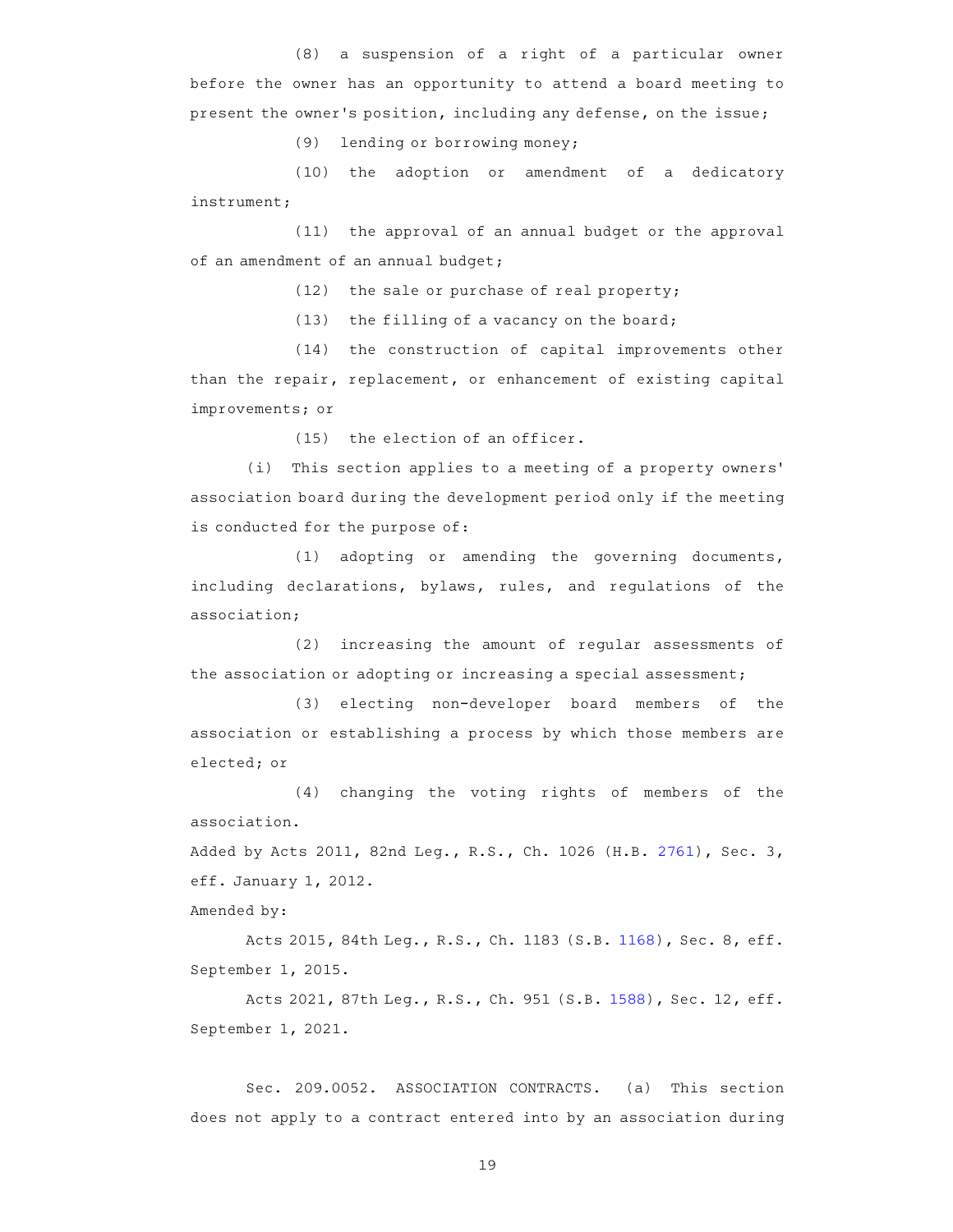the development period.

(b) An association may enter into an enforceable contract with a current association board member, a person related to a current association board member within the third degree by consanguinity or affinity, as determined under Chapter 573, Government Code, a company in which a current association board member has a financial interest in at least 51 percent of profits, or a company in which a person related to a current association board member within the third degree by consanguinity or affinity, as determined under Chapter 573, Government Code, has a financial interest in at least 51 percent of profits only if the following conditions are satisfied:

 $(1)$  the board member, relative, or company bids on the proposed contract and the association has received at least two other bids for the contract from persons not associated with the board member, relative, or company, if reasonably available in the community;

 $(2)$  the board member:

 $(A)$  is not given access to the other bids;

(B) does not participate in any board discussion regarding the contract; and

 $(C)$  does not vote on the award of the contract;

(3) the material facts regarding the relationship or interest with respect to the proposed contract are disclosed to or known by the association board and the board, in good faith and with ordinary care, authorizes the contract by an affirmative vote of the majority of the board members who do not have an interest governed by this subsection; and

 $(4)$  the association board certifies that the other requirements of this subsection have been satisfied by a resolution approved by an affirmative vote of the majority of the board members who do not have an interest governed by this subsection.

(c) In addition to the other applicable requirements of this section, an association that proposes to contract for services that will cost more than \$50,000 shall solicit bids or proposals using a bid process established by the association.

Added by Acts 2013, 83rd Leg., R.S., Ch. 863 (H.B. 503), Sec. 2,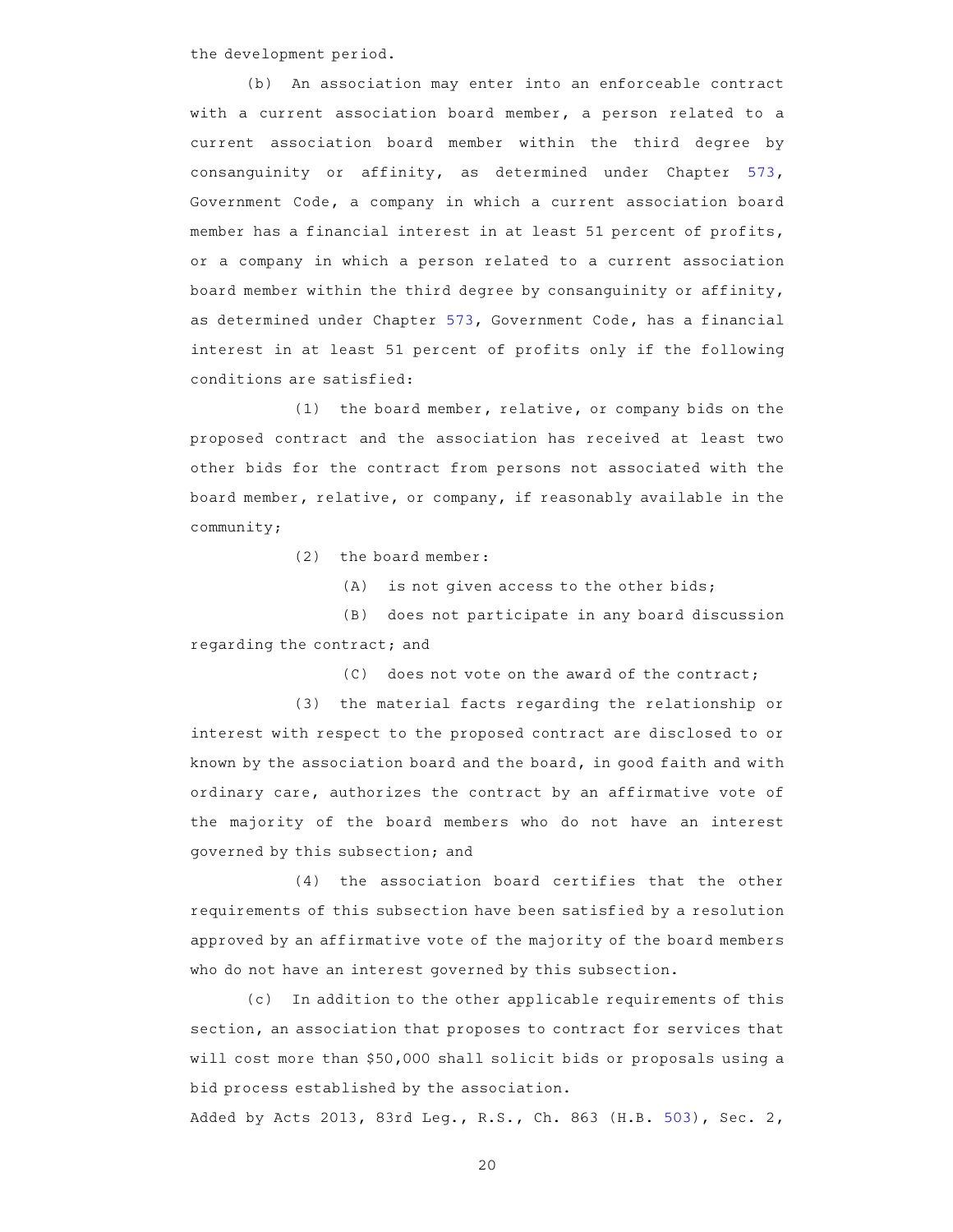eff. September 1, 2013.

Amended by:

Acts 2021, 87th Leg., R.S., Ch. 951 (S.B. 1588), Sec. 13, eff. September 1, 2021.

Sec. 209.0055. VOTING. (a) This section applies only to a property owners' association that:

(1) provides maintenance, preservation, and architectural control of residential and commercial property within a defined geographic area in a county with a population of 2.8 million or more or in a county adjacent to a county with a population of 2.8 million or more; and

 $(2)$  is a corporation that:

(A) is governed by a board of trustees who may employ a general manager to execute the association 's bylaws and administer the business of the corporation;

(B) does not require membership in the corporation by the owners of the property within the defined area; and

(C) was incorporated before January 1, 2006.

(b) A property owners' association described by Subsection (a) may not bar a property owner from voting in an association election solely based on the fact that:

 $(1)$  there is a pending enforcement action against the property owner; or

(2) the property owner owes the association any delinquent assessments, fees, or fines. Added by Acts 2007, 80th Leg., R.S., Ch. 1367 (H.B. 3674), Sec. 8, eff. September 1, 2007.

Sec. 209.0056. NOTICE OF ELECTION OR ASSOCIATION VOTE. (a) For an election or vote taken at a meeting of the owners, not later than the 10th day or earlier than the 60th day before the date of the election or vote, a property owners' association shall give written notice of the election or vote to:

(1) each owner of property in the property owners' association, for purposes of an association-wide election or vote;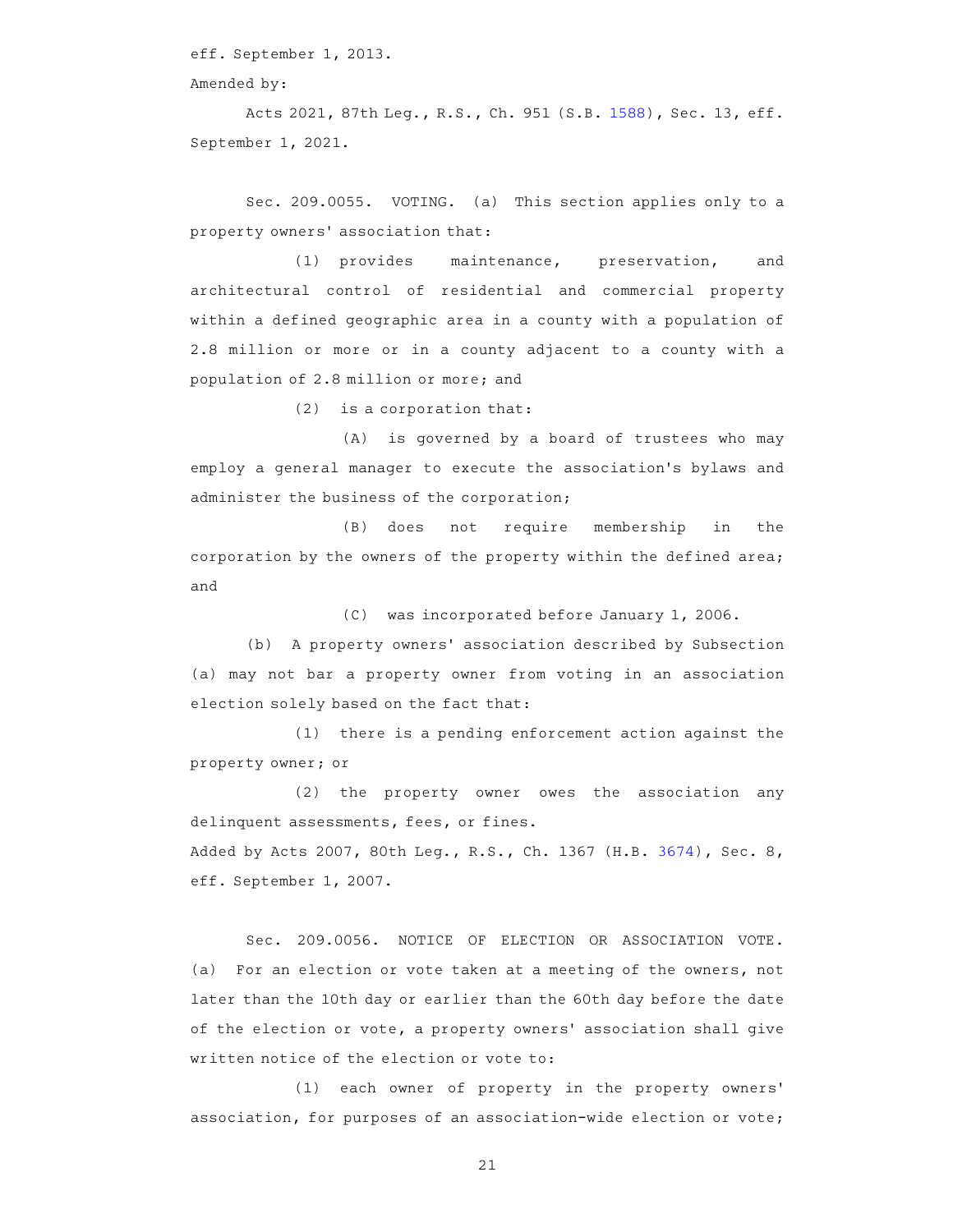(2) each owner of property in the property owners' association entitled under the dedicatory instruments to vote in a particular representative election, for purposes of a vote that involves election of representatives of the association who are vested under the dedicatory instruments of the property owners ' association with the authority to elect or appoint board members of the property owners' association.

 $(a-1)$  For an election or vote of owners not taken at a meeting, the property owners' association shall give notice of the election or vote to all owners entitled to vote on any matter under consideration. The notice shall be given not later than the 20th day before the latest date on which a ballot may be submitted to be counted.

(b) This section supersedes any contrary requirement in a dedicatory instrument.

(c) This section does not apply to a property owners' association that is subject to Chapter 552, Government Code, by application of Section 552.0036, Government Code.

Added by Acts 2011, 82nd Leg., R.S., Ch. 1026 (H.B. 2761), Sec. 3, eff. January 1, 2012.

Amended by:

or

Acts 2015, 84th Leg., R.S., Ch. 1183 (S.B. 1168), Sec. 9, eff. September 1, 2015.

Sec. 209.0057. RECOUNT OF VOTES. (a) This section does not apply to a property owners' association that is subject to Chapter 552, Government Code, by application of Section 552.0036, Government Code.

(b) Any owner may, not later than the 15th day after the later of the date of any meeting of owners at which the election or vote was held or the date of the announcement of the results of the election or vote, require a recount of the votes. A demand for a recount must be submitted in writing either:

(1) by verified mail or by delivery by the United States Postal Service with signature confirmation service to the property owners' association's mailing address as reflected on the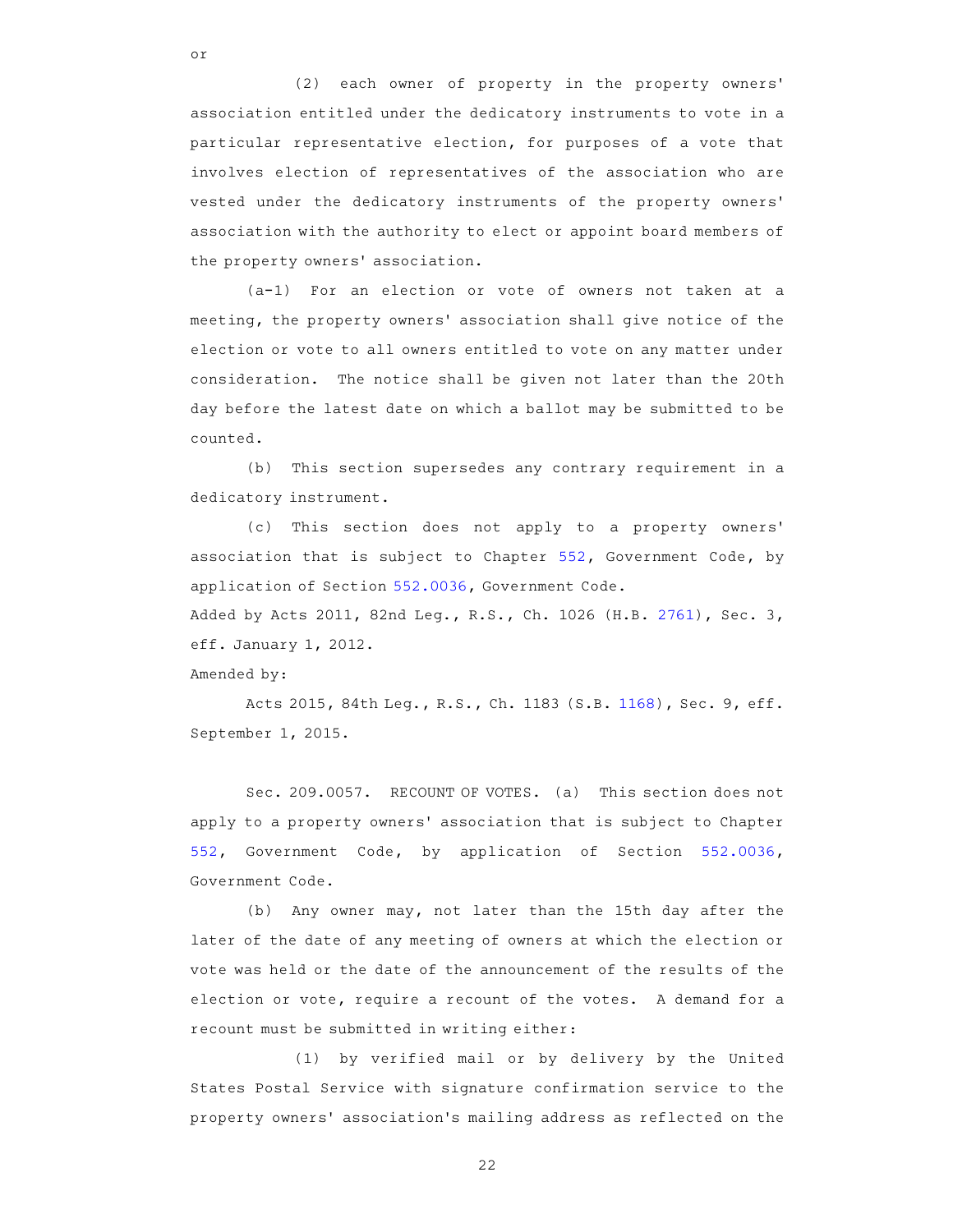latest management certificate filed under Section 209.004; or

(2) in person to the property owners' association's managing agent as reflected on the latest management certificate filed under Section 209.004 or to the address to which absentee and proxy ballots are mailed.

 $(b-1)$  The property owners' association must estimate the costs for performance of the recount by a person qualified to tabulate votes under Subsection (c) and must send an invoice for the estimated costs to the requesting owner at the owner 's last known address according to association records not later than the 20th day after the date the association receives the owner 's demand for the recount.

 $(b-2)$  The owner demanding a recount under this section must pay the invoice described by Subsection (b-1) in full to the property owners' association on or before the 30th day after the date the invoice is sent to the owner.

 $(b-3)$  If the invoice described by Subsection  $(b-1)$  is not paid by the deadline prescribed by Subsection (b-2), the owner 's demand for a recount is considered withdrawn and a recount is not required.

(b-4) If the estimated costs under Subsection (b-1) are lesser or greater than the actual costs, the property owners' association must send a final invoice to the owner on or before the 30th business day after the date the results of the recount are provided. If the final invoice includes additional amounts owed by the owner, any additional amounts not paid to the association before the 30th business day after the date the invoice is sent to the owner may be added to the owner's account as an assessment. If the estimated costs exceed the final invoice amount, the owner is entitled to a refund. The refund shall be paid to the owner at the time the final invoice is sent under this subsection.

(c) Following receipt of payment under Subsection (b-2), the property owners' association shall, at the expense of the owner requesting the recount, retain for the purpose of performing the recount the services of a person qualified to tabulate votes under this subsection. The association shall enter into a contract for the services of a person who: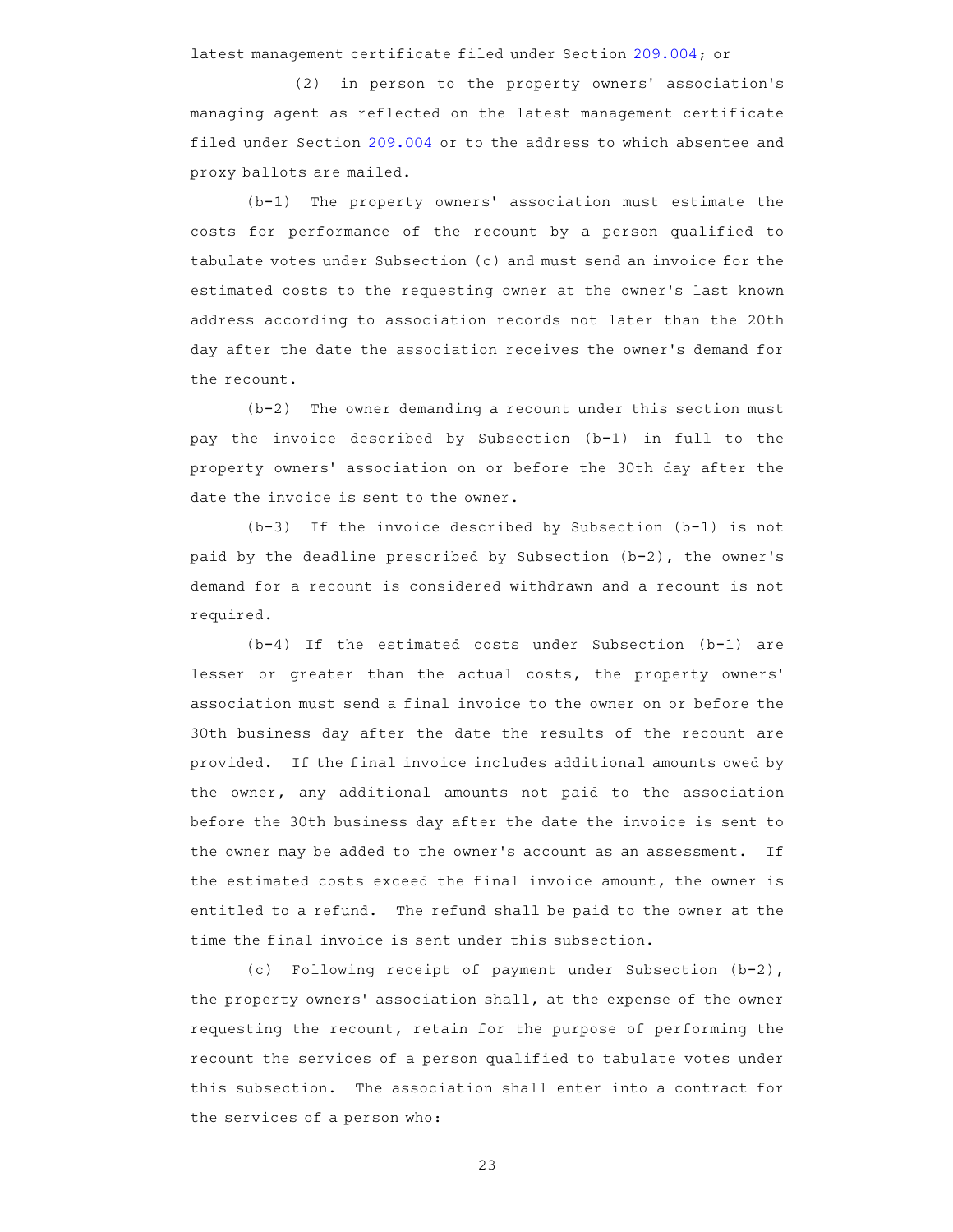$(1)$  is not a member of the association or related to a member of the association board within the third degree by consanguinity or affinity, as determined under Chapter 573, Government Code; and

 $(2)$  is:

 $(A)$  a current or former:

 $(i)$  county judge;

(ii) county elections administrator;

(iii) justice of the peace; or

(iv) county voter registrar; or

(B) a person agreed on by the association and each person requesting the recount.

(d) On or before the 30th day after the date of receipt of payment for a recount in accordance with Subsection (b-2), the recount must be completed and the property owners ' association must provide each owner who requested the recount with notice of the results of the recount. If the recount changes the results of the election, the association shall reimburse the requesting owner for the cost of the recount not later than the 30th day after the date the results of the recount are provided. Any action taken by the board in the period between the initial election vote tally and the completion of the recount is not affected by any recount.

Added by Acts 2011, 82nd Leg., R.S., Ch. 1026 (H.B. 2761), Sec. 3, eff. January 1, 2012.

Amended by:

Acts 2015, 84th Leg., R.S., Ch. 1183 (S.B. 1168), Sec. 10, eff. September 1, 2015.

Sec. 209.0058. BALLOTS.

Text of subsection as amended by Acts 2015, 84th Leg., R.S., Ch. 249 (S.B. 864), Sec. 1

(a) Except as provided by Subsection (d), any vote cast in an election or vote by a member of a property owners' association must be in writing and signed by the member.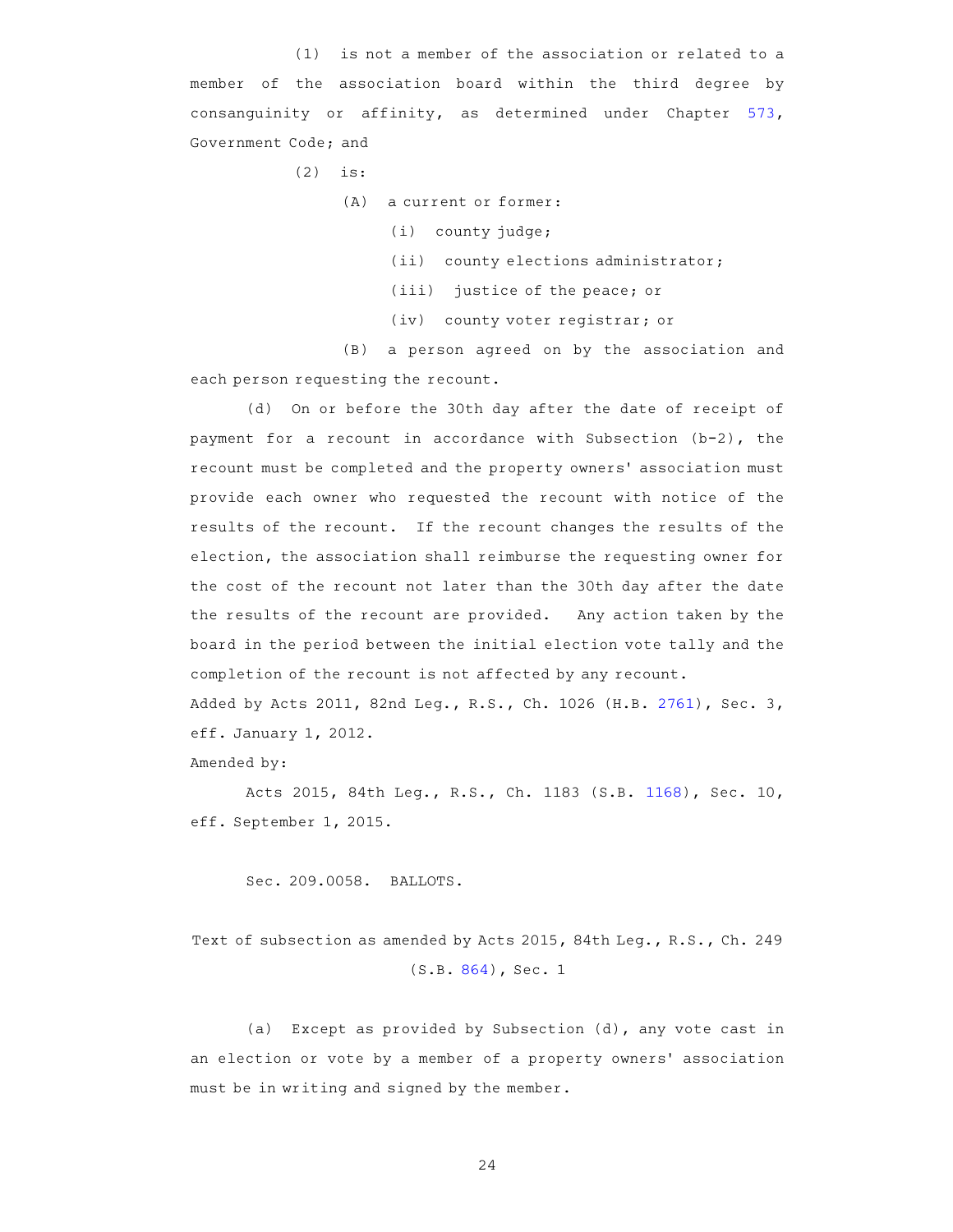Text of subsection as amended by Acts 2015, 84th Leg., R.S., Ch.

1183 (S.B. 1168), Sec. 11

(a) Except as provided by Subsection (d), a vote cast by a member of a property owners' association must be in writing and signed by the member if the vote is cast:

(1) outside of a meeting;

 $(2)$  in an election to fill a position on the board;

(3) on a proposed adoption or amendment of a dedicatory instrument;

 $(4)$  on a proposed increase in the amount of a regular assessment or the proposed adoption of a special assessment; or

 $(5)$  on the proposed removal of a board member.

 $(a-1)$  If a property owners' association elects to use a ballot for a vote on a matter other than a matter described by Subsection (a), the ballot must be:

 $(1)$  in writing and signed by the member; or

(2) cast by secret ballot in accordance with Subsection (d).

(b) Electronic votes cast under Section 209.00592 constitute written and signed ballots.

(c) In a property owners' association election, written and signed ballots are not required for uncontested races.

Text of subsection as added by Acts 2015, 84th Leg., R.S., Ch. 249 (S.B. 864), Sec. 1

(d) A property owners' association may adopt rules to allow voting by secret ballot by members of the association. The association must take measures to reasonably ensure that:

 $(1)$  a member cannot cast more votes than the member is eligible to cast in an election or vote; and

 $(2)$  the association counts every vote cast by a member that is eligible to cast a vote.

Text of subsection as added by Acts 2015, 84th Leg., R.S., Ch. 1183 (S.B. 1168), Sec. 11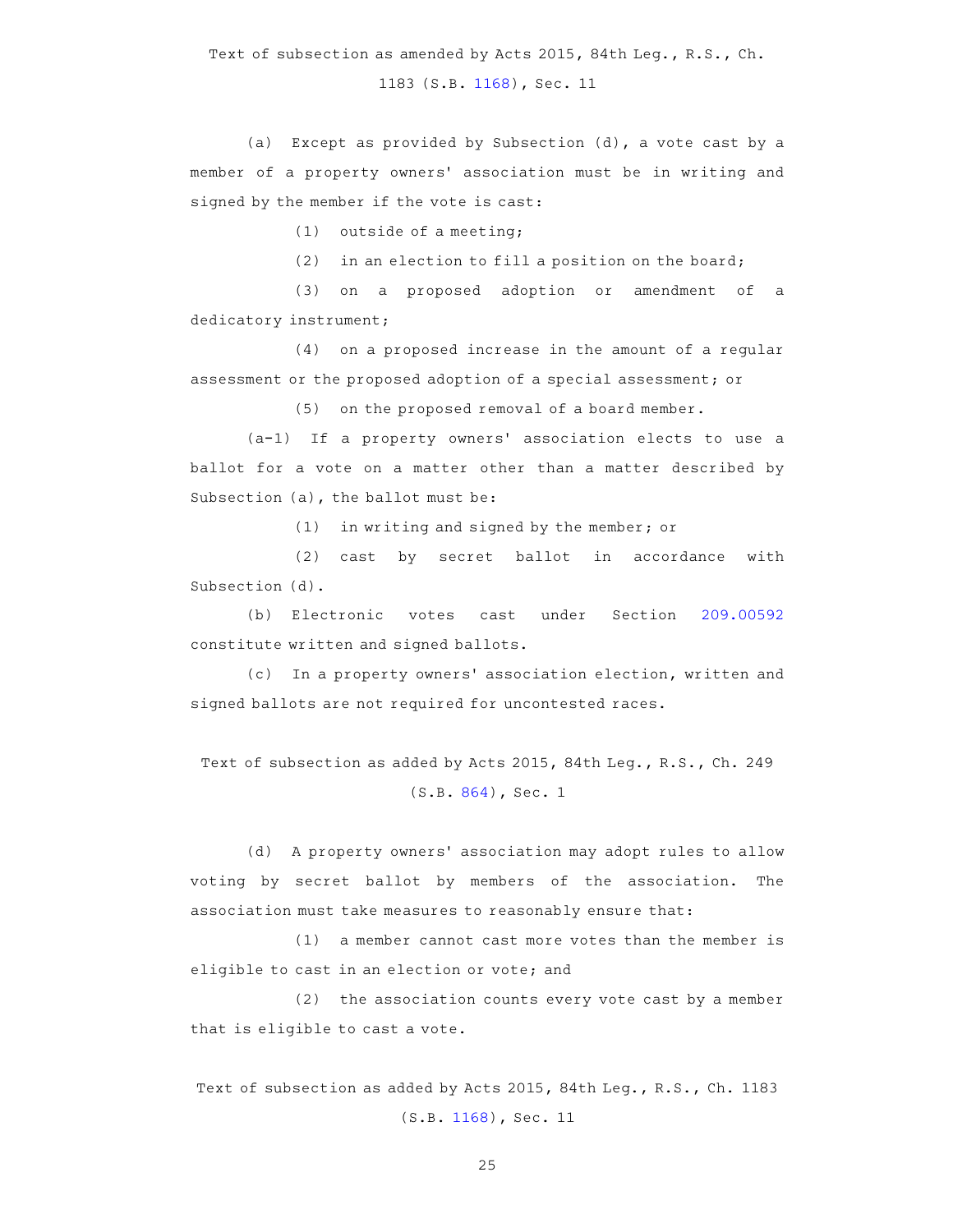(d) A property owners' association may adopt rules to allow voting by secret ballot by association members. The association must take measures to reasonably ensure that:

 $(1)$  a member cannot cast more votes than the member is eligible to cast in an election or vote;

 $(2)$  the association counts each vote cast by a member that the member is eligible to cast; and

 $(3)$  in any election for the board, each candidate may name one person to observe the counting of the ballots, provided that this does not entitle any observer to see the name of the person who cast any ballot, and that any disruptive observer may be removed.

Added by Acts 2011, 82nd Leg., R.S., Ch. 1026 (H.B. 2761), Sec. 3, eff. January 1, 2012.

Amended by:

Acts 2015, 84th Leg., R.S., Ch. 249 (S.B. 864), Sec. 1, eff. May 29, 2015.

Acts 2015, 84th Leg., R.S., Ch. 1183 (S.B. 1168), Sec. 11, eff. September 1, 2015.

Sec. 209.0059. RIGHT TO VOTE. (a) A provision in a dedicatory instrument that would disqualify a property owner from voting in a property owners' association election of board members or on any matter concerning the rights or responsibilities of the owner is void.

(b) This section does not apply to a property owners' association that is subject to Chapter 552, Government Code, by application of Section 552.0036, Government Code.

(c) In a residential development with 10 or fewer lots for which the declaration was recorded before January 1, 2015, a person may not vote in a property owners' association election unless the person is subject to a dedicatory instrument governing the association through which the association exercises its authority. Added by Acts 2011, 82nd Leg., R.S., Ch. 1026 (H.B. 2761), Sec. 3, eff. January 1, 2012. Amended by: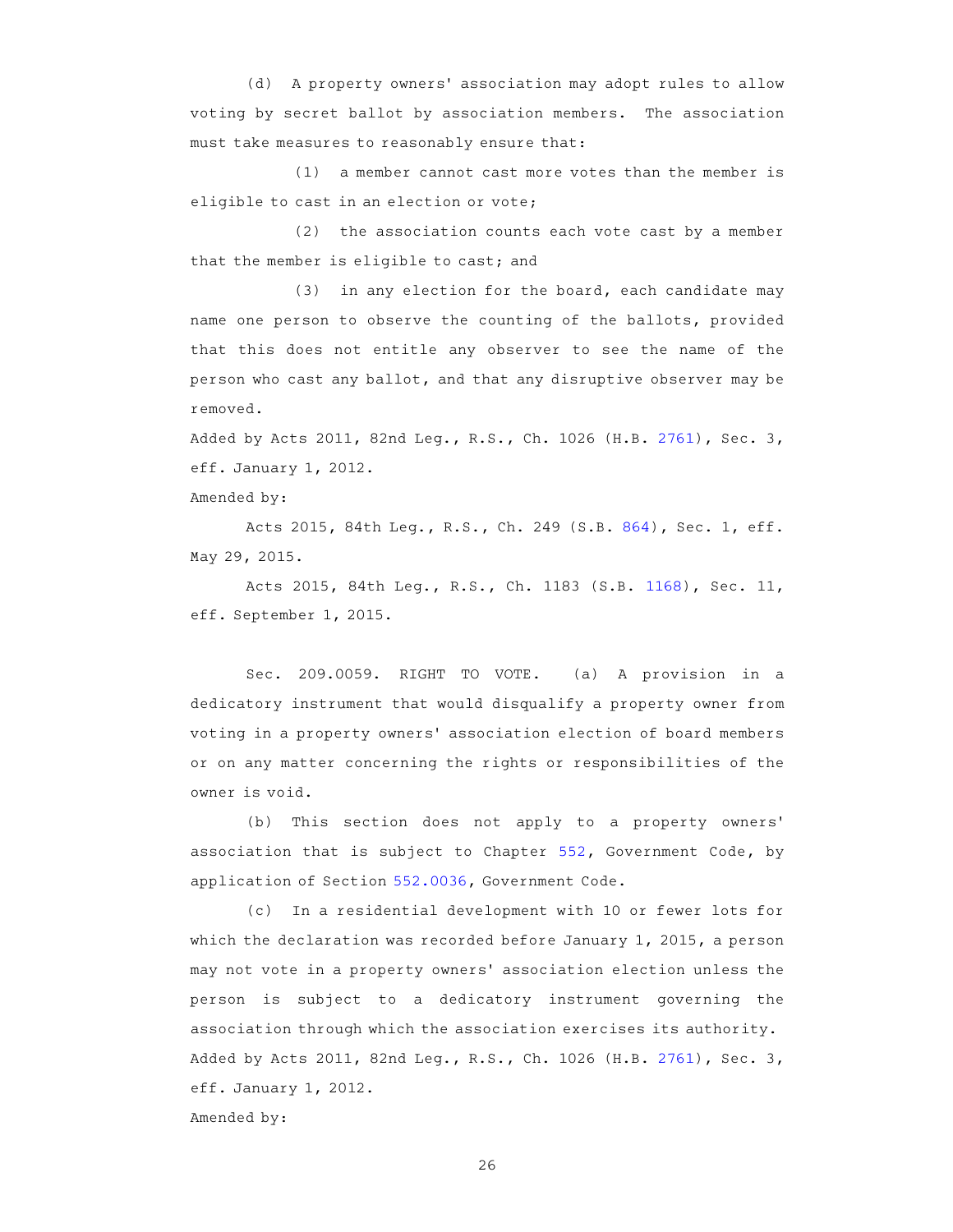Acts 2015, 84th Leg., R.S., Ch. 1183 (S.B. 1168), Sec. 12, eff. September 1, 2015.

Sec. 209.00591. BOARD MEMBERSHIP. (a) Except as provided by this section, a provision in a dedicatory instrument that restricts a property owner 's right to run for a position on the board of the property owners' association is void.

 $(a-1)$  Notwithstanding any other provision of this chapter, a property owners' association's bylaws may require one or more board members to reside in the subdivision subject to the dedicatory instruments but may not require all board members to reside in that subdivision. A requirement described by this subsection is not applicable during the development period.

 $(a-2)$  Notwithstanding any other provision of this chapter, a property owners' association that governs a subdivision comprised of multiple sections may designate in an association instrument governing the administration or operation of the association a specified number of positions on the board, each of which must be elected from a designated section of the subdivision. The instrument may require each board member representing a section to reside in that section.

(a-3) A person may not serve on the board of a property owners' association if the person cohabits at the same primary residence with another board member of the association. This subsection does not apply:

 $(1)$  to an association with fewer than 10 residences; or

(2) during a subdivision's development period to affect the eligibility to serve on the board of:

(A) a person who cohabits with a developer of the subdivision regulated by the association; or

(B) the developer.

(b) If a board is presented with written, documented evidence from a database or other record maintained by a governmental law enforcement authority that a board member was convicted of a felony or crime involving moral turpitude not more than 20 years before the date the board is presented with the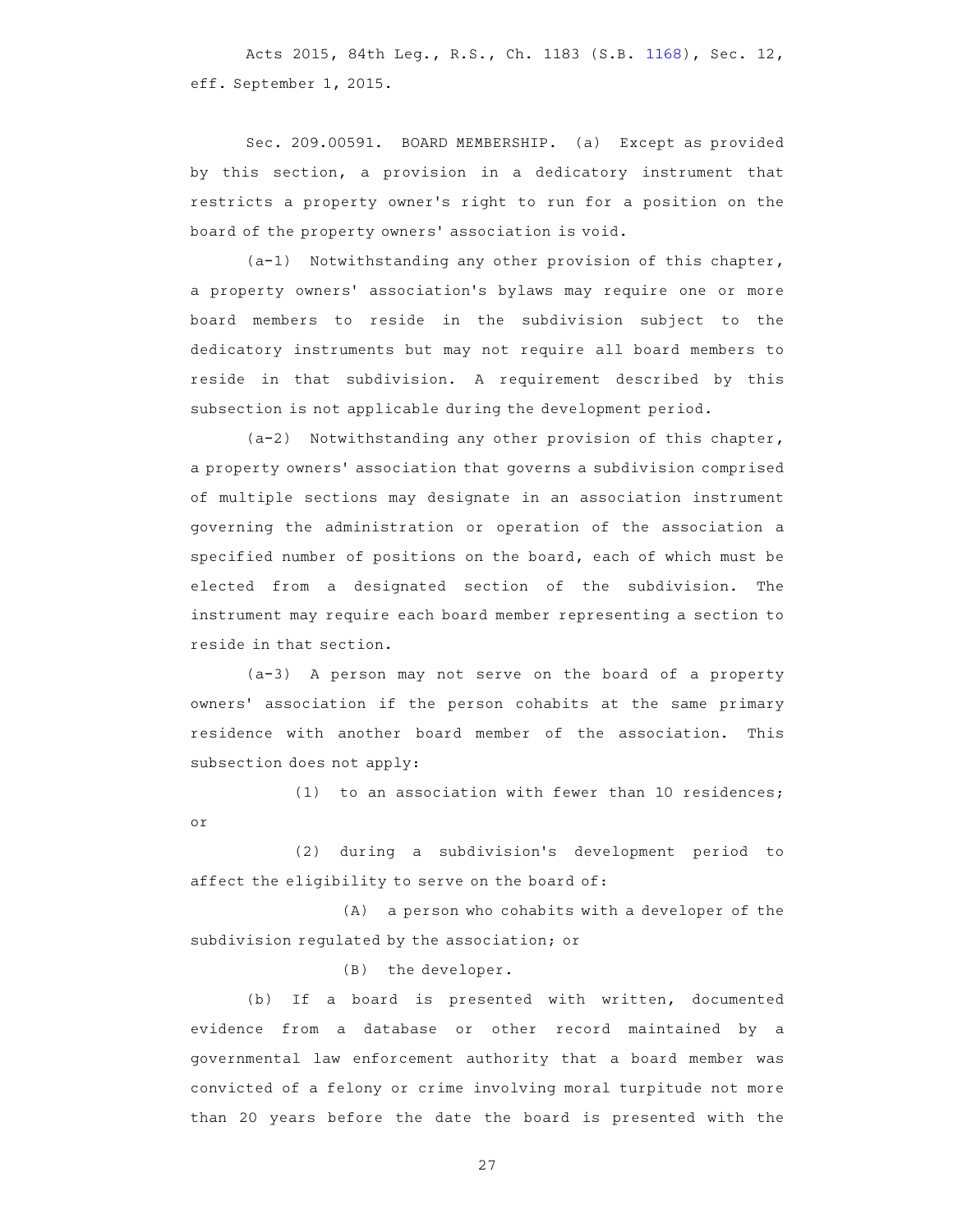evidence, the board member is immediately ineligible to serve on the board of the property owners' association, automatically considered removed from the board, and prohibited from future service on the board.

(c) The declaration may provide for a period of declarant control of the association during which a declarant, or persons designated by the declarant, may appoint and remove board members and the officers of the association, other than board members or officers elected by members of the property owners' association. Regardless of the period of declarant control provided by the declaration, on or before the 120th day after the date 75 percent of the lots that may be created and made subject to the declaration are conveyed to owners other than a declarant or a builder in the business of constructing homes who purchased the lots from the declarant for the purpose of selling completed homes built on the lots, at least one-third of the board members must be elected by owners other than the declarant. If the declaration does not include the number of lots that may be created and made subject to the declaration, at least one-third of the board members must be elected by owners other than the declarant not later than the 10th anniversary of the date the declaration was recorded. Added by Acts 2011, 82nd Leg., R.S., Ch. 1026 (H.B. 2761), Sec. 3, eff. January 1, 2012.

Amended by:

Acts 2015, 84th Leg., R.S., Ch. 649 (H.B. 1072), Sec. 1, eff. September 1, 2015.

Acts 2015, 84th Leg., R.S., Ch. 1183 (S.B. 1168), Sec. 13, eff. September 1, 2015.

Acts 2019, 86th Leg., R.S., Ch. 1056 (H.B. 1025), Sec. 1, eff. September 1, 2019.

Acts 2019, 86th Leg., R.S., Ch. 1056 (H.B. 1025), Sec. 1, eff. June 14, 2019.

Sec. 209.00592. VOTING; QUORUM. (a) Subject to Subsection (a-1), the voting rights of an owner may be cast or given:

 $(1)$  in person or by proxy at a meeting of the property owners' association;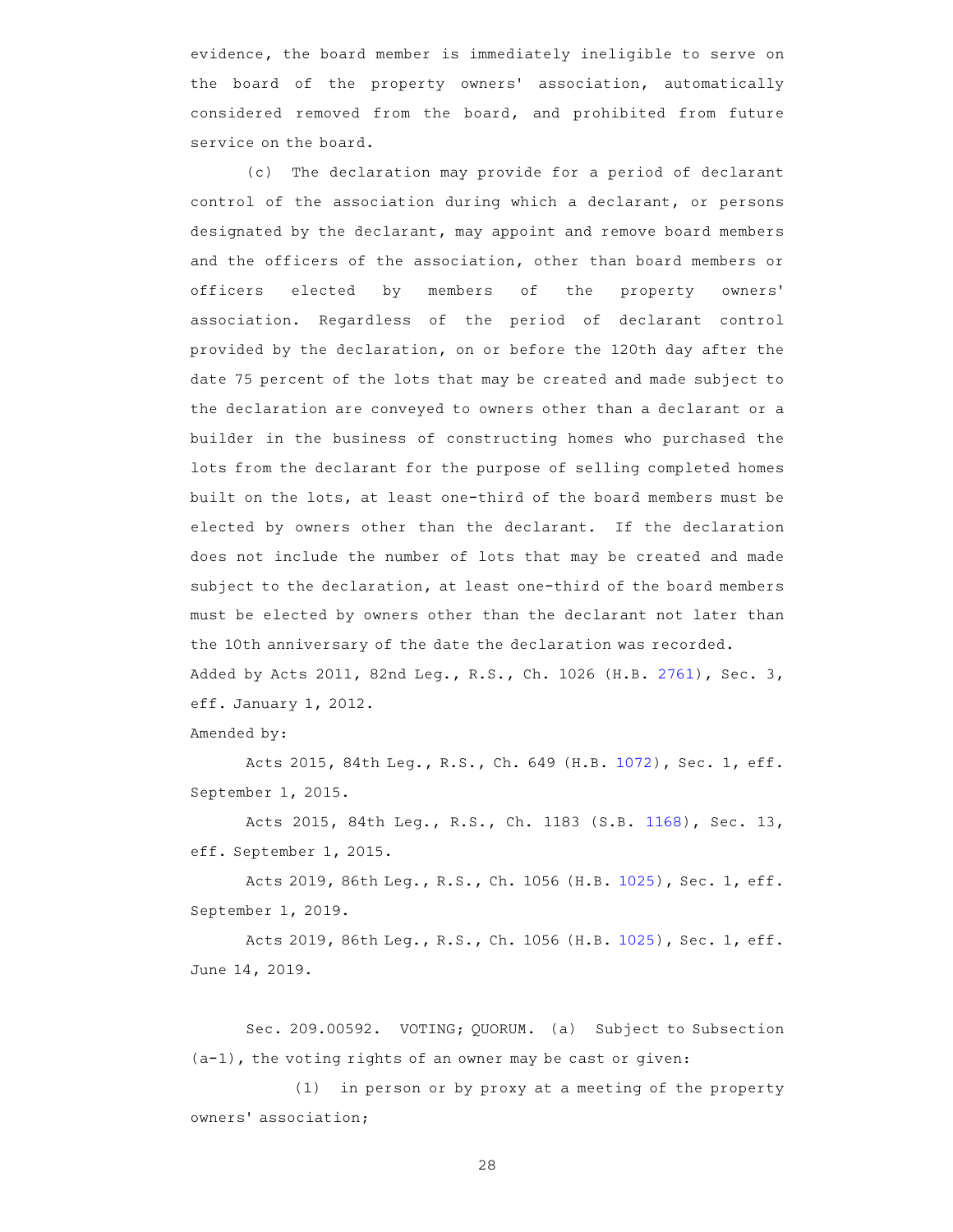(2) by absentee ballot in accordance with this section;

(3) by electronic ballot in accordance with this section; or

(4) by any method of representative or delegated voting provided by a dedicatory instrument.

 $(a-1)$  Except as provided by this subsection, unless a dedicatory instrument provides otherwise, a property owners' association is not required to provide an owner with more than one voting method. An owner must be allowed to vote by absentee ballot or proxy.

(b) An absentee or electronic ballot:

 $(1)$  may be counted as an owner present and voting for the purpose of establishing a quorum only for items appearing on the ballot;

 $(2)$  may not be counted, even if properly delivered, if the owner attends any meeting to vote in person, so that any vote cast at a meeting by a property owner supersedes any vote submitted by absentee or electronic ballot previously submitted for that proposal; and

 $(3)$  may not be counted on the final vote of a proposal if the motion was amended at the meeting to be different from the exact language on the absentee or electronic ballot.

 $(b-1)$  For purposes of Subsection  $(b)$ , a nomination taken from the floor in a board member election is not considered an amendment to the proposal for the election.

(c)AAA solicitation for votes by absentee ballot must include:

(1) an absentee ballot that contains each proposed action and provides an opportunity to vote for or against each proposed action;

(2) instructions for delivery of the completed absentee ballot, including the delivery location; and

(3) the following language: "By casting your vote via absentee ballot you will forgo the opportunity to consider and vote on any action from the floor on these proposals, if a meeting is held. This means that if there are amendments to these proposals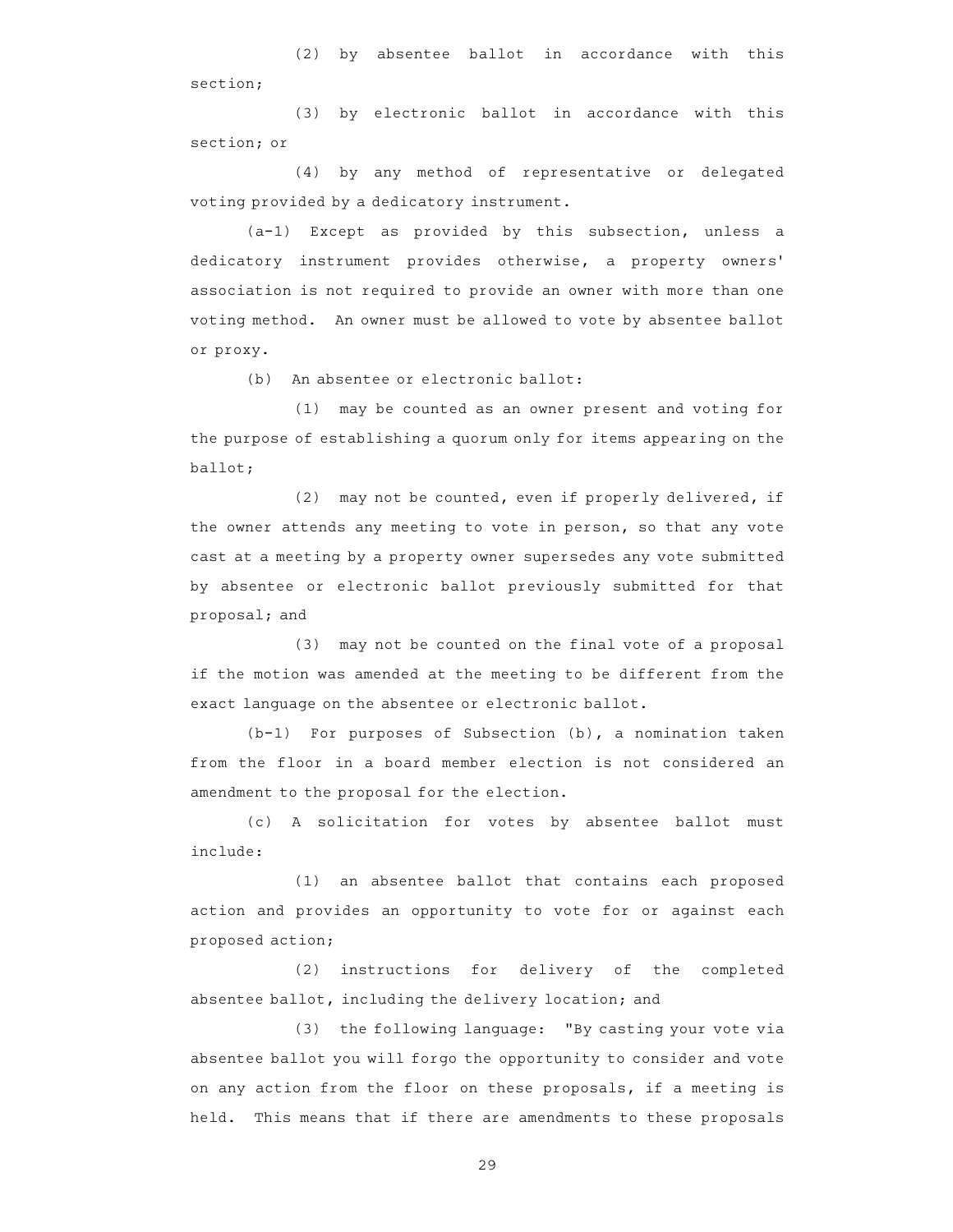your votes will not be counted on the final vote on these measures. If you desire to retain this ability, please attend any meeting in person. You may submit an absentee ballot and later choose to attend any meeting in person, in which case any in-person vote will prevail."

(d) For the purposes of this section, "electronic ballot" means a ballot:

- $(1)$  given by:
	- $(A)$  e-mail;
	- (B) facsimile; or
	- (C) posting on an Internet website;

(2) for which the identity of the property owner submitting the ballot can be confirmed; and

(3) for which the property owner may receive a receipt of the electronic transmission and receipt of the owner 's ballot.

(e) If an electronic ballot is posted on an Internet website, a notice of the posting shall be sent to each owner that contains instructions on obtaining access to the posting on the website.

(f) This section supersedes any contrary provision in a dedicatory instrument.

(g) This section does not apply to a property owners' association that is subject to Chapter 552, Government Code, by application of Section 552.0036, Government Code. Added by Acts 2011, 82nd Leg., R.S., Ch. 1026 (H.B. 2761), Sec. 3, eff. January 1, 2012.

Amended by:

Acts 2015, 84th Leg., R.S., Ch. 248 (S.B. 862), Sec. 1, eff. September 1, 2015.

Acts 2015, 84th Leg., R.S., Ch. 1183 (S.B. 1168), Sec. 14, eff. September 1, 2015.

Acts 2017, 85th Leg., R.S., Ch. 324 (S.B. 1488), Sec. 16.001, eff. September 1, 2017.

Sec. 209.00593. ELECTION OF BOARD MEMBERS. (a) Notwithstanding any provision in a dedicatory instrument, any board member whose term has expired must be elected by owners who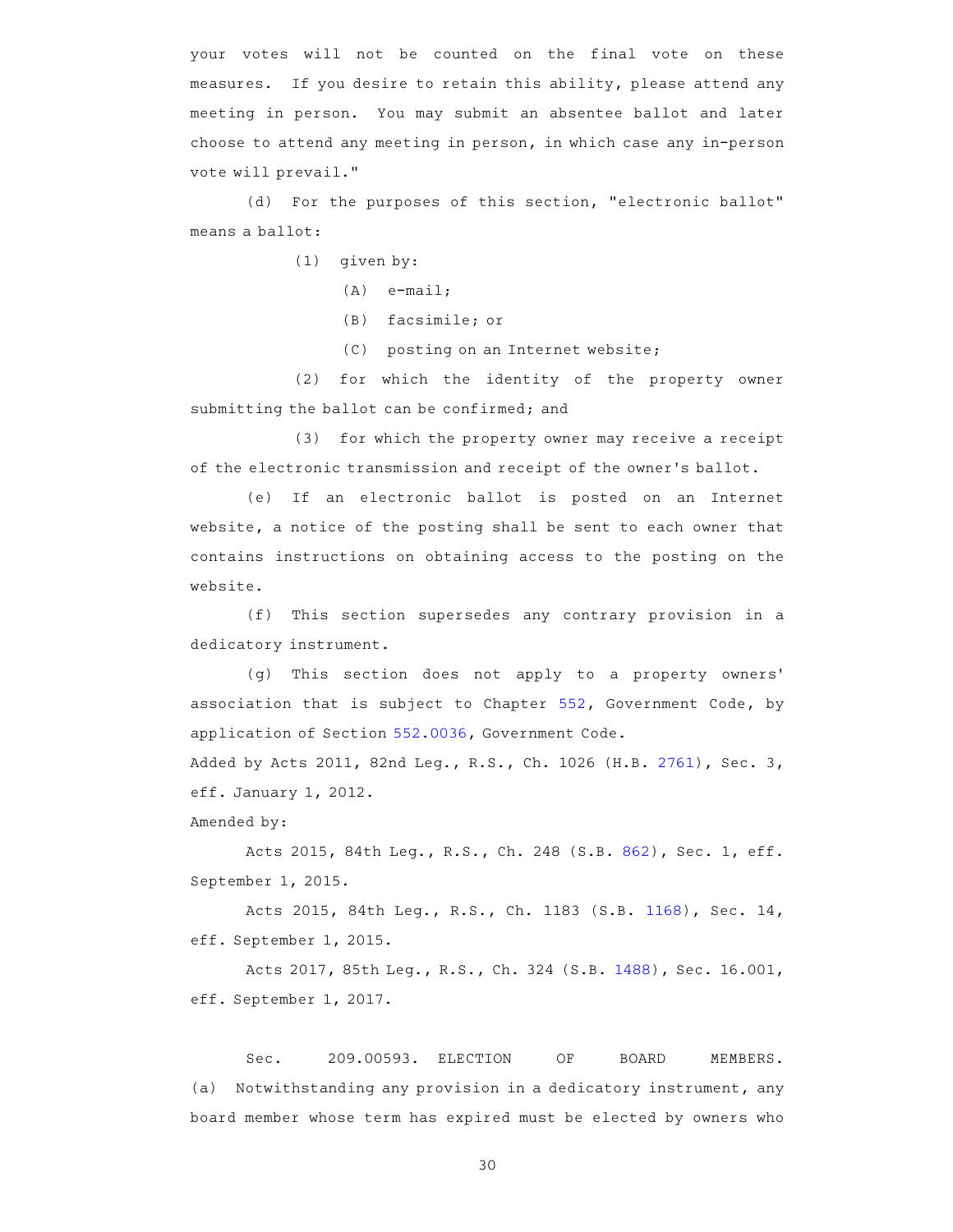are members of the property owners' association. A board member may be appointed by the board to fill a vacancy on the board. A board member appointed to fill a vacant position shall serve for the remainder of the unexpired term of the position.

(a-1) At least 10 days before the date a property owners' association composed of more than 100 lots disseminates absentee ballots or other ballots to association members for purposes of voting in a board member election, the association must provide notice to the association members soliciting candidates interested in running for a position on the board. The notice must contain instructions for an eligible candidate to notify the association of the candidate 's request to be placed on the ballot and the deadline to submit the candidate's request. The deadline may not be earlier than the 10th day after the date the association provides the notice required by this subsection.

 $(a-2)$  The notice required by Subsection  $(a-1)$  must be:

- (1) mailed to each owner; or
- (2) provided by:

(A) posting the notice in a conspicuous manner reasonably designed to provide notice to association members:

 $(i)$  in a place located on the association's common property or, with the property owner 's consent, on other conspicuously located privately owned property within the subdivision; or

(ii) on any Internet website maintained by the association or other Internet media; and

(B) sending the notice by e-mail to each owner who has registered an e-mail address with the association.

 $(a-3)$  An association described by Subsection  $(a-1)$  shall include on each absentee ballot or other ballot for a board member election the name of each eligible candidate from whom the association received a request to be placed on the ballot in accordance with this section.

(b) The board of a property owners' association may amend the bylaws of the property owners' association to provide for elections to be held as required by Subsection (a).

(c) The appointment of a board member in violation of this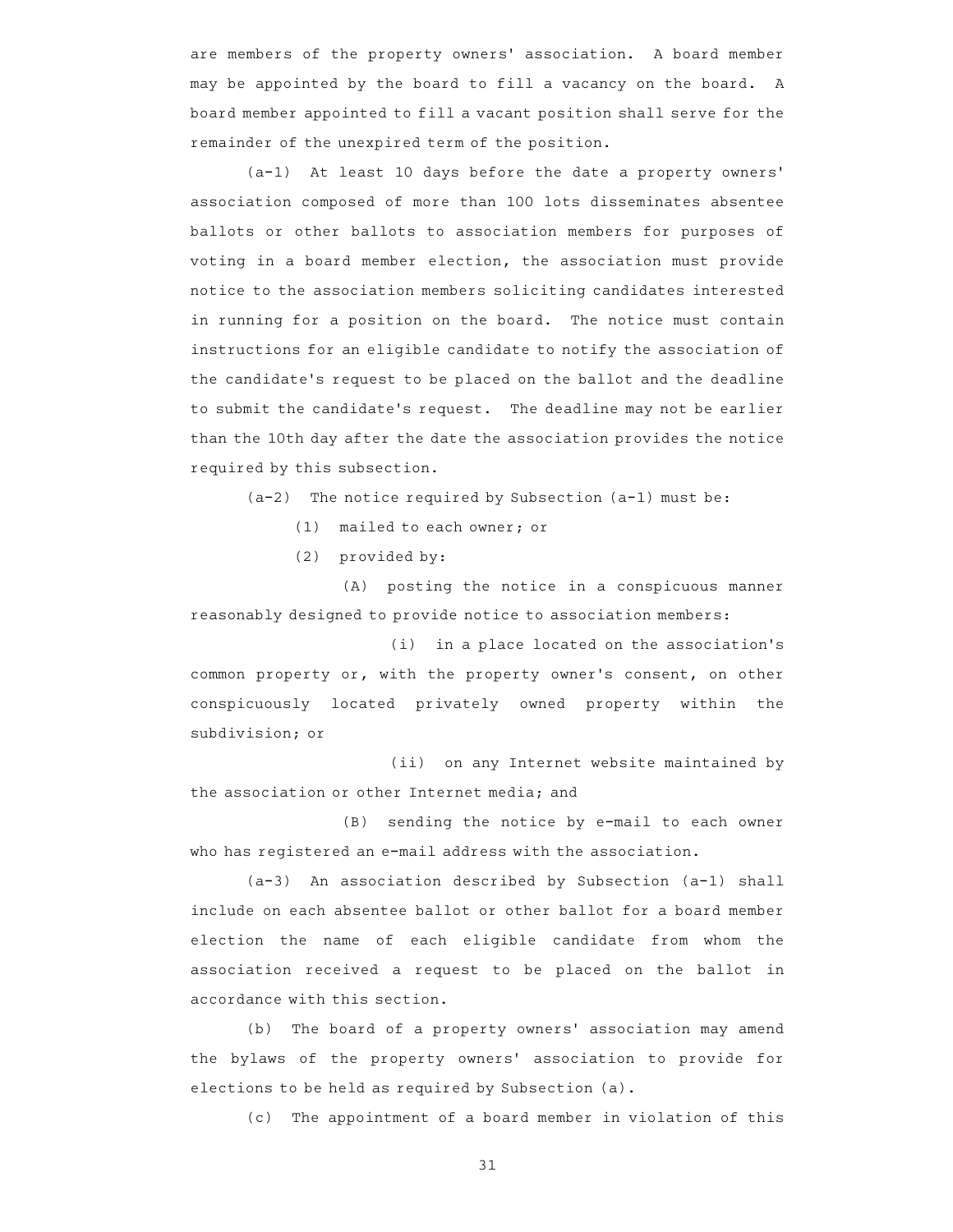section is void.

(d) This section does not apply to the appointment of a board member during a development period.

(e) This section does not apply to a representative board whose members or delegates are elected or appointed by representatives of a property owners' association who are elected by owner members of a property owners' association.

Added by Acts 2011, 82nd Leg., R.S., Ch. 1026 (H.B. 2761), Sec. 3, eff. January 1, 2012.

Amended by:

Acts 2013, 83rd Leg., R.S., Ch. 1062 (H.B. 3176), Sec. 1, eff. June 14, 2013.

Acts 2015, 84th Leg., R.S., Ch. 1183 (S.B. 1168), Sec. 15, eff. September 1, 2015.

Sec. 209.00594. TABULATION OF AND ACCESS TO BALLOTS. (a) Notwithstanding any other provision of this chapter or any other law, a person who is a candidate in a property owners' association election or who is otherwise the subject of an association vote, or a person related to that person within the third degree by consanguinity or affinity, as determined under Chapter 573, Government Code, may not tabulate or otherwise be given access to the ballots cast in that election or vote except as provided by this section.

(b) A person other than a person described by Subsection (a) may tabulate votes in an association election or vote.

(b-1) A person who tabulates votes under Subsection (b) or who performs a recount under Section 209.0057(c) may not disclose to any other person how an individual voted.

(c) Notwithstanding any other provision of this chapter or any other law, only a person who tabulates votes under Subsection (b) or who performs a recount under Section 209.0057(c) may be given access to the ballots cast in the election or vote.

(d) This section may not be construed to affect a person's obligation to comply with a court order for the release of ballots or other voting records.

Added by Acts 2011, 82nd Leg., R.S., Ch. 1217 (S.B. 472), Sec. 3,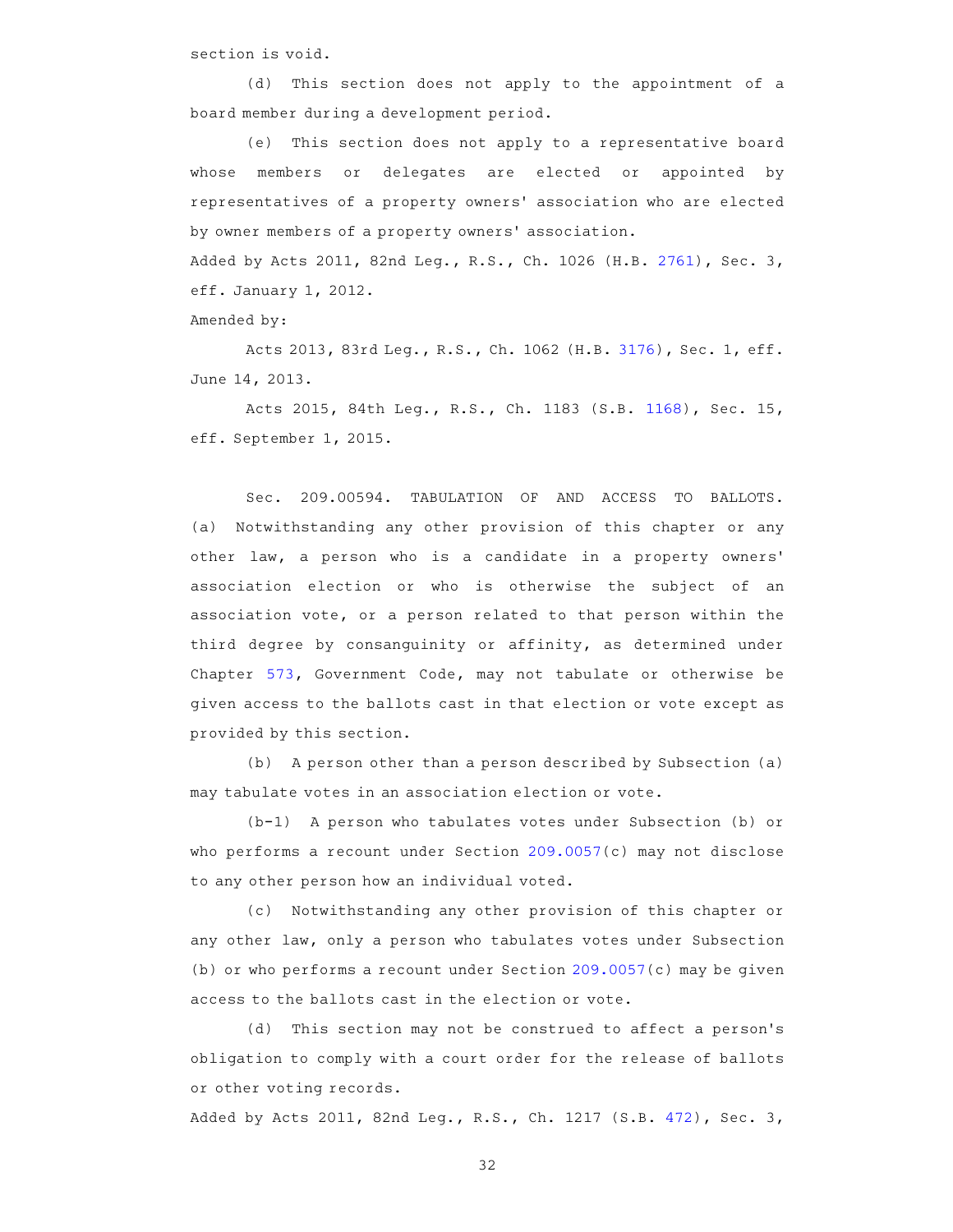eff. September 1, 2011.

Amended by:

Acts 2015, 84th Leg., R.S., Ch. 1183 (S.B. 1168), Sec. 16, eff. September 1, 2015.

Sec. 209.006. NOTICE REQUIRED BEFORE ENFORCEMENT ACTION. (a) Before a property owners' association may suspend an owner's right to use a common area, file a suit against an owner other than a suit to collect a regular or special assessment or foreclose under an association's lien, charge an owner for property damage, levy a fine for a violation of the restrictions or bylaws or rules of the association, or report any delinquency of an owner to a credit reporting service, the association or its agent must give written notice to the owner by certified mail.

 $(b)$  The notice must:

 $(1)$  describe the violation or property damage that is the basis for the suspension action, charge, or fine and state any amount due the association from the owner;

(2) except as provided by Subsection (d), inform the owner that the owner:

 $(A)$  is entitled to a reasonable period to cure the violation and avoid the fine or suspension if the violation is of a curable nature and does not pose a threat to public health or safety;

(B) may request a hearing under Section 209.007 on or before the 30th day after the date the notice was mailed to the owner; and

(C) may have special rights or relief related to the enforcement action under federal law, including the Servicemembers Civil Relief Act (50 U.S.C. App. Section 501 et seq.), if the owner is serving on active military duty;

(3) specify the date by which the owner must cure the violation if the violation is of a curable nature and does not pose a threat to public health or safety; and

(4) be sent by verified mail to the owner at the owner 's last known address as shown on the association records.

 $(c)$  The date specified in the notice under Subsection (b)(3)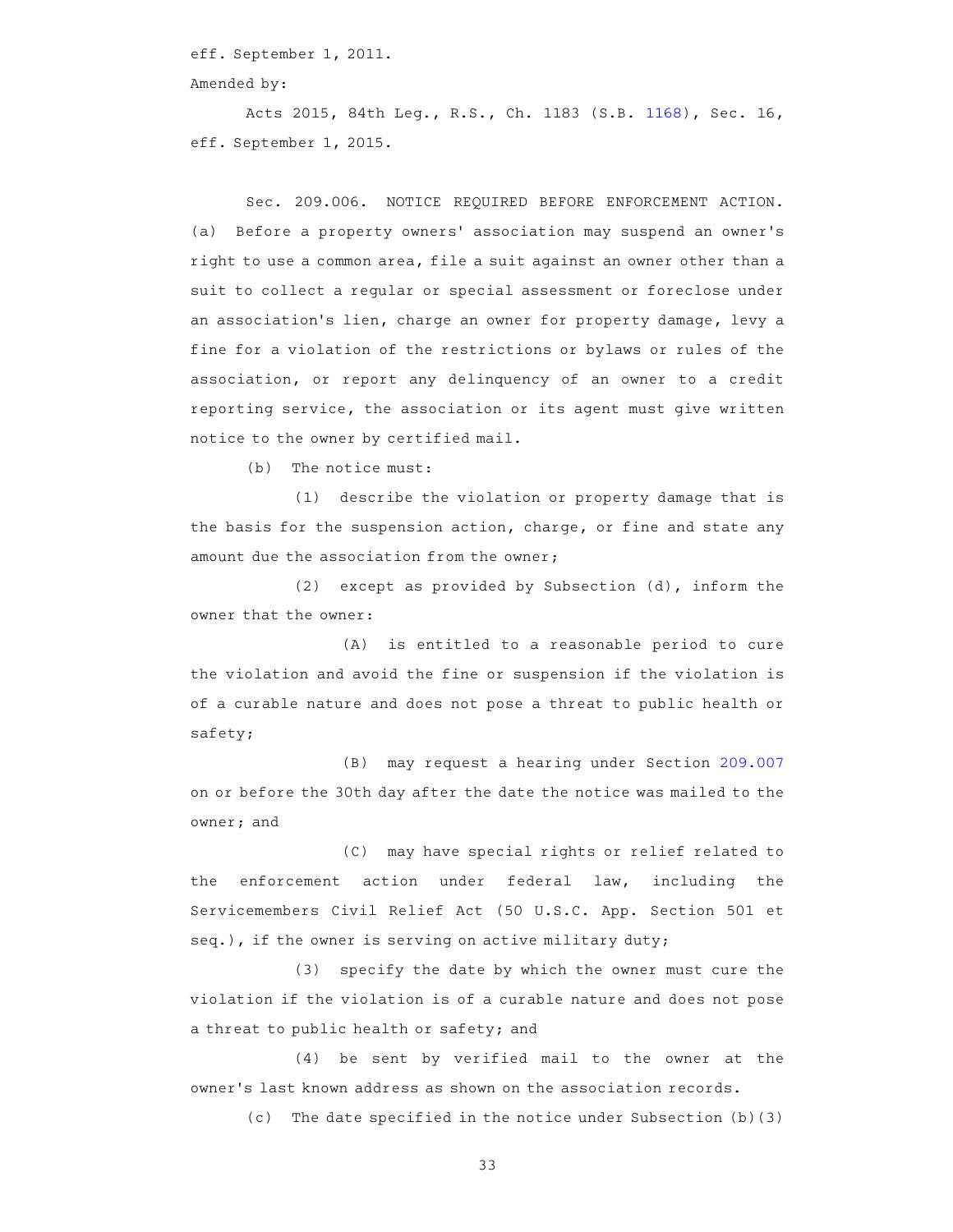must provide a reasonable period to cure the violation if the violation is of a curable nature and does not pose a threat to public health or safety.

(d) Subsections (a) and (b) do not apply to a violation for which the owner has been previously given notice under this section and the opportunity to exercise any rights available under this section in the preceding six months.

(e) If the owner cures the violation before the expiration of the period for cure described by Subsection (c), a fine may not be assessed for the violation.

(f) For purposes of this section, a violation is considered a threat to public health or safety if the violation could materially affect the physical health or safety of an ordinary resident.

 $(g)$  For purposes of this section, a violation is considered uncurable if the violation has occurred but is not a continuous action or a condition capable of being remedied by affirmative action. For purposes of this subsection, the nonrepetition of a one-time violation or other violation that is not ongoing is not considered an adequate remedy.

(h) The following are examples of acts considered uncurable for purposes of this section:

 $(1)$  shooting fireworks;

(2) an act constituting a threat to health or safety;

 $(3)$  a noise violation that is not ongoing;

(4) property damage, including the removal or alteration of landscape; and

(5) holding a garage sale or other event prohibited by a dedicatory instrument.

(i) The following are examples of acts considered curable for purposes of this section:

 $(1)$  a parking violation;

 $(2)$  a maintenance violation;

(3) the failure to construct improvements or modifications in accordance with approved plans and specifications; and

 $(4)$  an ongoing noise violation such as a barking dog.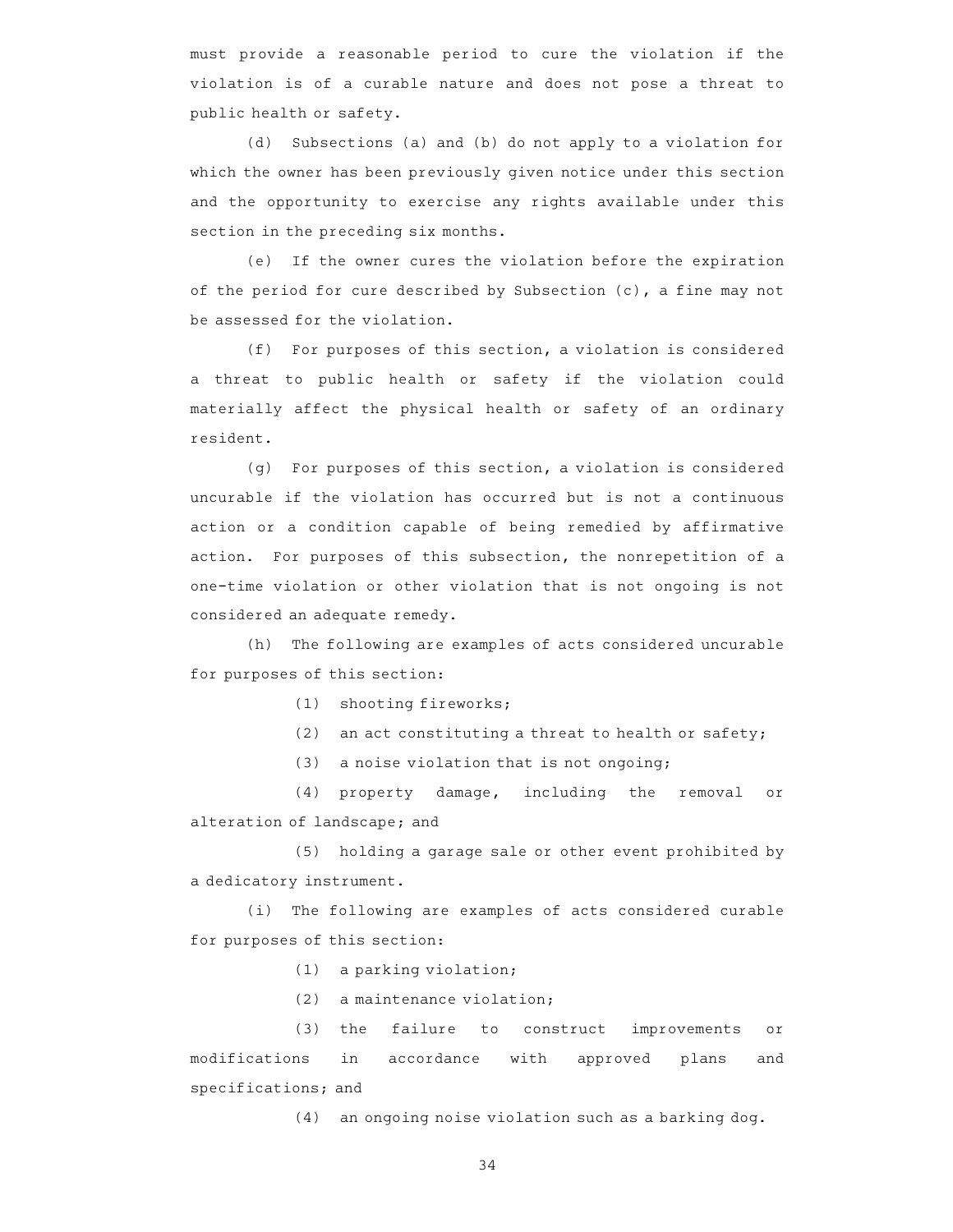Added by Acts 2001, 77th Leg., ch. 926, Sec. 1, eff. Jan. 1, 2002. Amended by:

Acts 2011, 82nd Leg., R.S., Ch. 252 (H.B. 1127), Sec. 3, eff. January 1, 2012.

Acts 2015, 84th Leg., R.S., Ch. 1183 (S.B. 1168), Sec. 17, eff. September 1, 2015.

Acts 2021, 87th Leg., R.S., Ch. 951 (S.B. 1588), Sec. 14, eff. September 1, 2021.

Sec. 209.0062. ALTERNATIVE PAYMENT SCHEDULE FOR CERTAIN ASSESSMENTS. (a) A property owners' association composed of more than 14 lots shall adopt reasonable guidelines to establish an alternative payment schedule by which an owner may make partial payments to the property owners' association for delinquent regular or special assessments or any other amount owed to the association without accruing additional monetary penalties. For purposes of this section, monetary penalties do not include reasonable costs associated with administering the payment plan or interest.

(b) The minimum term for a payment plan offered by a property owners' association is three months.

(c) A property owners' association is not required to allow a payment plan for any amount that extends more than 18 months from the date of the owner's request for a payment plan. The association is not required to enter into a payment plan with an owner who failed to honor the terms of a previous payment plan during the two years following the owner 's default under the previous payment plan. The association is not required to make a payment plan available to an owner after the period for cure described by Section  $209.0064(b)(3)$  expires. The association is not required to allow an owner to enter into a payment plan more than once in any 12-month period.

(d) A property owners' association shall file the association 's guidelines under this section in the real property records of each county in which the subdivision is located.

(e) A property owners' association's failure to file as required by this section the association 's guidelines in the real property records of each county in which the subdivision is located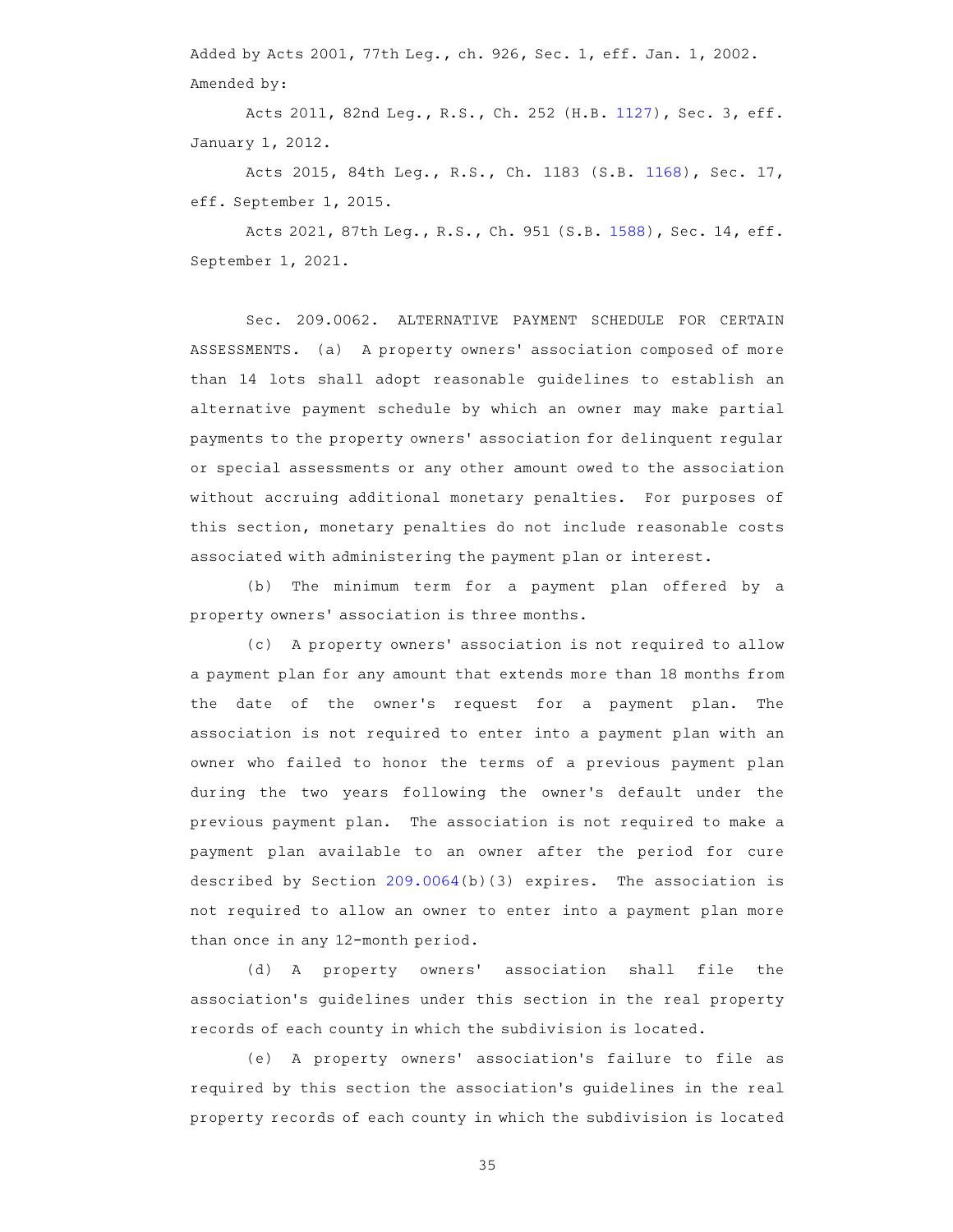does not prohibit a property owner from receiving an alternative payment schedule by which the owner may make partial payments to the property owners' association for delinquent reqular or special assessments or any other amount owed to the association without accruing additional monetary penalties, as defined by Subsection (a).

Added by Acts 2011, 82nd Leg., R.S., Ch. 1282 (H.B. 1228), Sec. 2, eff. January 1, 2012.

Amended by:

Acts 2015, 84th Leg., R.S., Ch. 1183 (S.B. 1168), Sec. 18, eff. September 1, 2015.

Sec. 209.0063. PRIORITY OF PAYMENTS. (a) Except as provided by Subsection (b), a payment received by a property owners' association from the owner shall be applied to the owner's debt in the following order of priority:

(1) any delinquent assessment;

 $(2)$  any current assessment;

(3) any reasonable attorney's fees or reasonable third party collection costs incurred by the association associated solely with assessments or any other charge that could provide the basis for foreclosure;

 $(4)$  any reasonable attorney's fees incurred by the association that are not subject to Subdivision (3);

 $(5)$  any reasonable fines assessed by the association; and

(6) any other reasonable amount owed to the association.

(b) If, at the time the property owners' association receives a payment from a property owner, the owner is in default under a payment plan entered into with the association:

 $(1)$  the association is not required to apply the payment in the order of priority specified by Subsection (a); and

 $(2)$  in applying the payment, a fine assessed by the association may not be given priority over any other amount owed to the association.

Added by Acts 2011, 82nd Leg., R.S., Ch. 1282 (H.B. 1228), Sec. 2,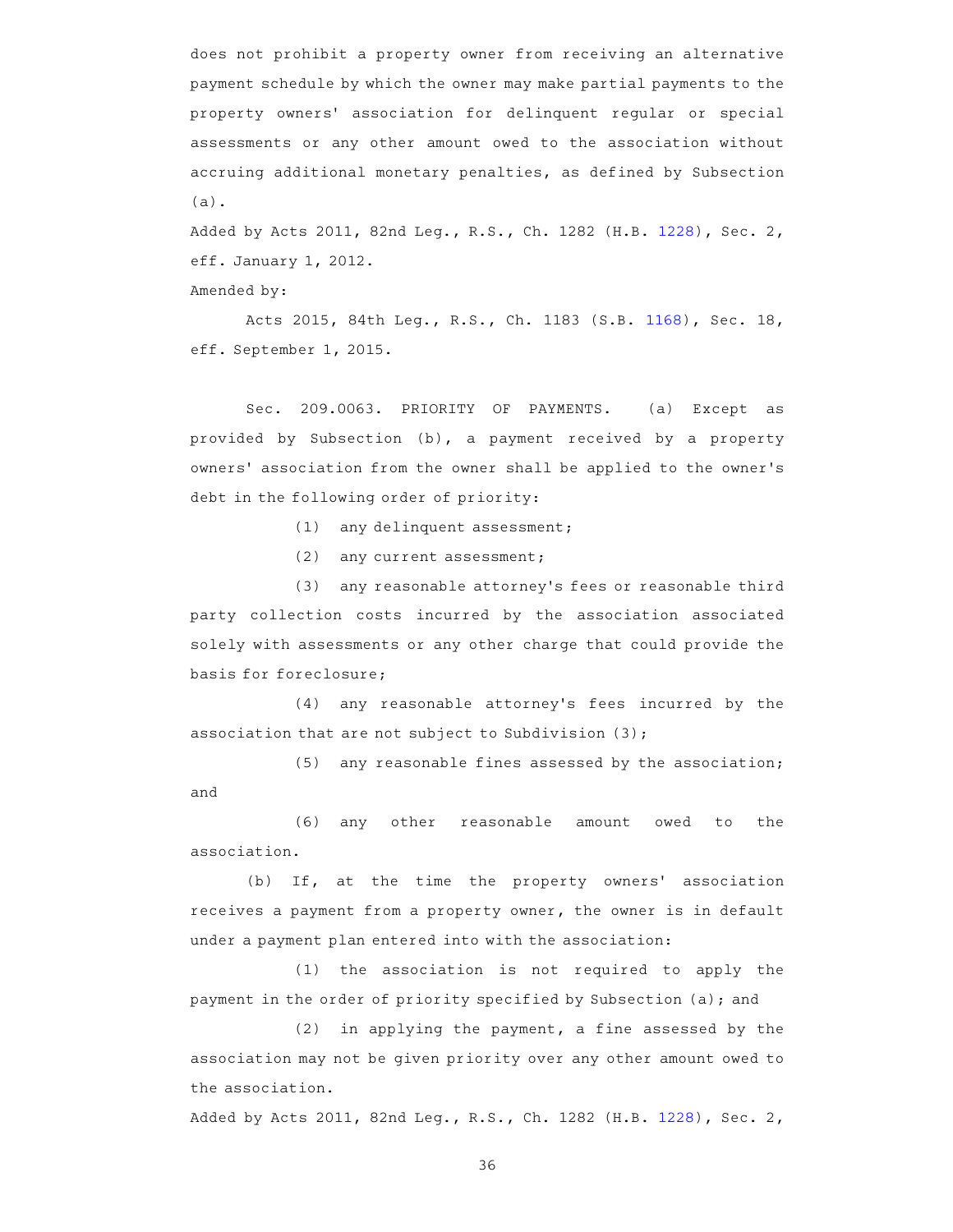eff. January 1, 2012.

Amended by:

Acts 2021, 87th Leg., R.S., Ch. 951 (S.B. 1588), Sec. 15, eff. September 1, 2021.

Sec. 209.0064. THIRD PARTY COLLECTIONS. (a) In this section, "collection agent" means a debt collector, as defined by Section 803 of the federal Fair Debt Collection Practices Act (15 U.S.C. Section 1692a).

(b) A property owners' association may not hold an owner liable for fees of a collection agent retained by the association unless the association first provides written notice to the owner by certified mail that:

(1) specifies each delinquent amount and the total amount of the payment required to make the account current;

 $(2)$  if the association is subject to Section 209.0062 or the association 's dedicatory instruments contain a requirement to offer a payment plan, describes the options the owner has to avoid having the account turned over to a collection agent, including information regarding availability of a payment plan through the association; and

(3) provides a period of at least 45 days for the owner to cure the delinquency before further collection action is taken.

(c) An owner is not liable for fees of a collection agent retained by the property owners' association if:

 $(1)$  the obligation for payment by the association to the association's collection agent for fees or costs associated with a collection action is in any way dependent or contingent on amounts recovered; or

(2) the payment agreement between the association and the association 's collection agent does not require payment by the association of all fees to a collection agent for the action undertaken by the collection agent.

(d) The agreement between the property owners' association and the association 's collection agent may not prohibit the owner from contacting the association board or the association 's managing agent regarding the owner 's delinquency.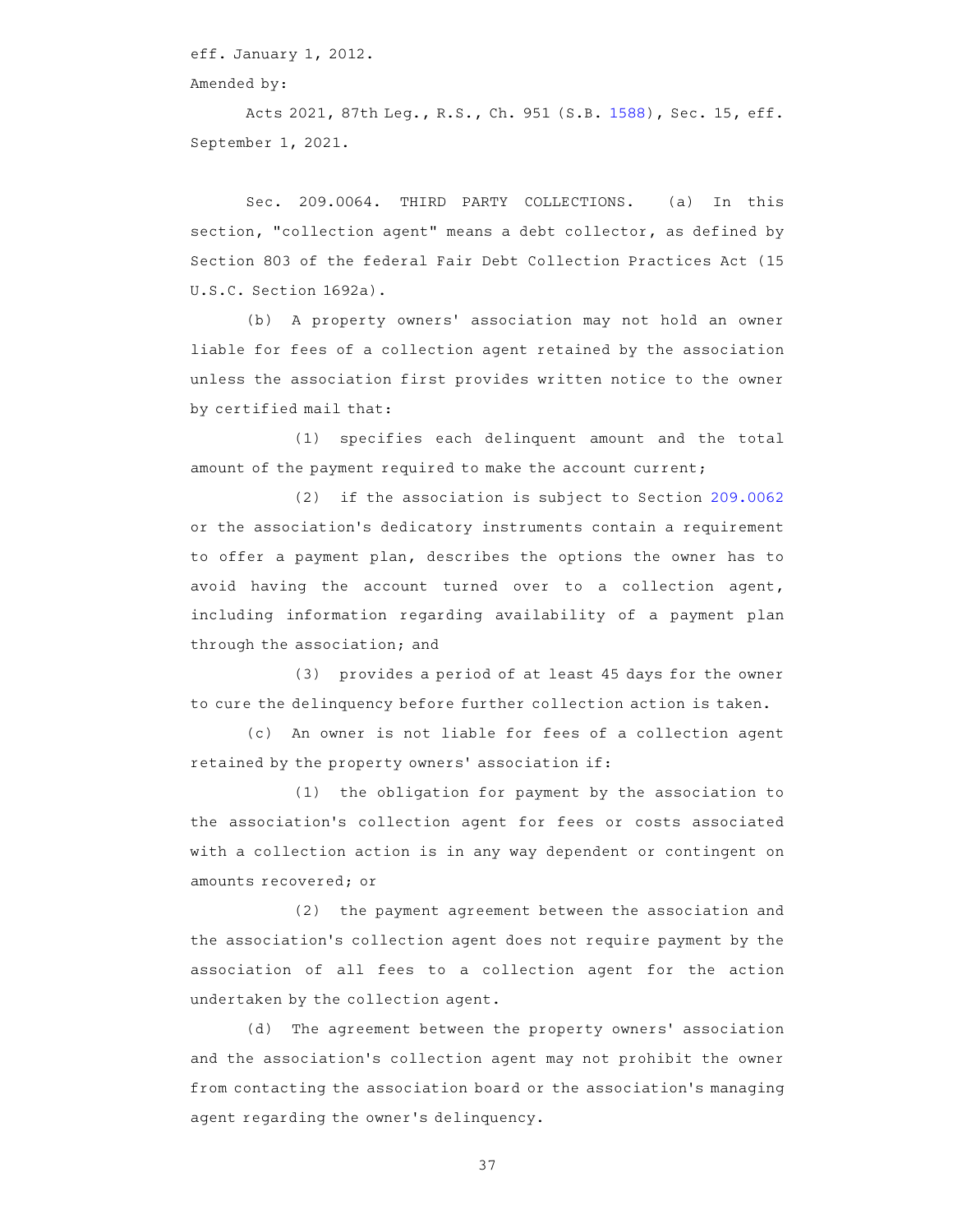(e) A property owners' association may not sell or otherwise transfer any interest in the association 's accounts receivables for a purpose other than as collateral for a loan. Added by Acts 2011, 82nd Leg., R.S., Ch. 1282 (H.B. 1228), Sec. 2, eff. January 1, 2012. Amended by:

Acts 2015, 84th Leg., R.S., Ch. 1183 (S.B. 1168), Sec. 19, eff. September 1, 2015.

Acts 2021, 87th Leg., R.S., Ch. 951 (S.B. 1588), Sec. 16, eff. September 1, 2021.

Sec. 209.0065. CREDIT REPORTING SERVICES. (a) A property owners' association or the association's collection agent may not report any delinquent fines, fees, or assessments to a credit reporting service that are the subject of a pending dispute between the owner and the property owners' association.

(b) A property owners' association may report the delinquent payment history of assessments, fines, and fees of property owners within its jurisdiction to a credit reporting service only if:

 $(1)$  at least 30 business days before reporting to a credit reporting service, the association sends, via certified mail, hand delivery, electronic delivery, or by other delivery means acceptable between the parties, a detailed report of all delinquent charges owed; and

 $(2)$  a property owner has been given the opportunity to enter into a payment plan.

(c) A property owners' association may not charge a fee to an individual property owner for the reporting under Subsection (b) of the delinquent payment history of assessments, fines, and fees of property owners within the association 's jurisdiction to a credit reporting service.

Added by Acts 2021, 87th Leg., R.S., Ch. 951 (S.B. 1588), Sec. 17, eff. September 1, 2021.

Sec. 209.007. HEARING BEFORE BOARD; ALTERNATIVE DISPUTE RESOLUTION. (a) Except as provided by Subsection (d) and only if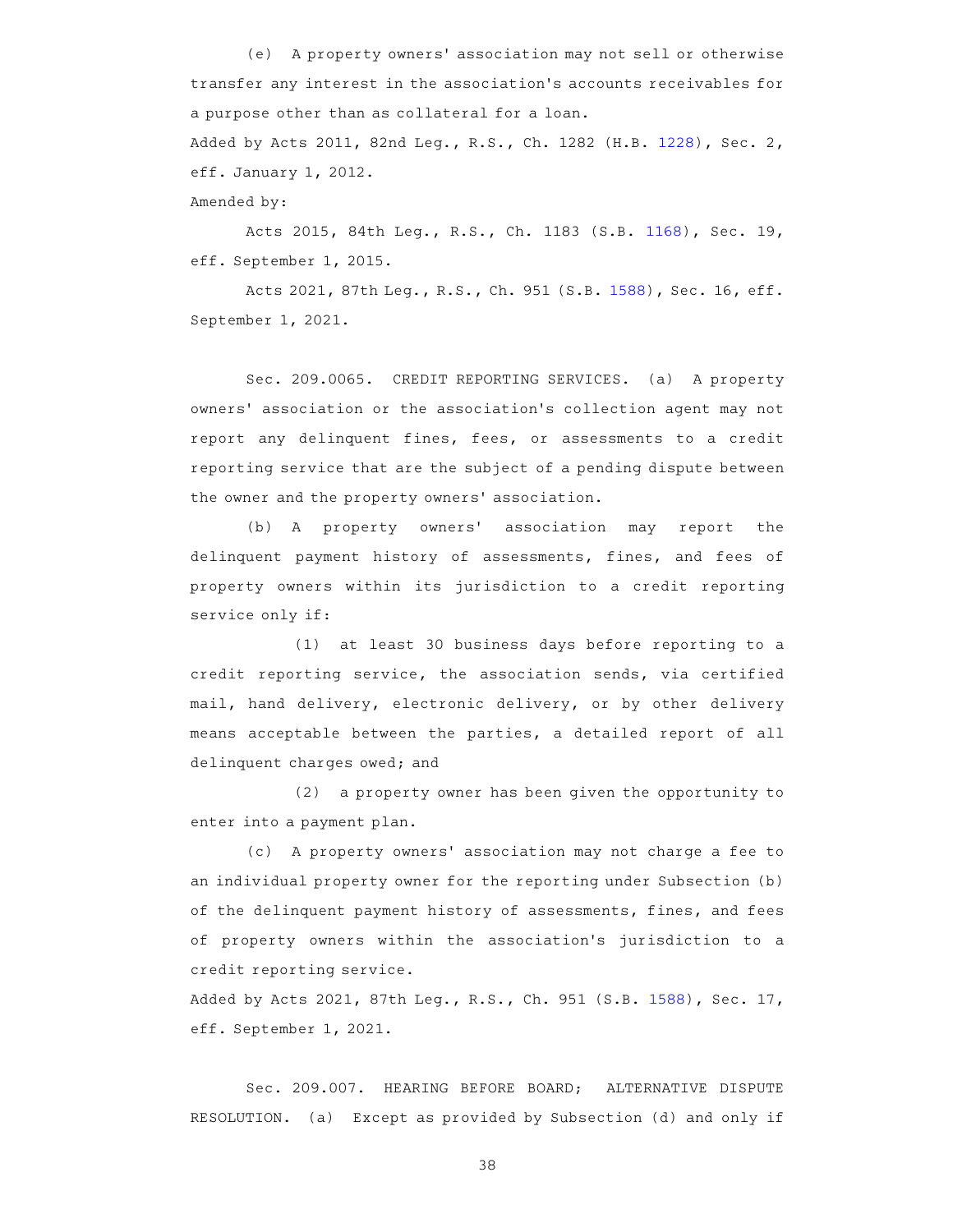the owner is entitled to an opportunity to cure the violation, the owner has the right to submit a written request for a hearing to discuss and verify facts and resolve the matter in issue before the board.

(b) Repealed by Acts 2021, 87th Leg., R.S., Ch. 951 (S.B. 1588), Sec. 22(2), eff. September 1, 2021.

(c) The association shall hold a hearing under this section not later than the 30th day after the date the board receives the owner 's request for a hearing and shall notify the owner of the date, time, and place of the hearing not later than the 10th day before the date of the hearing. The board or the owner may request a postponement, and, if requested, a postponement shall be granted for a period of not more than 10 days. Additional postponements may be granted by agreement of the parties. The owner or the association may make an audio recording of the meeting.

(d) The notice and hearing provisions of Section 209.006 and this section do not apply if the association files a suit seeking a temporary restraining order or temporary injunctive relief or files a suit that includes foreclosure as a cause of action. If a suit is filed relating to a matter to which those sections apply, a party to the suit may file a motion to compel mediation. The notice and hearing provisions of Section 209.006 and this section do not apply to a temporary suspension of a person 's right to use common areas if the temporary suspension is the result of a violation that occurred in a common area and involved a significant and immediate risk of harm to others in the subdivision. The temporary suspension is effective until the board makes a final determination on the suspension action after following the procedures prescribed by this section.

(e) An owner or property owners' association may use alternative dispute resolution services.

(f) Not later than 10 days before the association holds a hearing under this section, the association shall provide to an owner a packet containing all documents, photographs, and communications relating to the matter the association intends to introduce at the hearing.

(g) If an association does not provide a packet within the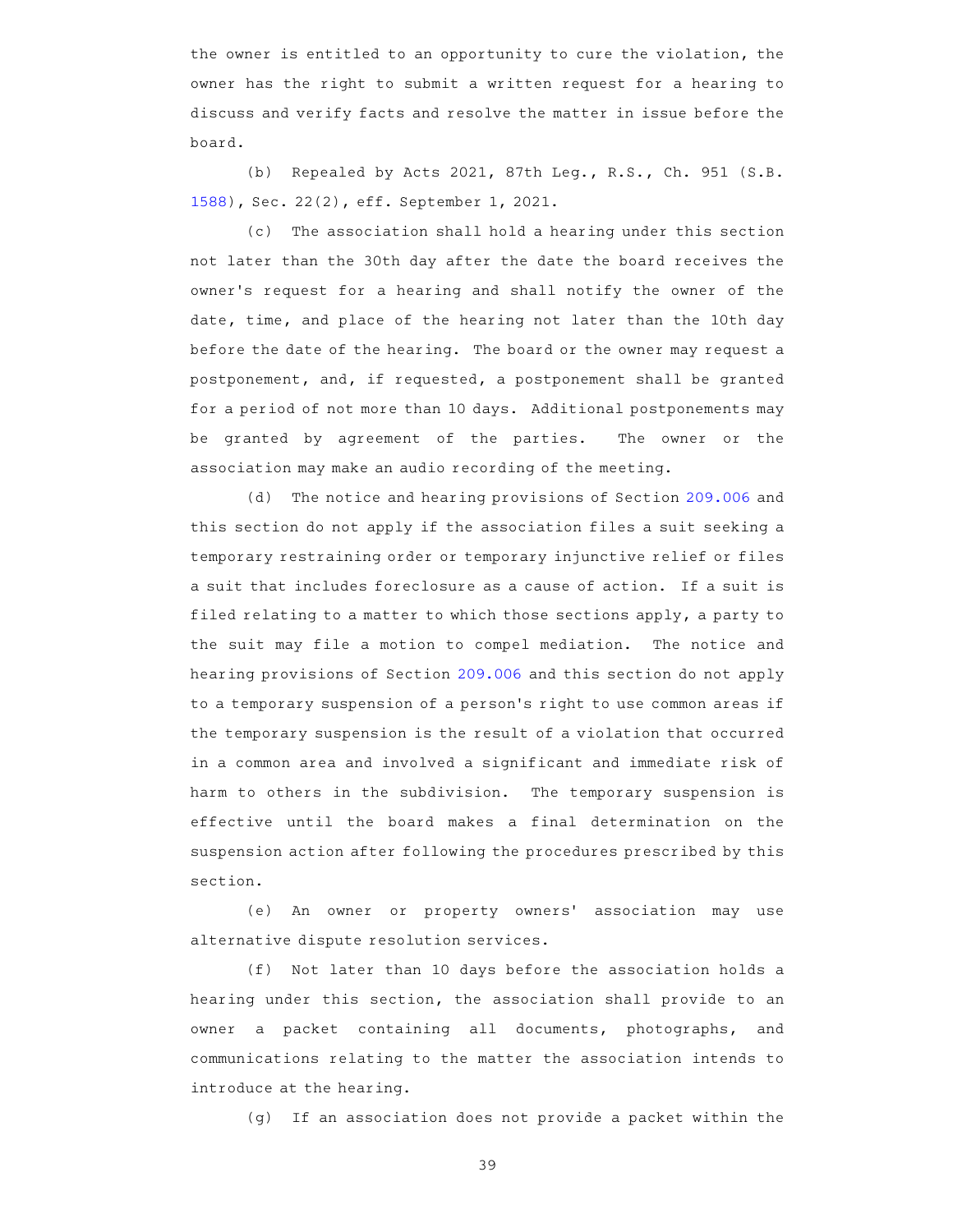period described by Subsection (f), an owner is entitled to an automatic 15-day postponement of the hearing.

 $(h)$  During a hearing, a member of the board or the association 's designated representative shall first present the association's case against the owner. An owner or the owner's designated representative is entitled to present the owner 's information and issues relevant to the appeal or dispute. Added by Acts 2001, 77th Leg., ch. 926, Sec. 1, eff. Jan. 1, 2002. Amended by:

Acts 2021, 87th Leg., R.S., Ch. 951 (S.B. 1588), Sec. 18, eff. September 1, 2021.

Acts 2021, 87th Leg., R.S., Ch. 951 (S.B. 1588), Sec. 22(2), eff. September 1, 2021.

Sec. 209.008. ATTORNEY'S FEES. (a) A property owners' association may collect reimbursement of reasonable attorney 's fees and other reasonable costs incurred by the association relating to collecting amounts, including damages, due the association for enforcing restrictions or the bylaws or rules of the association only if the owner is provided a written notice that attorney's fees and costs will be charged to the owner if the delinquency or violation continues after a date certain.

(b) An owner is not liable for attorney's fees incurred by the association relating to a matter described by the notice under Section 209.006 if the attorney's fees are incurred before the conclusion of the hearing under Section 209.007 or, if the owner does not request a hearing under that section, before the date by which the owner must request a hearing. The owner 's presence is not required to hold a hearing under Section 209.007.

(c) All attorney's fees, costs, and other amounts collected from an owner shall be deposited into an account maintained at a financial institution in the name of the association or its managing agent. Only members of the association 's board or its managing agent or employees of its managing agent may be signatories on the account.

(d) On written request from the owner, the association shall provide copies of invoices for attorney's fees and other costs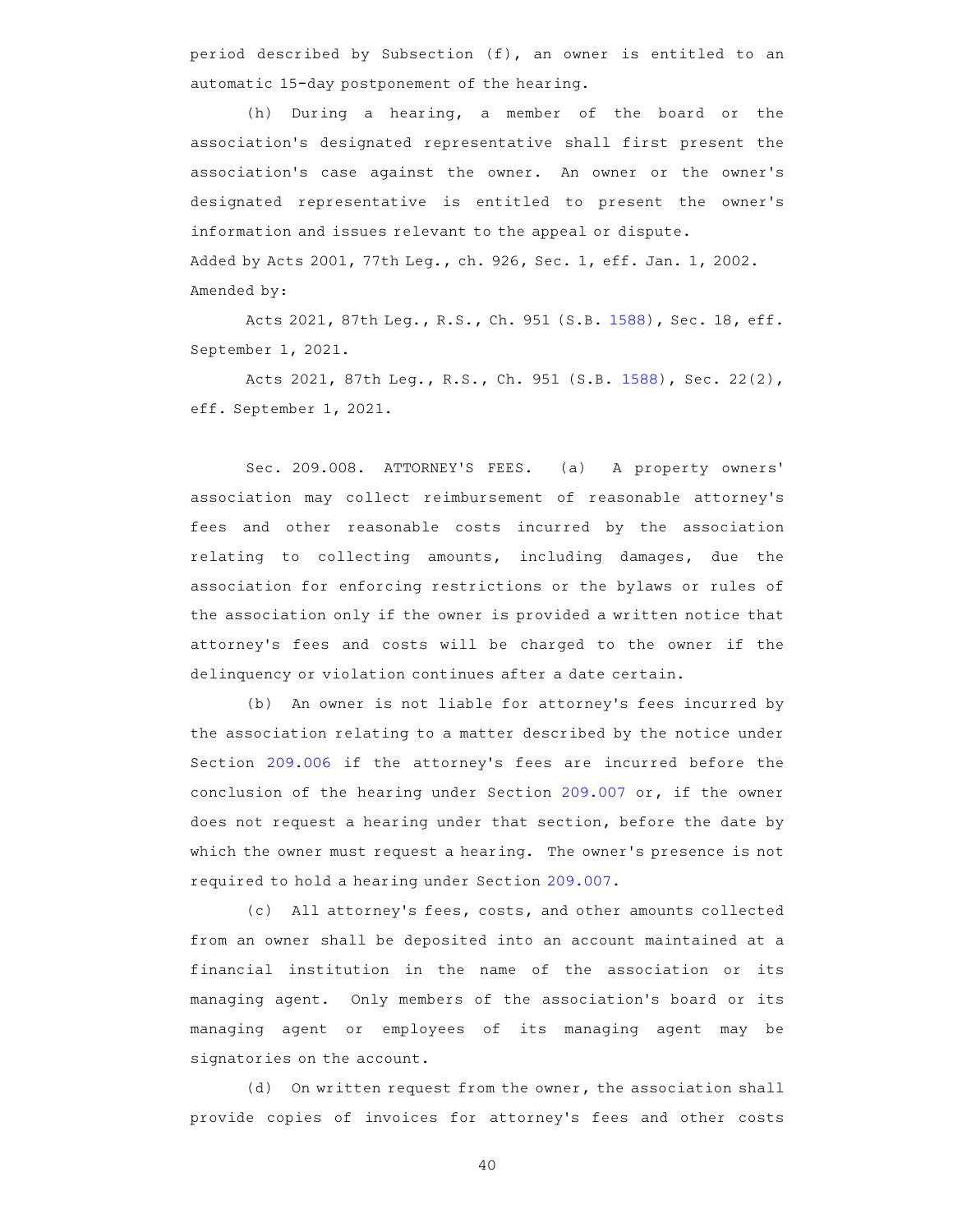relating only to the matter for which the association seeks reimbursement of fees and costs.

(e) The notice provisions of Subsection (a) do not apply to a counterclaim of an association in a lawsuit brought against the association by a property owner.

(f) If the dedicatory instrument or restrictions of an association allow for nonjudicial foreclosure, the amount of attorney 's fees that a property owners ' association may include in a nonjudicial foreclosure sale for an indebtedness covered by a property owners' association's assessment lien is limited to the greater of:

(1) one-third of the amount of all actual costs and assessments, excluding attorney's fees, plus interest and court costs, if those amounts are permitted to be included by law or by the restrictive covenants governing the property; or

 $(2)$  \$2,500.

(g) Subsection (f) does not prevent a property owners' association from recovering or collecting attorney 's fees in excess of the amounts prescribed by Subsection (f) by other means provided by law.

Added by Acts 2001, 77th Leg., ch. 926, Sec. 1, eff. Jan. 1, 2002.

Sec. 209.009. FORECLOSURE SALE PROHIBITED IN CERTAIN CIRCUMSTANCES. A property owners' association may not foreclose a property owners ' association 's assessment lien if the debt securing the lien consists solely of:

 $(1)$  fines assessed by the association;

(2) attorney's fees incurred by the association solely associated with fines assessed by the association; or

(3) amounts added to the owner's account as an assessment under Section 209.005(i) or 209.0057(b-4). Added by Acts 2001, 77th Leg., ch. 926, Sec. 1, eff. Jan. 1, 2002. Amended by:

Acts 2011, 82nd Leg., R.S., Ch. 1026 (H.B. 2761), Sec. 4, eff. January 1, 2012.

Acts 2015, 84th Leg., R.S., Ch. 1183 (S.B. 1168), Sec. 20, eff. September 1, 2015.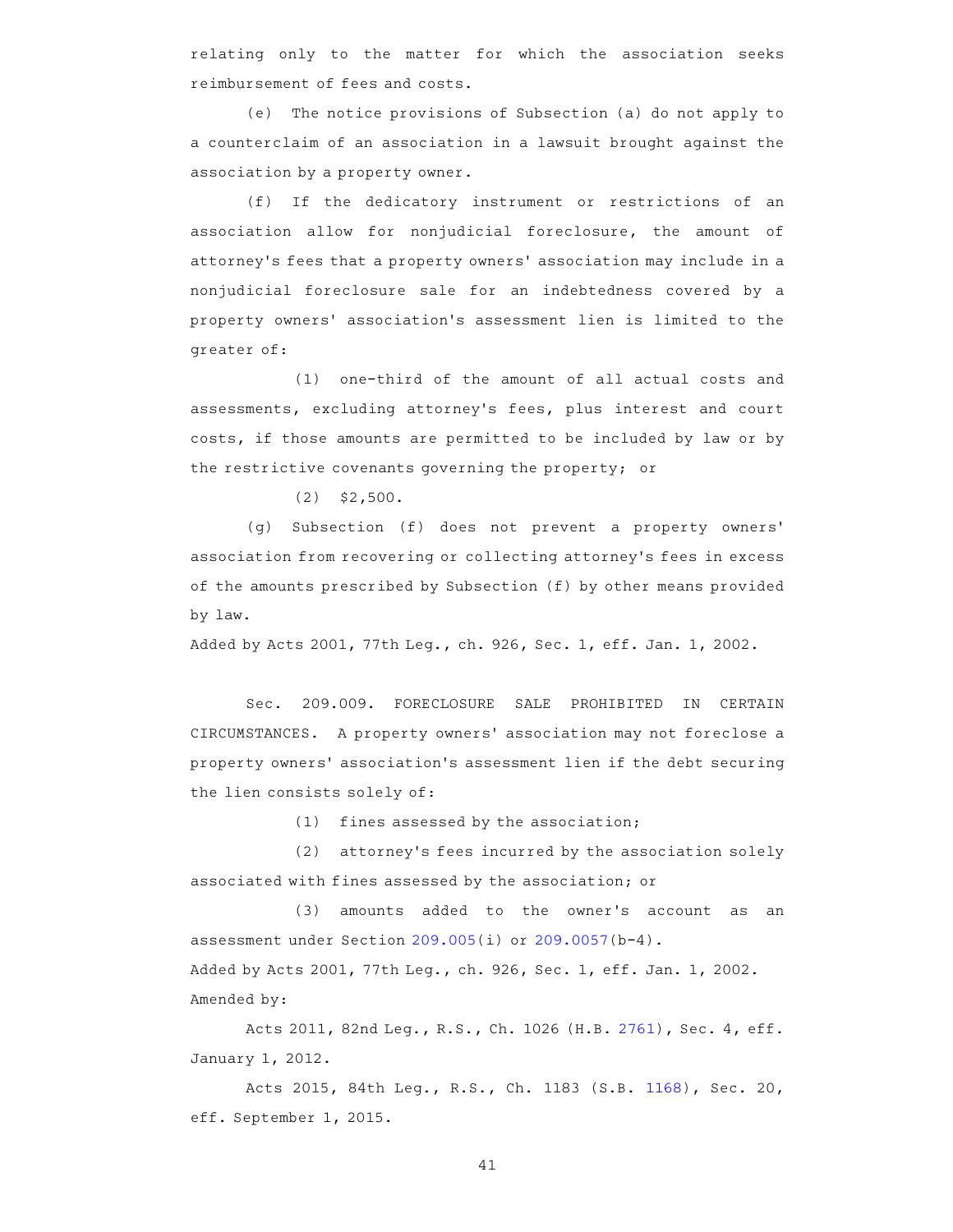Sec. 209.0091. PREREQUISITES TO FORECLOSURE: NOTICE AND OPPORTUNITY TO CURE FOR CERTAIN OTHER LIENHOLDERS. (a) A property owners' association may not file an application for an expedited court order authorizing foreclosure of the association's assessment lien as described by Section 209.0092(a) or a petition for judicial foreclosure of the association's assessment lien as described by Section 209.0092(d) unless the association has:

(1) provided written notice of the total amount of the delinquency giving rise to the foreclosure to any other holder of a lien of record on the property whose lien is inferior or subordinate to the association's lien and is evidenced by a deed of trust; and

(2) provided the recipient of the notice an opportunity to cure the delinquency before the 61st day after the date the association mails the notice described in Subdivision (1).

(b) Notice under this section must be sent by certified mail to the address for the lienholder shown in the deed records relating to the property that is subject to the property owners' association assessment lien.

(c) Notwithstanding any other law, notice under this section may be provided to any holder of a lien of record on the property.

Added by Acts 2011, 82nd Leg., R.S., Ch. 1282 (H.B. 1228), Sec. 2, eff. January 1, 2012.

Amended by:

Acts 2015, 84th Leg., R.S., Ch. 1183 (S.B. 1168), Sec. 21, eff. September 1, 2015.

Sec. 209.0092. JUDICIAL FORECLOSURE REQUIRED. (a) Except as provided by Subsection (c) or (d) and subject to Section 209.009, a property owners' association may not foreclose a property owners' association assessment lien unless the association first obtains a court order in an application for expedited foreclosure under the rules adopted by the supreme court under Subsection (b). A property owners' association may use the procedure described by this subsection to foreclose any lien described by the association's dedicatory instruments. A property owners'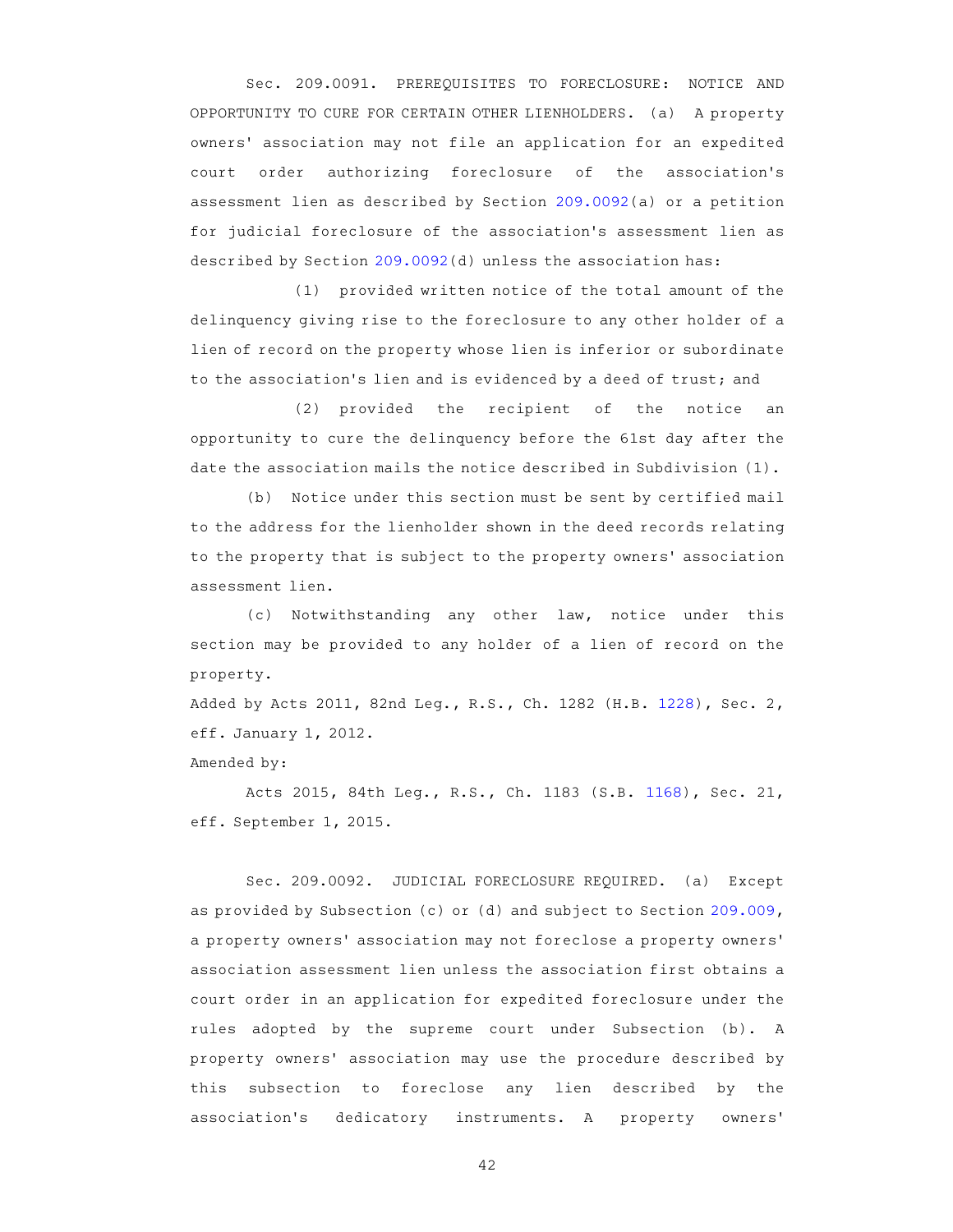association whose dedicatory instruments grant a right of foreclosure is considered to have any power of sale required by law as a condition of using the procedure described by this subsection.

(b) The supreme court, as an exercise of the court's authority under Section 74.024, Government Code, shall adopt rules establishing expedited foreclosure proceedings for use by a property owners' association in foreclosing an assessment lien of the association. The rules adopted under this subsection must be substantially similar to the rules adopted by the supreme court under Section 50(r), Article XVI, Texas Constitution.

(c) Expedited foreclosure is not required under this section if the owner of the property that is subject to foreclosure agrees in writing at the time the foreclosure is sought to waive expedited foreclosure under this section. A waiver under this subsection may not be required as a condition of the transfer of title to real property.

(d) A property owners' association authorized to use the procedure described by Subsection (a) may in its discretion elect not to use that procedure and instead foreclose the association 's assessment lien under court judgment foreclosing the lien and ordering the sale, pursuant to Rules 309 and 646a, Texas Rules of Civil Procedure.

(e) This section does not affect any right an association that is not authorized to use the procedure described by Subsection (a) may have to judicially foreclose the association 's assessment lien as described by Subsection (d).

Added by Acts 2011, 82nd Leg., R.S., Ch. 1282 (H.B. 1228), Sec. 2, eff. September 1, 2011. Amended by:

Acts 2015, 84th Leg., R.S., Ch. 1183 (S.B. 1168), Sec. 22, eff. September 1, 2015.

Sec. 209.0093. REMOVAL OR ADOPTION OF FORECLOSURE AUTHORITY. A provision granting a right to foreclose a lien on real property for unpaid amounts due to a property owners' association may be removed from a dedicatory instrument or adopted in a dedicatory instrument by a vote of at least 67 percent of the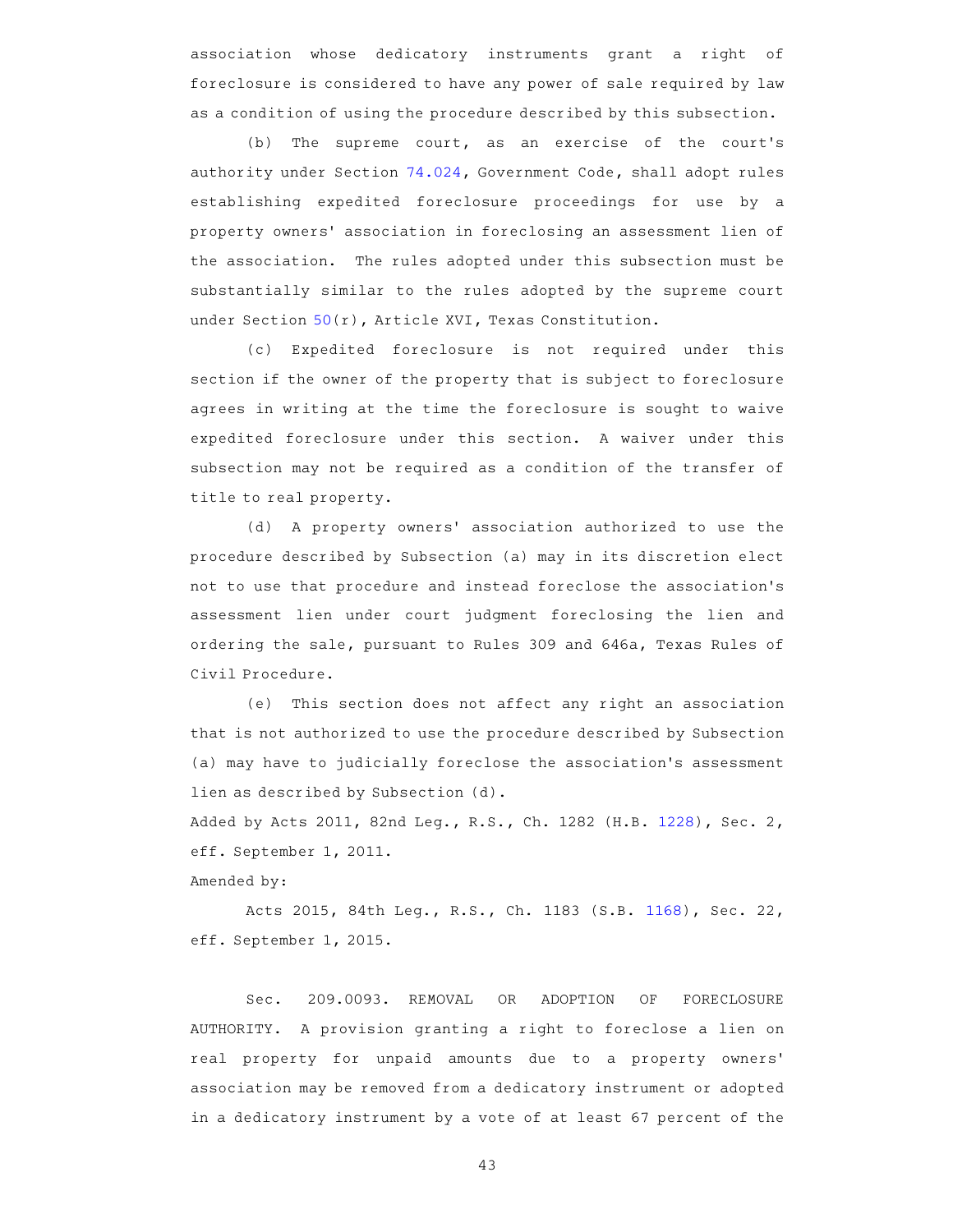total votes allocated to property owners in the property owners ' association. Owners holding at least 10 percent of all voting interests in the property owners' association may petition the association and require a special meeting to be called for the purposes of taking a vote for the purposes of this section. Added by Acts 2011, 82nd Leg., R.S., Ch. 1282 (H.B. 1228), Sec. 2, eff. January 1, 2012.

Sec. 209.0094. ASSESSMENT LIEN FILING. A lien, lien affidavit, or other instrument evidencing the nonpayment of assessments or other charges owed to a property owners' association and filed in the official public records of a county is a legal instrument affecting title to real property. Added by Acts 2011, 82nd Leg., R.S., Ch. 1282 (H.B. 1228), Sec. 2,

eff. January 1, 2012.

Sec. 209.010. NOTICE AFTER FORECLOSURE SALE. (a) A property owners' association that conducts a foreclosure sale of an owner 's lot must send to the lot owner and to each lienholder of record, not later than the 30th day after the date of the foreclosure sale, a written notice stating the date and time the sale occurred and informing the lot owner and each lienholder of record of the right of the lot owner and lienholder to redeem the property under Section 209.011.

 $(b)$  The notice must be sent by certified mail, return receipt requested, to:

(1) the lot owner's last known mailing address, as reflected in the records of the property owners' association;

(2) the address of each holder of a lien on the property subject to foreclosure evidenced by the most recent deed of trust filed of record in the real property records of the county in which the property is located; and

(3) the address of each transferee or assignee of a deed of trust described by Subdivision (2) who has provided notice to a property owners' association of such assignment or transfer. Notice provided by a transferee or assignee to a property owners' association shall be in writing, shall contain the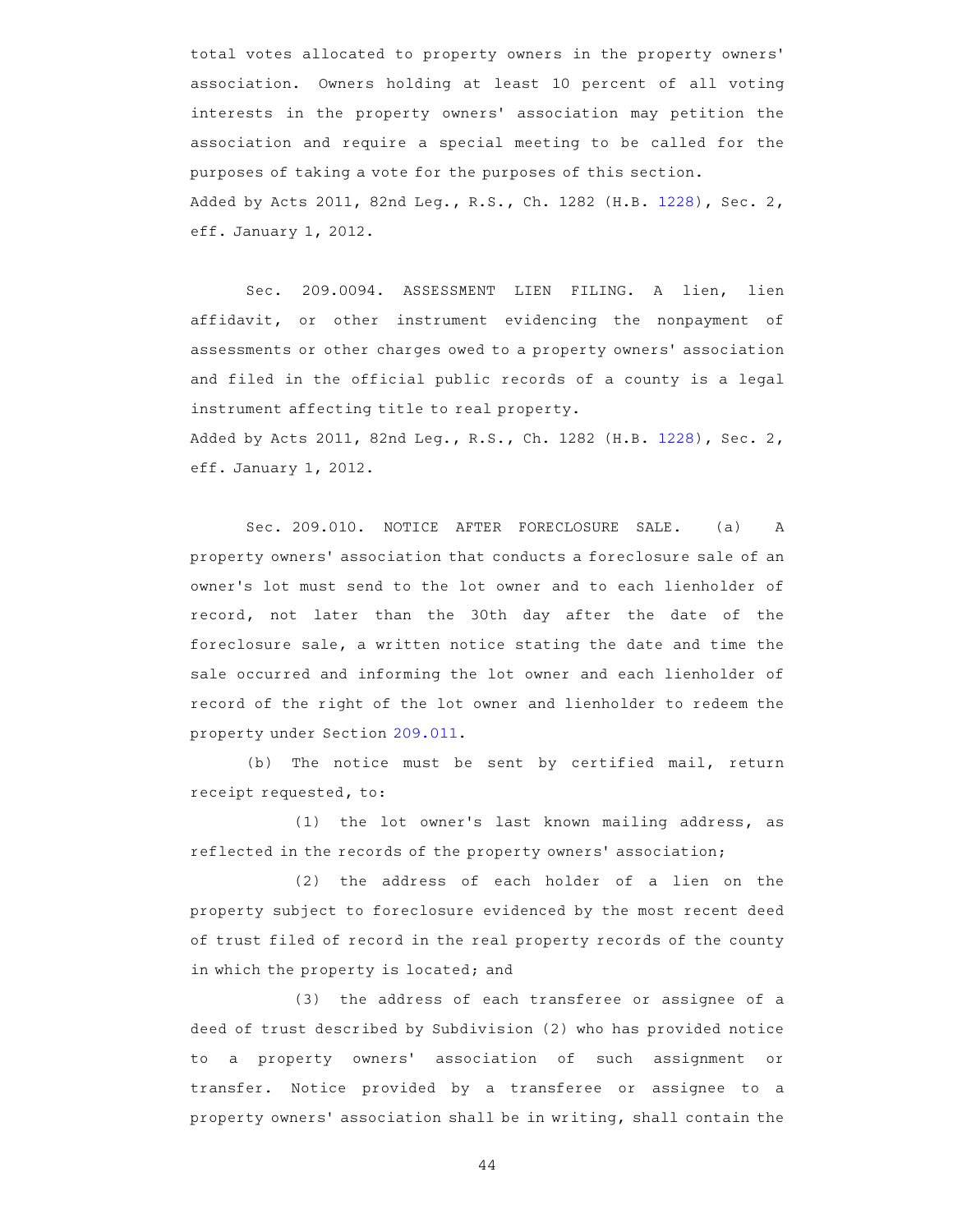mailing address of the transferee or assignee, and shall be mailed by certified mail, return receipt requested, or United States mail with signature confirmation to the property owners' association according to the mailing address of the property owners' association pursuant to the most recent management certificate filed of record pursuant to Section 209.004.

 $(b-1)$  If a recorded instrument does not include an address for the lienholder, the association does not have a duty to notify the lienholder as provided by this section.

 $(b-2)$  For purposes of this section, the lot owner is deemed to have given approval for the association to notify the lienholder.

(c) Not later than the 30th day after the date the association sends the notice required by Subsection (a), the association must record an affidavit in the real property records of the county in which the lot is located, stating the date on which the notice was sent and containing a legal description of the lot. Any person is entitled to rely conclusively on the information contained in the recorded affidavit.

(d) The notice requirements of this section also apply to the sale of an owner 's lot by a sheriff or constable conducted as provided by a judgment obtained by the property owners' association.

Added by Acts 2001, 77th Leg., ch. 926, Sec. 1, eff. Jan. 1, 2002. Amended by:

Acts 2009, 81st Leg., R.S., Ch. 1176 (H.B. 3479), Sec. 2, eff. September 1, 2009.

Sec. 209.011. RIGHT OF REDEMPTION AFTER FORECLOSURE. (a) A property owners ' association or other person who purchases occupied property at a sale foreclosing a property owners' association's assessment lien must commence and prosecute a forcible entry and detainer action under Chapter 24 to recover possession of the property.

(b) The owner of property in a residential subdivision or a lienholder of record may redeem the property from any purchaser at a sale foreclosing a property owners' association's assessment lien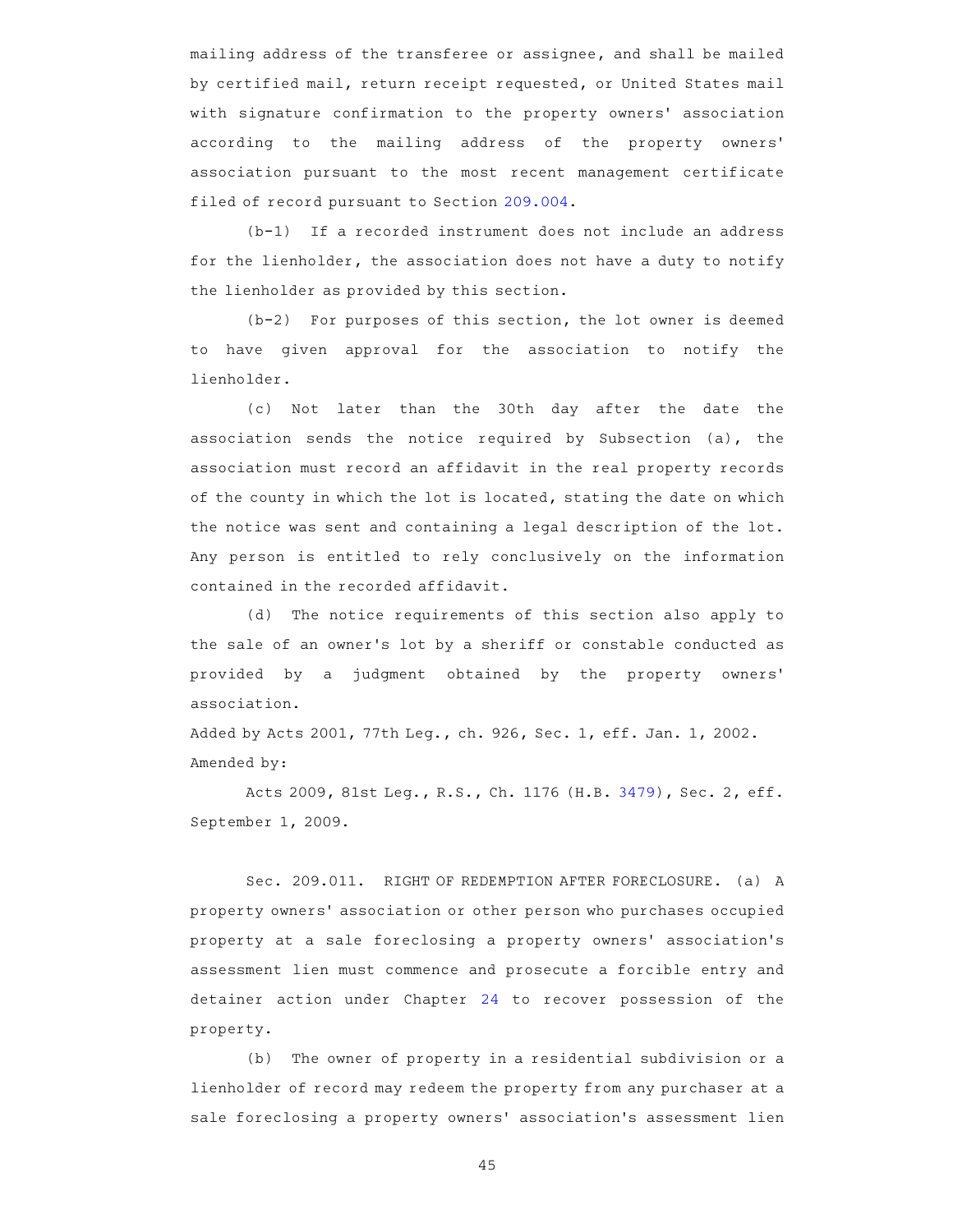not later than the 180th day after the date the association mails written notice of the sale to the owner and the lienholder under Section 209.010. A lienholder of record may not redeem the property as provided herein before 90 days after the date the association mails written notice of the sale to the lot owner and the lienholder under Section 209.010, and only if the lot owner has not previously redeemed.

(c) A person who purchases property at a sale foreclosing a property owners' association's assessment lien may not transfer ownership of the property to a person other than a redeeming lot owner during the redemption period.

(d) To redeem property purchased by the property owners' association at the foreclosure sale, the lot owner or lienholder must pay to the association:

 $(1)$  all amounts due the association at the time of the foreclosure sale;

(2) interest from the date of the foreclosure sale to the date of redemption on all amounts owed the association at the rate stated in the dedicatory instruments for delinquent assessments or, if no rate is stated, at an annual interest rate of 10 percent;

(3) costs incurred by the association in foreclosing the lien and conveying the property to the lot owner, including reasonable attorney 's fees;

(4) any assessment levied against the property by the association after the date of the foreclosure sale;

 $(5)$  any reasonable cost incurred by the association, including mortgage payments and costs of repair, maintenance, and leasing of the property; and

(6) the purchase price paid by the association at the foreclosure sale less any amounts due the association under Subdivision (1) that were satisfied out of foreclosure sale proceeds.

(e) To redeem property purchased at the foreclosure sale by a person other than the property owners' association, the lot owner or lienholder:

 $(1)$  must pay to the association: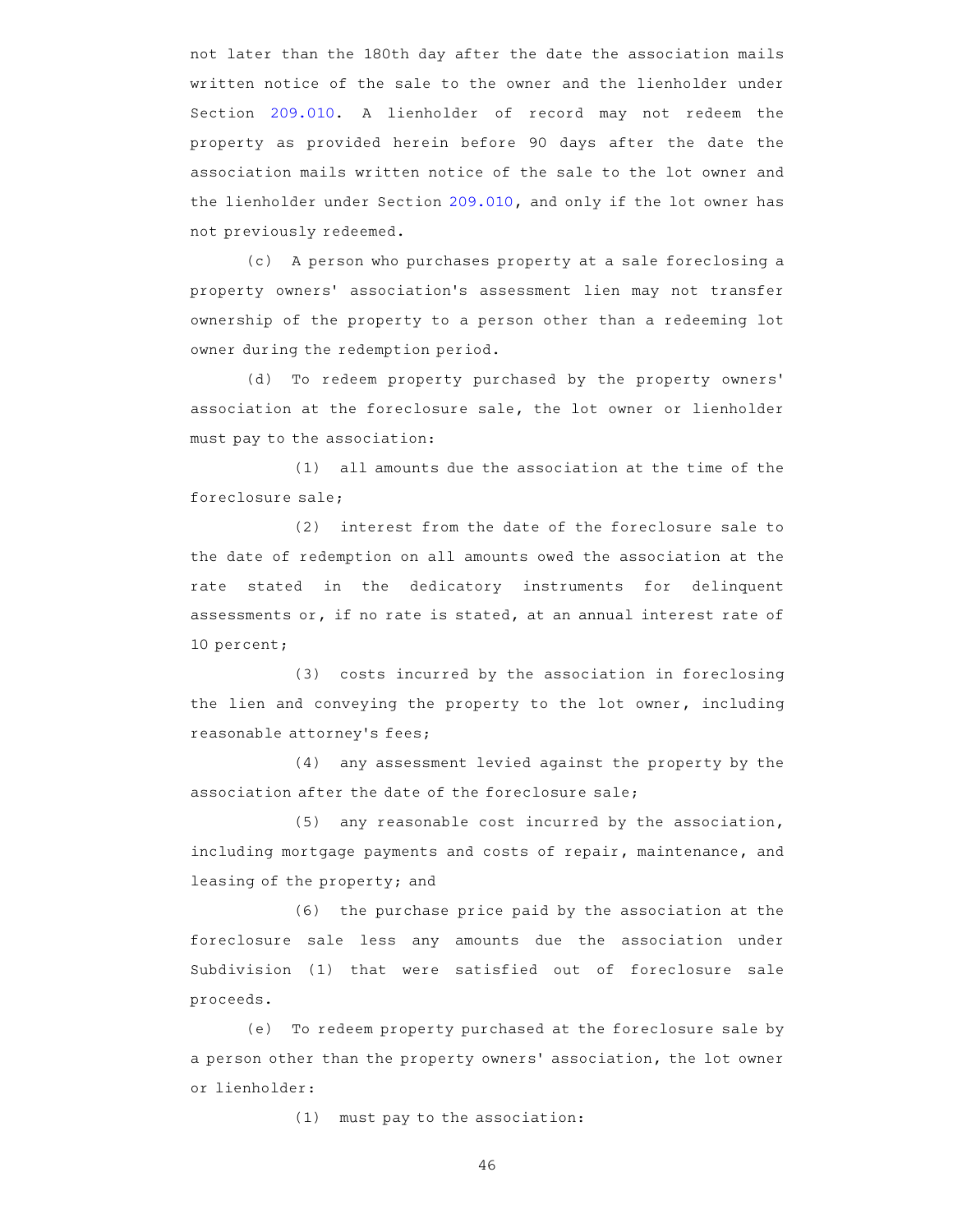$(A)$  all amounts due the association at the time of the foreclosure sale less the foreclosure sales price received by the association from the purchaser;

(B) interest from the date of the foreclosure sale through the date of redemption on all amounts owed the association at the rate stated in the dedicatory instruments for delinquent assessments or, if no rate is stated, at an annual interest rate of 10 percent;

(C) costs incurred by the association in foreclosing the lien and conveying the property to the redeeming lot owner, including reasonable attorney's fees;

(D) any unpaid assessments levied against the property by the association after the date of the foreclosure sale; and

(E) taxable costs incurred in a proceeding brought under Subsection (a); and

(2) must pay to the person who purchased the property at the foreclosure sale:

(A) any assessments levied against the property by the association after the date of the foreclosure sale and paid by the purchaser;

 $(B)$  the purchase price paid by the purchaser at the foreclosure sale;

 $(C)$  the amount of the deed recording fee;

(D) the amount paid by the purchaser as ad valorem taxes, penalties, and interest on the property after the date of the foreclosure sale; and

(E) taxable costs incurred in a proceeding brought under Subsection (a).

(f) If a lot owner or lienholder redeems the property under this section, the purchaser of the property at foreclosure shall immediately execute and deliver to the redeeming party a deed transferring the property to the lot owner. If a purchaser fails to comply with this section, the lot owner or lienholder may file an action against the purchaser and may recover reasonable attorney 's fees from the purchaser if the lot owner or the lienholder is the prevailing party in the action.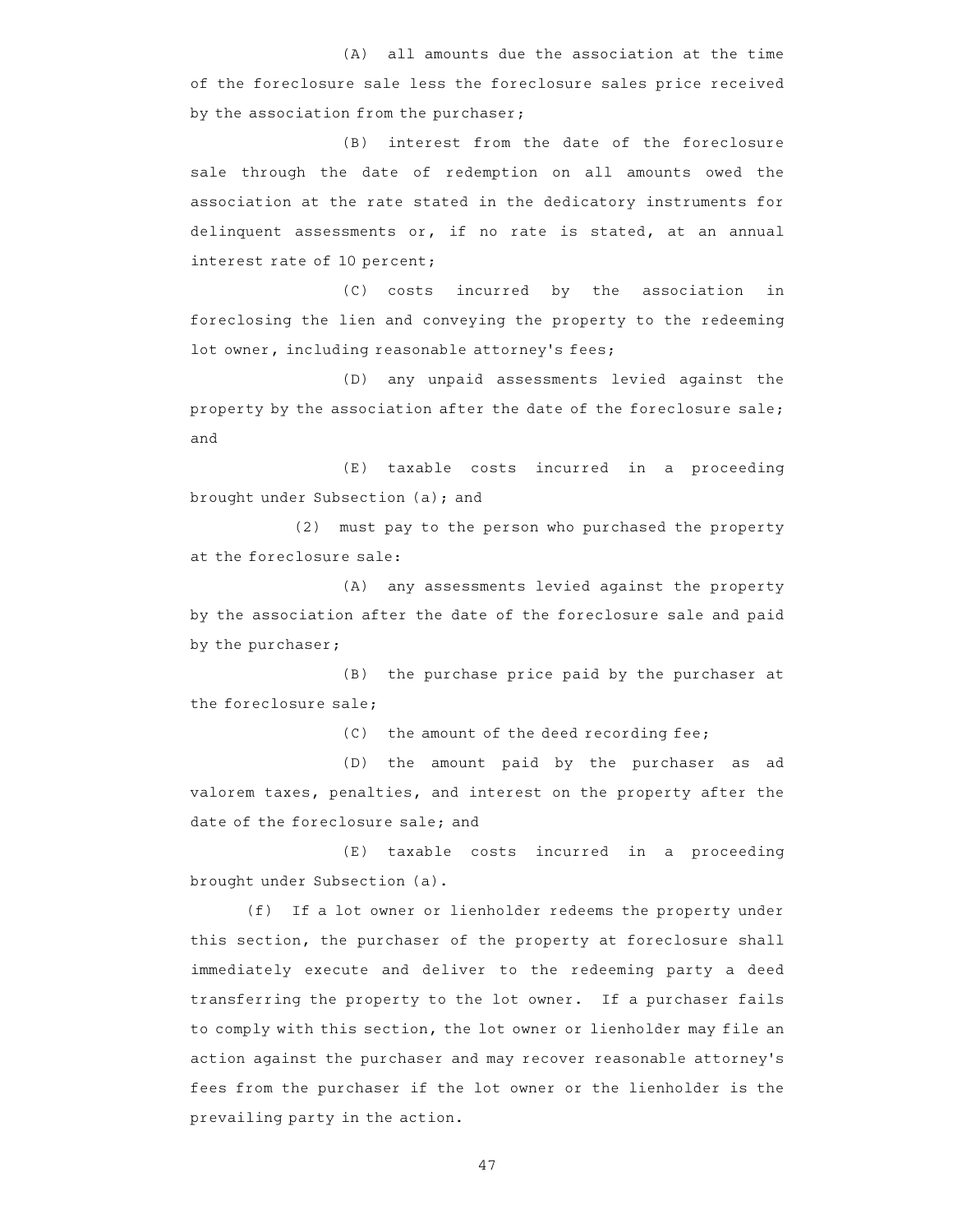$(q)$  If, before the expiration of the redemption period, the redeeming lot owner or lienholder fails to record the deed from the foreclosing purchaser or fails to record an affidavit stating that the lot owner or lienholder has redeemed the property, the lot owner 's or lienholder 's right of redemption as against a bona fide purchaser or lender for value expires after the redemption period.

(h) The purchaser of the property at the foreclosure sale or a person to whom the person who purchased the property at the foreclosure sale transferred the property may presume conclusively that the lot owner or a lienholder did not redeem the property unless the lot owner or a lienholder files in the real property records of the county in which the property is located:

(1) a deed from the purchaser of the property at the foreclosure sale; or

 $(2)$  an affidavit that:

- $(A)$  states that the property has been redeemed;
- $(B)$  contains a legal description of the property;

and

(C) includes the name and mailing address of the person who redeemed the property.

(i) If the property owners' association purchases the property at foreclosure, all rent and other income collected by the association from the date of the foreclosure sale to the date of redemption shall be credited toward the amount owed the association under Subsection (d), and if there are excess proceeds, they shall be refunded to the lot owner. If a person other than the association purchases the property at foreclosure, all rent and other income collected by the purchaser from the date of the foreclosure sale to the date of redemption shall be credited toward the amount owed the purchaser under Subsection (e), and if there are excess proceeds, those proceeds shall be refunded to the lot owner.

 $(j)$  If a person other than the property owners' association is the purchaser at the foreclosure sale, before executing a deed transferring the property to the lot owner, the purchaser shall obtain an affidavit from the association or its authorized agent stating that all amounts owed the association under Subsection (e) have been paid. The association shall provide the purchaser with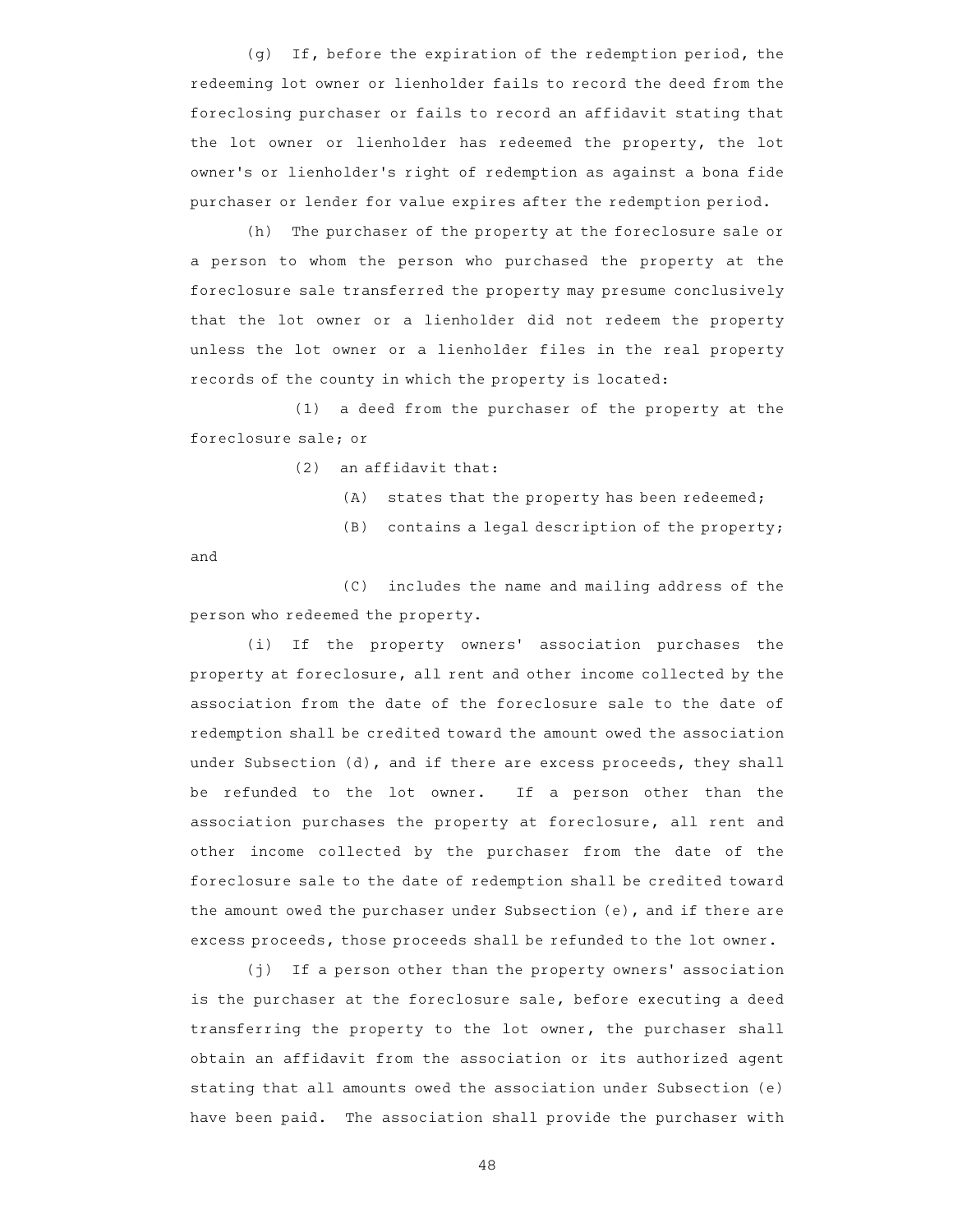the affidavit not later than the 10th day after the date the association receives all amounts owed to the association under Subsection (e). Failure of a purchaser to comply with this subsection does not affect the validity of a redemption.

 $(k)$  Property that is redeemed remains subject to all liens and encumbrances on the property before foreclosure. Any lease entered into by the purchaser of property at a sale foreclosing an assessment lien of a property owners' association is subject to the right of redemption provided by this section and the lot owner 's right to reoccupy the property immediately after redemption.

(1) If a lot owner makes partial payment of amounts due the association at any time before the redemption period expires but fails to pay all amounts necessary to redeem the property before the redemption period expires, the association shall refund any partial payments to the lot owner by mailing payment to the owner 's last known address as shown in the association 's records not later than the 30th day after the expiration date of the redemption period.

(m) If a lot owner or lienholder sends by certified mail, return receipt requested, a written request to redeem the property on or before the last day of the redemption period, the lot owner 's or lienholder 's right of redemption is extended until the 10th day after the date the association and any third party foreclosure purchaser provides written notice to the redeeming party of the amounts that must be paid to redeem the property.

(n) After the redemption period and any extended redemption period provided by Subsection (m) expires without a redemption of the property, the association or third party foreclosure purchaser shall record an affidavit in the real property records of the county in which the property is located stating that the lot owner or a lienholder did not redeem the property during the redemption period or any extended redemption period.

(o) The association or the person who purchased the property at the foreclosure sale may file an affidavit in the real property records of the county in which the property is located that states the date the citation was served in a suit under Subsection (a) and contains a legal description of the property. Any person may rely conclusively on the information contained in the affidavit.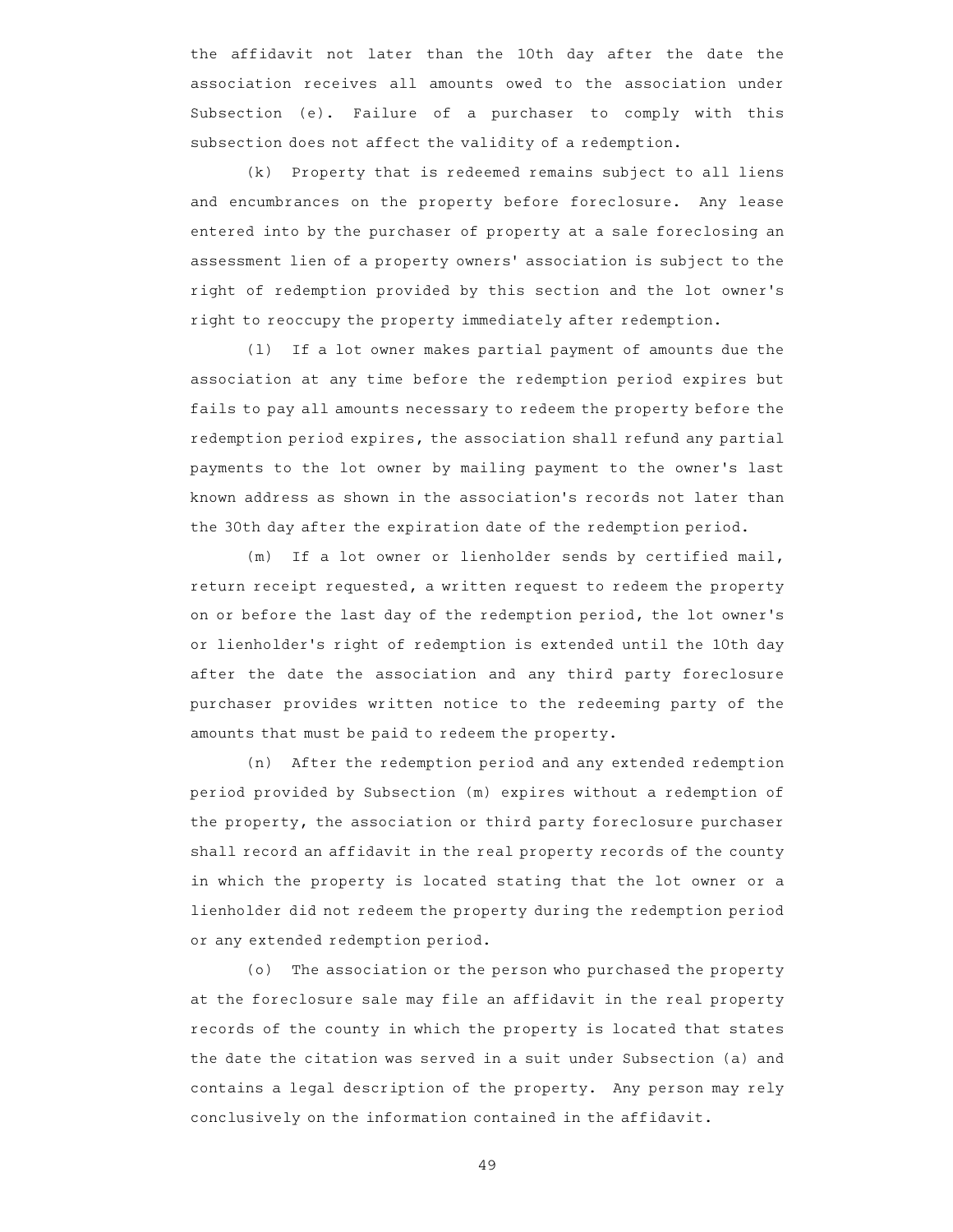(p) The rights of a lot owner and a lienholder under this section also apply if the sale of the lot owner 's property is conducted by a constable or sheriff as provided by a judgment obtained by the property owners' association. Added by Acts 2001, 77th Leg., ch. 926, Sec. 1, eff. Jan. 1, 2002. Amended by:

Acts 2009, 81st Leg., R.S., Ch. 1176 (H.B. 3479), Sec. 3, eff. September 1, 2009.

Sec. 209.012. RESTRICTIVE COVENANTS GRANTING EASEMENTS TO CERTAIN PROPERTY OWNERS' ASSOCIATIONS. (a) A property owners' association may not amend a dedicatory instrument to grant the property owners' association an easement through or over an owner's lot without the consent of the owner.

(b) This section does not prohibit a property owners' association from adopting or enforcing a restriction in a dedicatory instrument that allows the property owners' association to access an owner 's lot to remedy a violation of the dedicatory instrument.

Added by Acts 2007, 80th Leg., R.S., Ch. 887 (H.B. 2402), Sec. 1, eff. September 1, 2007.

Sec. 209.013. AUTHORITY OF ASSOCIATION TO AMEND DEDICATORY INSTRUMENT. (a) A dedicatory instrument created by a developer of a residential subdivision or by a property owners' association in which the developer has a majority of the voting rights or that the developer otherwise controls under the terms of the dedicatory instrument may not be amended during the period between the time the developer loses the majority of the voting rights or other form of control of the property owners' association and the time a new board of directors of the association assumes office following the loss of the majority of the voting rights or other form of control.

(b) A provision in a dedicatory instrument that violates this section is void and unenforceable. Added by Acts 2007, 80th Leg., R.S., Ch. 887 (H.B. 2402), Sec. 2(a), eff. September 1, 2007.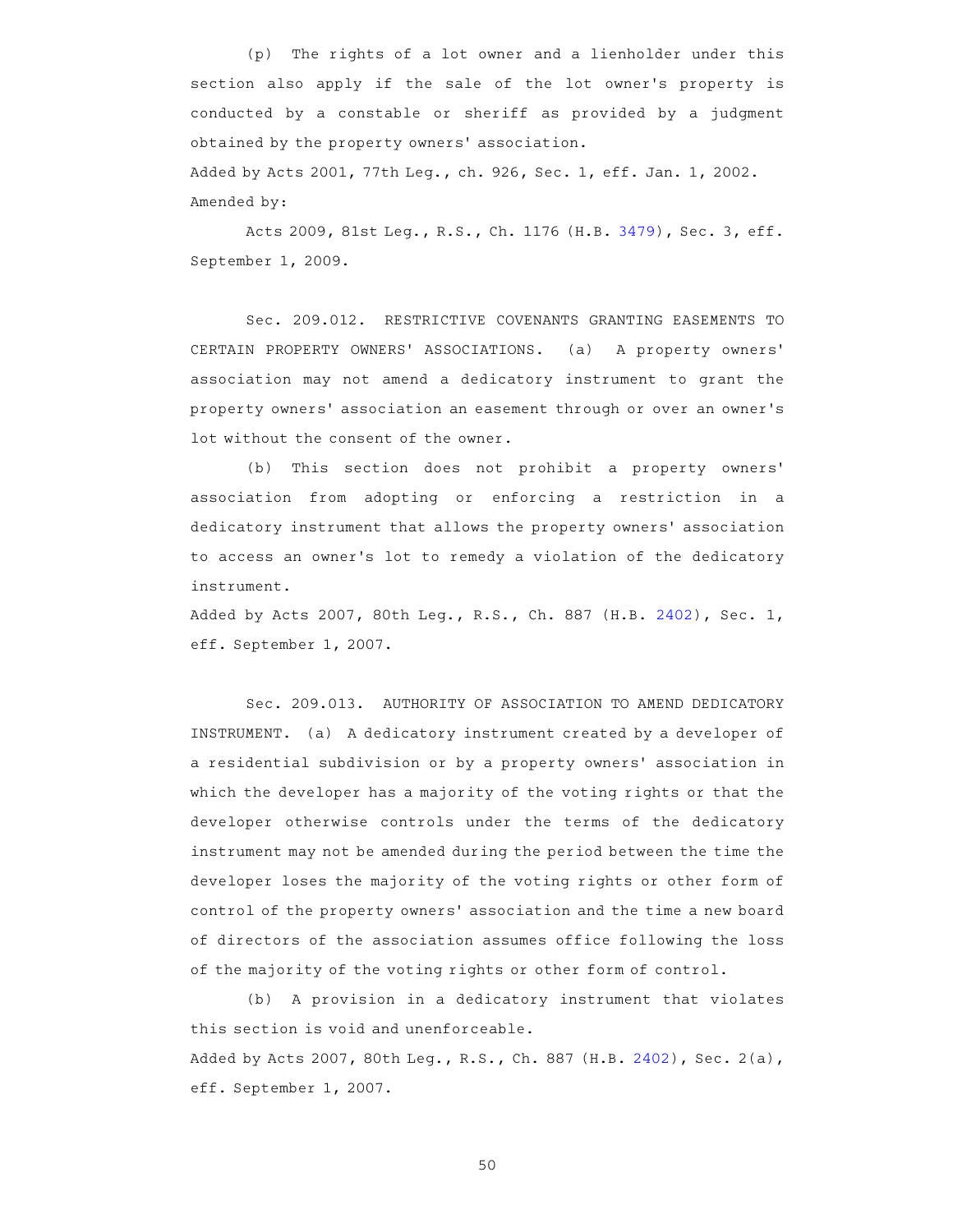Sec. 209.014. MANDATORY ELECTION REQUIRED AFTER FAILURE TO CALL REGULAR MEETING. (a) Notwithstanding any provision in a dedicatory instrument, a board of a property owners' association shall call an annual meeting of the members of the association.

(b) If a board of a property owners' association does not call an annual meeting of the association members, an owner may demand that a meeting of the association members be called not later than the 30th day after the date of the owner's demand. The owner's demand must be made in writing and sent by certified mail, return receipt requested, to the registered agent of the property owners ' association and to the association at the address for the association according to the most recently filed management certificate. A copy of the notice must be sent to each property owner who is a member of the association.

(c) If the board does not call a meeting of the members of the property owners' association on or before the 30th day after the date of a demand under Subsection (b), three or more owners may form an election committee. The election committee shall file written notice of the committee 's formation with the county clerk of each county in which the subdivision is located.

(d) A notice filed by an election committee must contain:

(1) a statement that an election committee has been formed to call a meeting of owners who are members of the property owners' association for the sole purpose of electing board members;

(2) the name and residential address of each committee member; and

(3) the name of the subdivision over which the property owners' association has jurisdiction under a dedicatory instrument.

(e) Each committee member must sign and acknowledge the notice before a notary or other official authorized to take acknowledgments.

(f) The county clerk shall enter on the notice the date the notice is filed and record the notice in the county 's real property records.

(g) Only one committee in a subdivision may operate under this section at one time. If more than one committee in a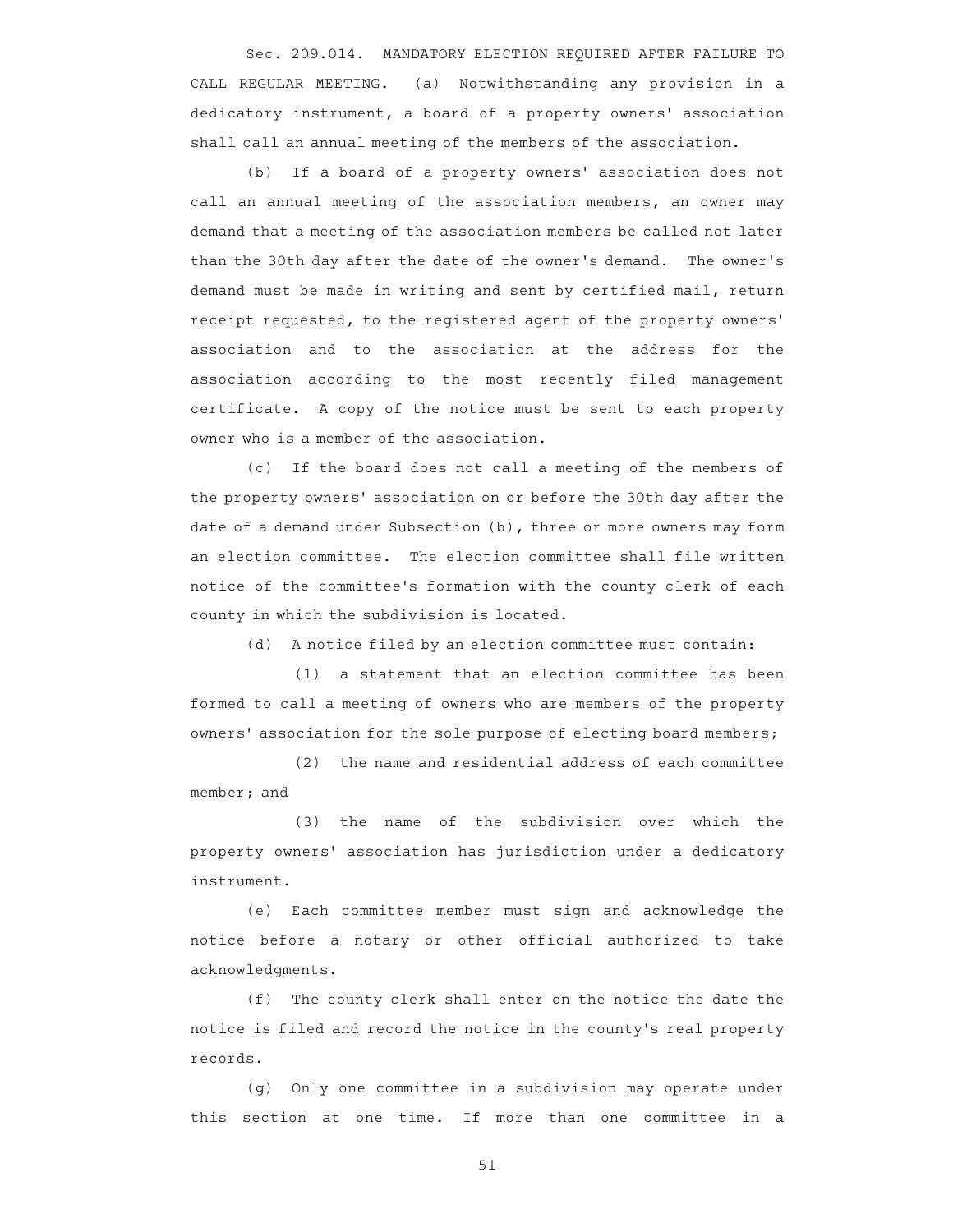subdivision files a notice, the first committee that files a notice, after having complied with all other requirements of this section, is the committee with the power to act under this section. A committee that does not hold or conduct a successful election within four months after the date the notice is filed with the county clerk is dissolved by operation of law. An election held or conducted by a dissolved committee is ineffective for any purpose under this section.

(h) The election committee may call meetings of the owners who are members of the property owners' association for the sole purpose of electing board members. Notice, quorum, and voting provisions contained in the bylaws of the property owners' association apply to any meeting called by the election committee. Added by Acts 2011, 82nd Leg., R.S., Ch. 1026 (H.B. 2761), Sec. 5, eff. January 1, 2012.

Sec. 209.015. REGULATION OF LAND USE: RESIDENTIAL PURPOSE.  $(a)$  In this section:

(1) "Adjacent lot" means:

(A) a lot that is contiguous to another lot that fronts on the same street;

 $(B)$  with respect to a corner lot, a lot that is contiguous to the corner lot by either a side property line or a back property line; or

(C) if permitted by the dedicatory instrument, any lot that is contiguous to another lot at the back property line.

(2) "Residential purpose" with respect to the use of a lot:

(A) means the location on the lot of any building, structure, or other improvement customarily appurtenant to a residence, as opposed to use for a business or commercial purpose; and

 $(B)$  includes the location on the lot of a garage, sidewalk, driveway, parking area, children's swing or playscape, fence, septic system, swimming pool, utility line, or water well and, if otherwise specifically permitted by the dedicatory instrument, the parking or storage of a recreational vehicle.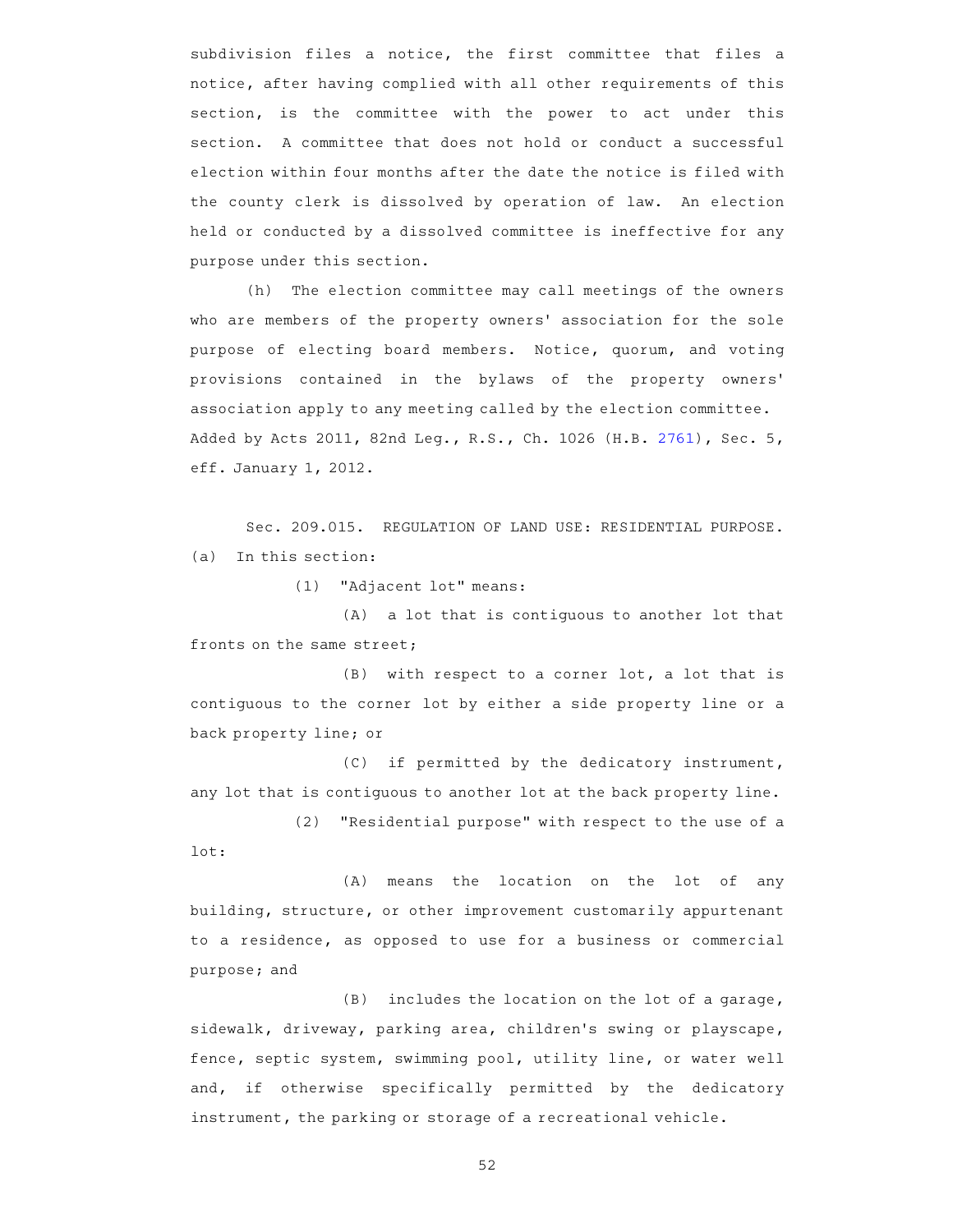(b) Except as provided by this section, a property owners' association may not adopt or enforce a provision in a dedicatory instrument that prohibits or restricts the owner of a lot on which a residence is located from using for residential purposes an adjacent lot owned by the property owner.

(c) An owner must obtain the approval of the property owners' association or, if applicable, an architectural review authority, as defined by Section 209.00505(a), established by the association or the association 's dedicatory instruments, based on criteria prescribed by the dedicatory instruments specific to the use of a lot for residential purposes, including reasonable restrictions regarding size, location, shielding, and aesthetics of the residential purpose, before the owner begins the construction, placement, or erection of a building, structure, or other improvement for the residential purpose on an adjacent lot.

(d) An owner who elects to use an adjacent lot for residential purposes under this section shall, on the sale or transfer of the lot containing the residence:

 $(1)$  include the adjacent lot in the sales agreement and transfer the lot to the new owner under the same dedicatory conditions; or

(2) restore the adjacent lot to the original condition before the addition of the improvements allowed under this section to the extent that the lot would again be suitable for the construction of a separate residence as originally platted and provided for in the conveyance to the owner.

(e) An owner may sell the adjacent lot separately only for the purpose of the construction of a new residence that complies with existing requirements in the dedicatory instrument unless the lot has been restored as described by Subsection (d)(2).

(f) A provision in a dedicatory instrument that violates this section is void.

Added by Acts 2013, 83rd Leg., R.S., Ch. 219 (H.B. 35), Sec. 1, eff. June 14, 2013.

Amended by:

Acts 2021, 87th Leg., R.S., Ch. 951 (S.B. 1588), Sec. 19, eff. September 1, 2021.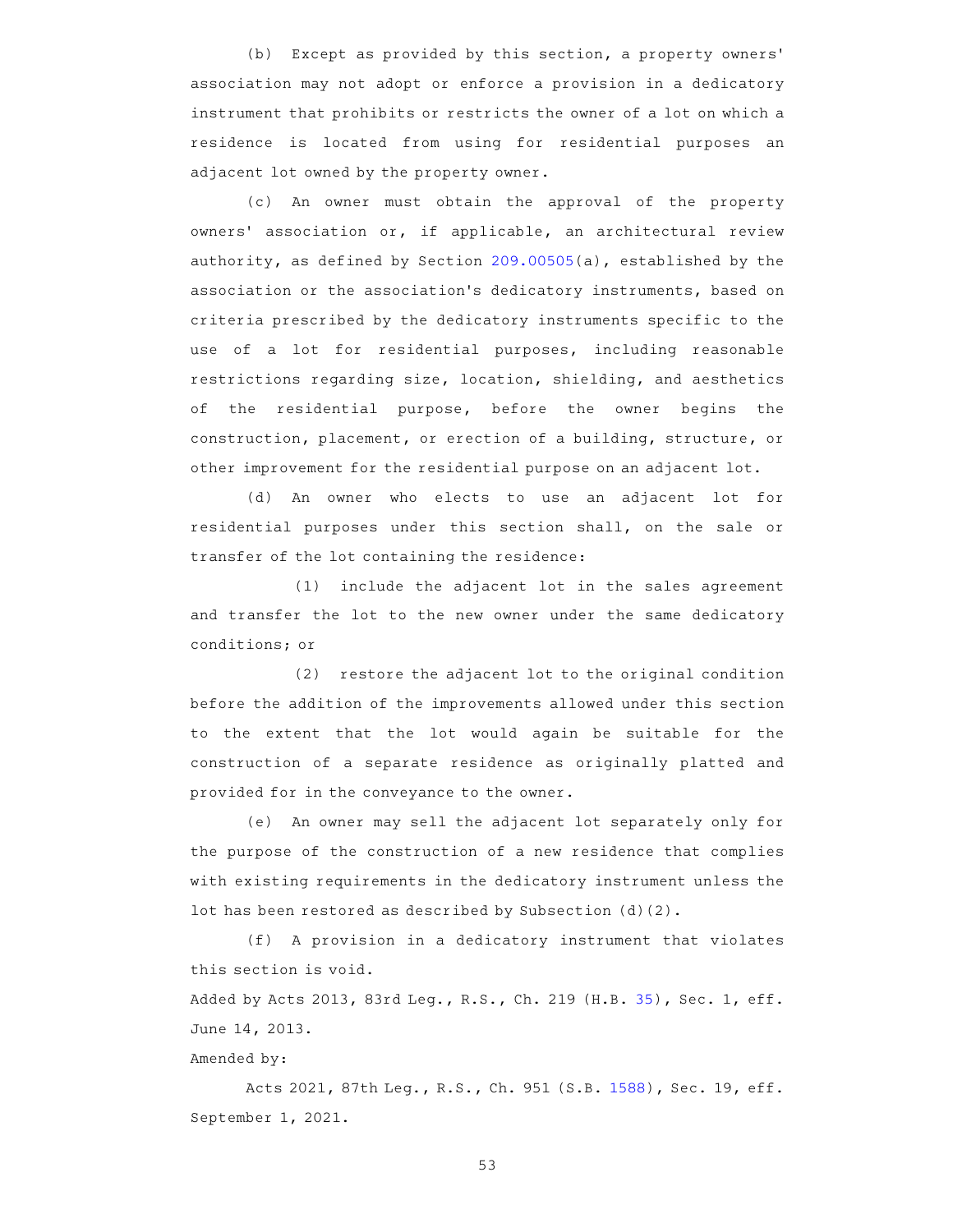Sec. 209.016. REGULATION OF RESIDENTIAL LEASES OR RENTAL AGREEMENTS.

(a) Repealed by Acts 2021, 87th Leg., R.S., Ch. 951 (S.B. 1588), Sec. 22(3), eff. September 1, 2021.

(b) A property owners' association may not adopt or enforce a provision in a dedicatory instrument that:

(1) requires a lease or rental applicant or a tenant to be submitted to and approved for tenancy by the property owners ' association; or

(2) requires the following information to be submitted to a property owners' association regarding a lease or rental applicant or current tenant:

(A) a consumer or credit report; or

(B) a lease or rental application submitted by the applicant, tenant, or that person 's agent to the property owner or property owner 's agent when applying for tenancy.

(c) Repealed by Acts 2021, 87th Leg., R.S., Ch. 951 (S.B. 1588), Sec. 22(3), eff. September 1, 2021.

(d) Nothing in this section shall be construed to prohibit the adoption or enforcement of a provision in a dedicatory instrument establishing a restriction relating to occupancy or leasing.

(e) A property owners' association may request the following information to be submitted to the association regarding a lease or rental applicant:

(1) contact information, including the name, mailing address, phone number, and e-mail address of each person who will reside at a property in the subdivision under a lease; and

(2) the commencement date and term of the lease. Added by Acts 2015, 84th Leg., R.S., Ch. 1077 (H.B. 2489), Sec. 1, eff. June 19, 2015.

Amended by:

Acts 2021, 87th Leg., R.S., Ch. 951 (S.B. 1588), Sec. 20, eff. September 1, 2021.

Acts 2021, 87th Leg., R.S., Ch. 951 (S.B. 1588), Sec. 22(3), eff. September 1, 2021.